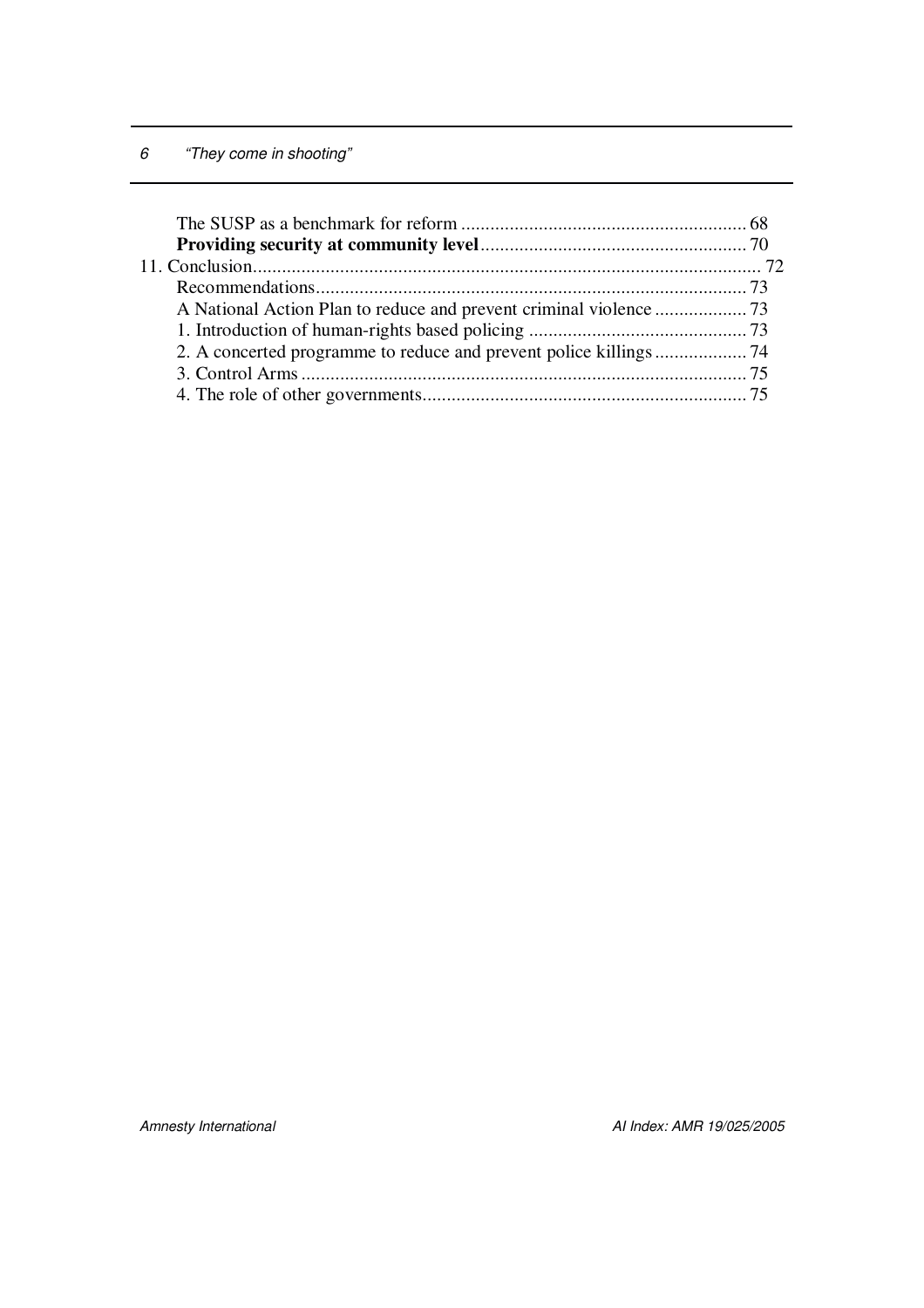# **1. Introduction**

On 31 March 2005, 29 people were killed in the Baixada Fluminense district of Rio de Janeiro. The killings were attributed to a group, believed to consist of military police officers, who drove through the Baixada Fluminense between 8.30 and 11pm, shooting randomly at passers by. Fourteen-year-old schoolboy Douglas Brasil de Paula was playing pinball in a bar when he was killed. Elizabeth Soares de Oliveira was working in her husband's bar when she was shot. João da Costa Magalhães was sitting at the door of his house when the gunmen fired on him, while Rafael da Silva Couto, a 17-year-old schoolboy, was cycling along the Via Dutra when he was shot dead.

This was the worst massacre in Rio de Janeiro's history, but it was not a new or isolated phenomenon. For the millions of Brazilians<sup>1</sup> who live in *favelas*<sup>2</sup> – impoverished urban settlements where shelters are invariably precarious and land tenure is largely irregular – violence both as a result of criminality as well as at the hands of police<sup>3</sup> is an inescapable part of life.

The *favelas* share a lack of basic services such as electricity, sanitation and water, and their inhabitants face widespread discrimination. A UN-Habitat report stated that *favelas* are "…popularly seen as a space for the city's 'shady characters, bums, troublemakers and dirty.' The medical metaphors 'cancer' and 'wound' are recurrent."<sup>4</sup> A large percentage of the poor in Brazil's main cities are black, mixed race or internal migrants from the poor north-east of the country. Youths from these

View from Rocinha, one of the largest *favelas* in Brazil, looking down towards São Conrado one of the wealthiest neighbourhoods in Rio de Janeiro. © Kita Pedroza/ www.vivafavela.com.br

<sup>&</sup>lt;sup>1</sup> About 82 per cent of Brazil's population of over 186 million lives in urban areas, of which 6.6 million are reported to live in slums or *favelas* according to the Report of the Special Rapporteur on adequate housing as a component of the right to an adequate standard of living, Miloon Kothari. Mission to Brazil. UN Doc. E/CN.4/2005/48/Add.3, para.13 and  $15$ .

<sup>2</sup> *Favela* is the Brazilian word for shanty town.

 $3$  Brazil has four principal police forces. Two are the federal police, responsible for federal crimes, and the federal transport police, both of which report to the Ministry of Justice. There are also two state police forces; the military police, responsible for policing the streets; and the civil police, responsible for investigative policing. Municipal authorities have the power to set up municipal guards, which play different roles in different municipalities. 4

UN-Habitat, *The Challenge of Slums: Global Report on Human Settlements 2003*, 2003, p. 226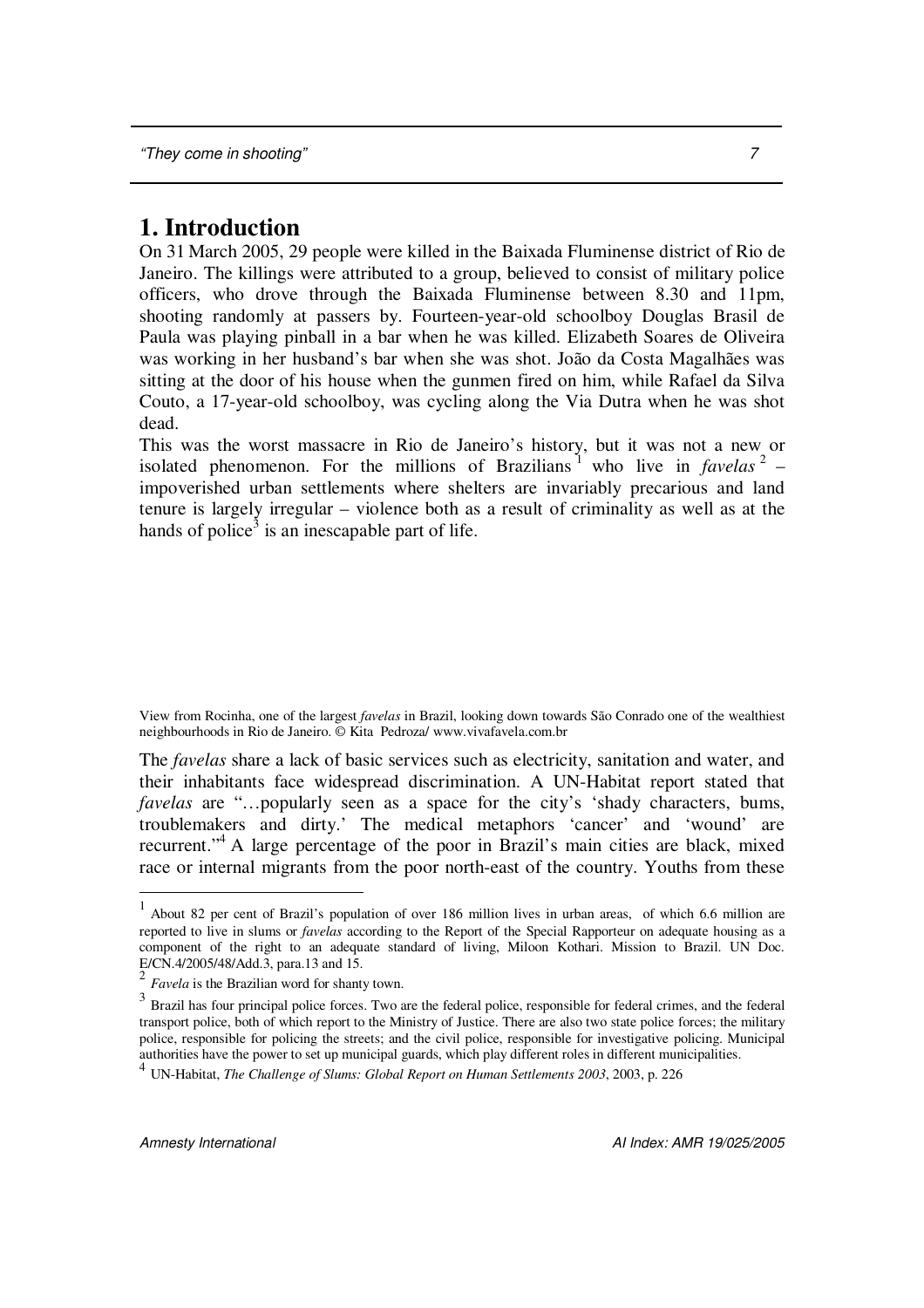socially excluded communities have few options. Social and racial discrimination hinder or limit the meagre opportunities that exist in education and employment and leisure facilities are scant. Drug trafficking and crime remain and can, as a result, become an inevitable alternative for a minority of these communities.

The levels of violence and crime are extremely high throughout Brazil, especially in the main urban centres where homicide rates are amongst the highest in the world. In 2002, there were almost 50,000 homicides, while hundreds of thousands of people were violently attacked or robbed. However, it is the *favelas*, whose inhabitants are deprived of effective state protection, especially effective police protection, which suffer the greatest concentrations of homicides and violent crime.

The levels of criminal violence in the *favelas* are shocking, with populations trapped between criminal violence and the violent methods adopted by the police. Many are dominated by crime some are even under the day-to-day control of drug factions or criminal gangs. <sup>5</sup> Other communities suffer from the violence of those seeking to impose alternative justice or vigilantism in the absence of the state. Yet, when the police do intervene, it is often by mounting "invasions" – violent mass raids using no warrants or, on rare occasions, collective warrants 6 that label the entire community as criminal. Human rights violations and corruption on the part of the police are rife in the *favelas*. The majority of the victims of police violence are poor, black or mixed race youths and the experience of many *favela* residents is that the police are corrupt, brutal and to be feared.

Brazil's police forces use violent and repressive methods that consistently violate the human rights of a large part of the population. Thousands of people have been killed by elements within Brazil's military police; many have been unarmed and presented no threat. Before the Baixada Fluminense killings, four high-profile massacres had shocked the world: unarmed detainees in São Paulo's Carandiru detention centre in 1992; children sleeping on the steps of Candelaria Cathedral in 1993; *favela* dwellers in Vigário Geral in 1993; and land activists in Eldorado dos Carajás in 1997. Countless other killings have gone unreported. Official statistics show that in 2003, police in the states of Rio de Janeiro and São Paulo killed 2,110 people in situations registered officialy as "resistance followed by death". This is a denomination which automatically implies self-defence on the part of the police officer, circumventing full investigation. In addition to police killings, a significant minority of police are

<sup>5</sup> Academics and public security experts differentiate between youth gangs, such as are found in the USA and Central America, and drug factions, like those in Rio de Janeiro, which are extremely hierarchical and have very different social and racial structures. This report refers to drug factions to differentiate them from street gangs.

<sup>6</sup> *Mandados de busca <sup>e</sup> apreensão generalizados,* See Chapter 4, Indiscriminate punishments.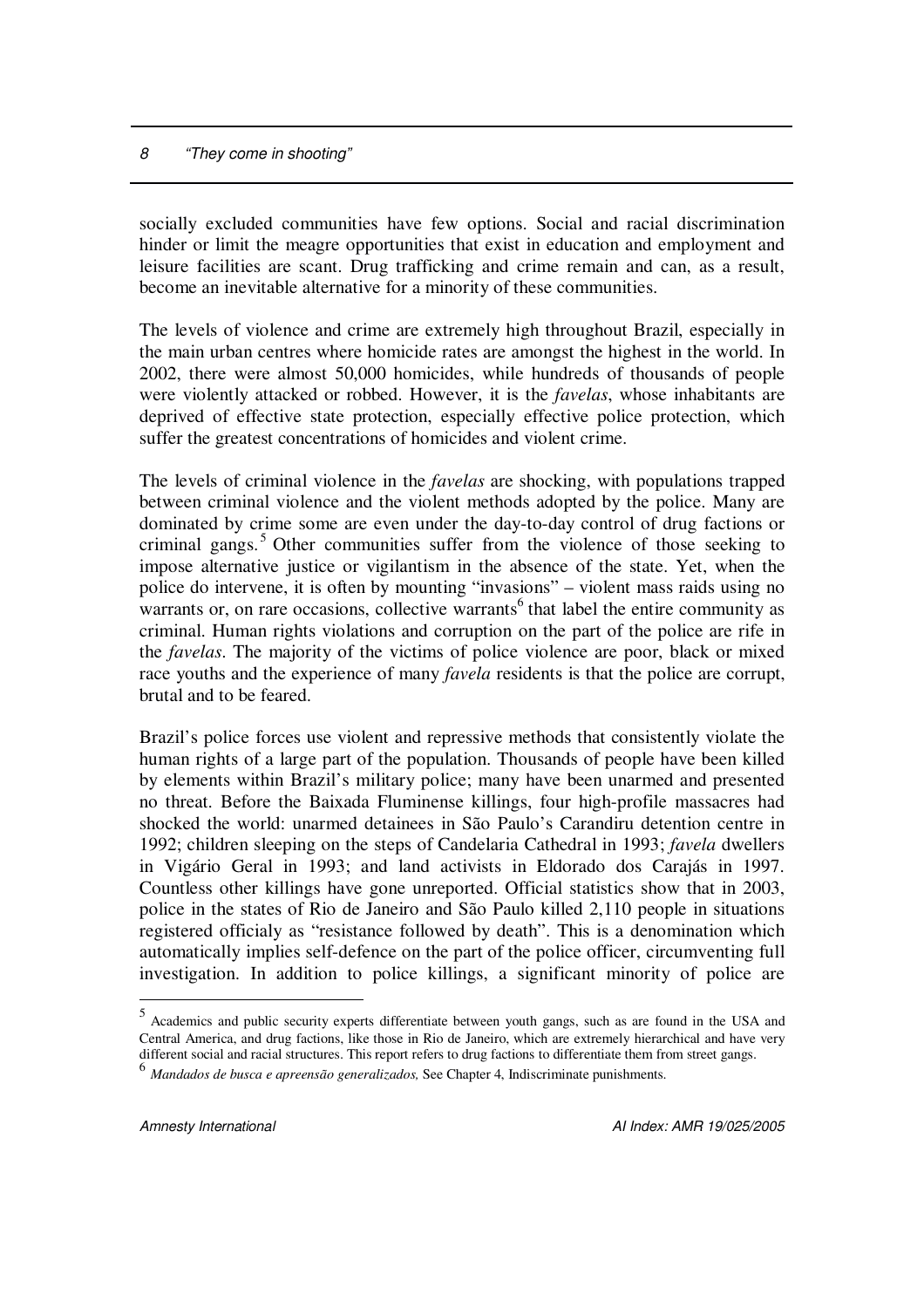actively involved in corruption and criminal activity. As a result, repressive and corrupt policing in Brazil, far from reducing levels of violence and crime, has contributed to their growth and has alienated large parts of the population.

While publicly condemning human rights violations and repression, state and federal authorities have largely reinforced their use. Traditional policies in public security were more about containing violence in areas where it was deemed socially acceptable, namely *favelas,* rather than combating it. As a result, members of state and federal authorities have adopted increasingly confrontational language on issues of public security, have promoted military-style police operations, and have trained army units to intervene to maintain social order.

Their approach has falsely separated public security from human rights and failed to offer protection to those most in need. However, genuine security depends on respect for human rights for all . Public security entails protecting people from being killed and from suffering violence in all its forms. Security cannot be about the protection of some people at the expense of many others.

Not only have these repressive methods proved ineffective in combating violent crime, they have also contributed to a process of social exclusion and discrimination, effectively abandoning the socially excluded to the control of criminal gangs and drug factions. Many people described this process to Amnesty International as the "criminalization of poverty". 7

Successive Brazilian governments have taken an aggressive and confrontational line on public security to foster public and electoral support. They have failed to challenge the belief among police forces that uncontrolled use of lethal force is acceptable practice. In particular, they have not publicly condemned police shootings of unarmed civilians, have not effectively investigated such incidents and have not punished police officers who have committed crimes. In a few extreme cases some politicians have openly called for the summary execution of criminals.

Public Security. © Angeli

By failing to address the long-term public security needs of all sectors of Brazilian society, successive governments have allowed for policing based on human rights violations and corruption to become institutionalized, especially in poor communities.

<sup>7</sup> Global Justice, *Rio Report: Police Violence and Public Insecurity*, 2004, p. 19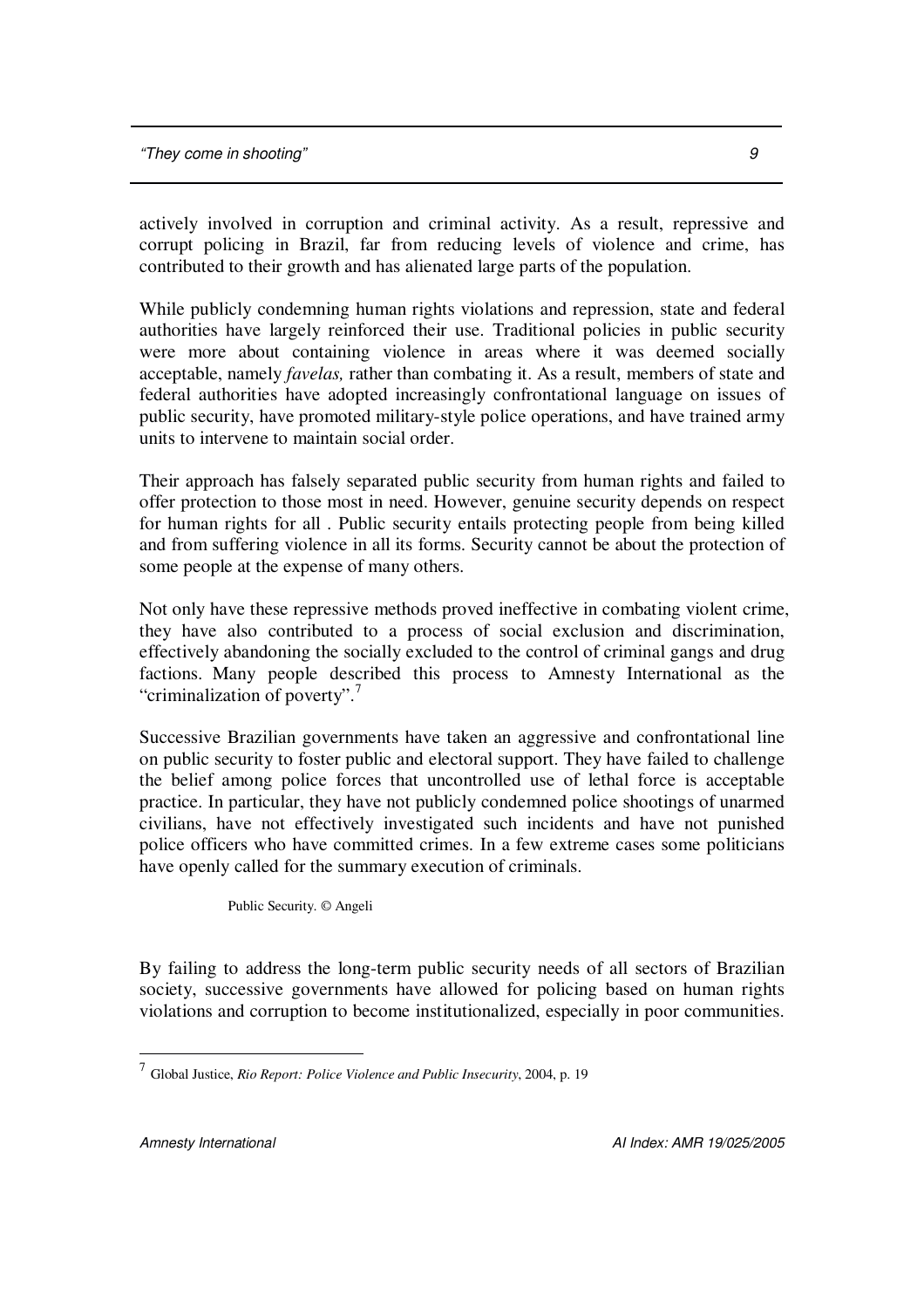This has contributed to the levels of crime and violence in these communities, on the one hand by not effectively combating criminality but also through the appearance of violent alternative "justice systems" and vigilantes who seek to replace the absent state. As a result this has reinforced and perpetuated patterns of social discrimination and exclusion. Socially excluded communities have been the double victims – they have suffered not only from public security policies that have excluded them from effective police protection, but also from police violence and corruption committed with impunity. Aggressive police operations, poor police training and resources, and systematic impunity for police crimes have cemented a cycle of violence which is devastating poor communities.

Addressing violence demands a detailed and long-term strategy from federal and state authorities. To be successful, such a strategy must identify and target the causes of violence as well as respond to its incidence and effects. It must, therefore, identify the areas where violence is most prevalent and address the specific needs of these areas. These include access to education, increased employment opportunities and better cultural and leisure facilities. The strategy must also recognize the fundamental role of policing based on international human rights standards as well as on the needs of individual communities, seeking to overcome the mutual mistrust between police and the socially excluded population.

On the basis of its research, Amnesty International found that:

- Socially excluded communities have been denied public security by the state, condemning them to higher levels of violent crime and systematic violations of their human rights;
- Policing based on containment and invasion of socially excluded communities has "criminalized" their residents, who suffer persistent discrimination from the criminal justice system, from elements of the media and from wider society;
- Excessive use of force, extrajudicial executions, torture and corruption have become standard practices among certain elements within the police, sustained by impunity for the perpetrators. In socially excluded communities this has destroyed the credibility of the state as protector of human rights among those most in need of protection;
- The failure to provide representative, responsive and accountable human rights-based policing to socially excluded communities has further distanced these communities from the state. Genuine security can only be achieved through the fulfilment of all human rights as part of a preventive, multi-sectoral approach.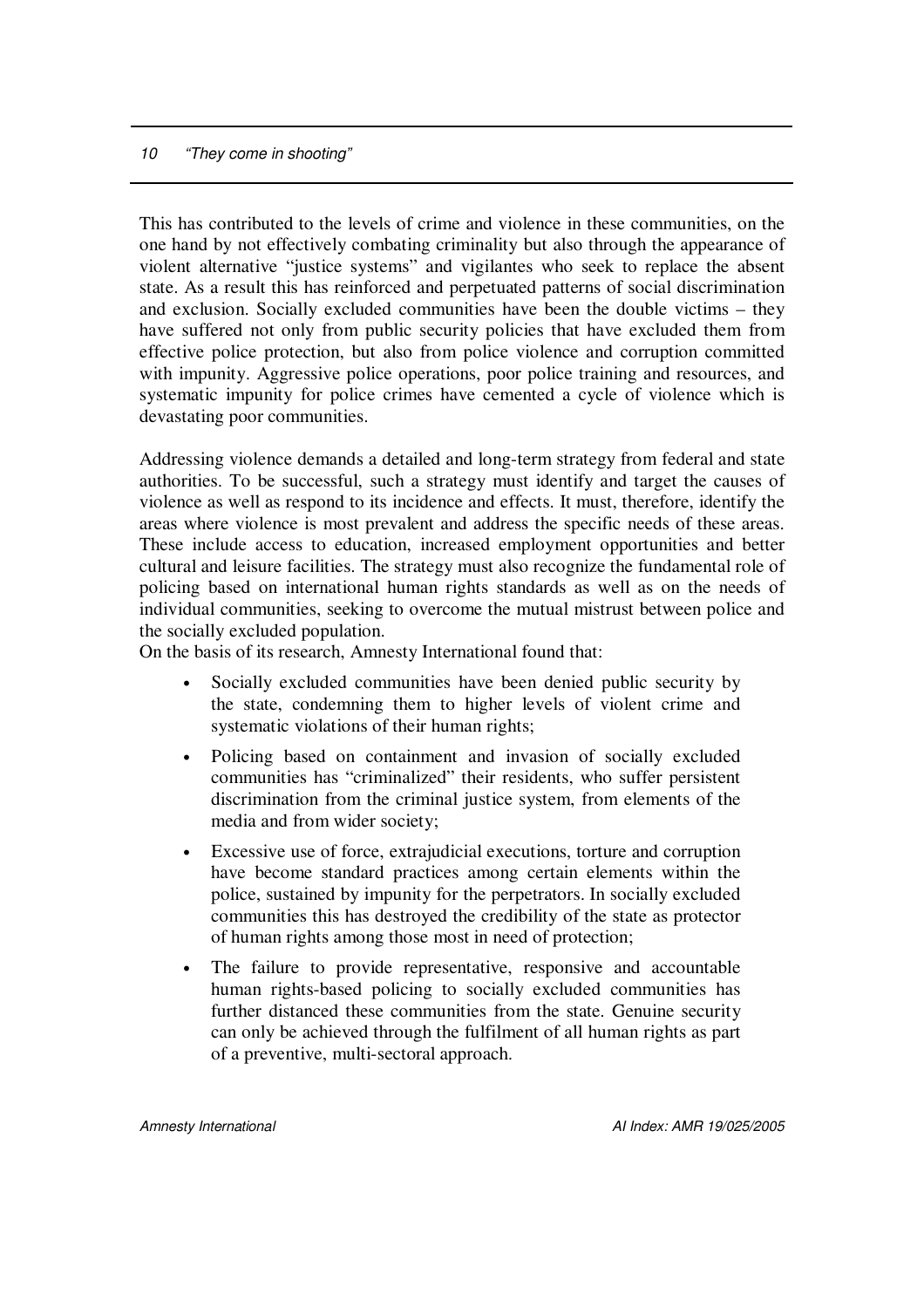Non-governmental organizations and grassroots activists, combined with academic expertise, provide a thorough understanding of the problems of public security in Brazil. They have also shown that they have the will and the capability to find effective solutions. In many states, community-based human rights groups have established community forums and supported the creation of various kinds of community policing and community security projects. These often involve different government bodies and parts of civil society, and their achievements have been impressive, leading to notable reductions in homicide rates. Unfortunately, it has proved difficult to transfer this expertise and goodwill into long-term policy solutions, as both state and federal governments have consistently allowed short-term economic and political goals to override other concerns.

It is the duty of governments to ensure security and guarantee the rights of every member of their population, as set out in the Universal Declaration of Human Rights among other instruments. Responsive, representative and accountable human rightsbased policing must play a part. Governments must ensure that police comply with standards set out by the UN and the Inter-American system governing their conduct.<sup>8</sup> They must also ensure that the police work effectively for all citizens. Within the context of ensuring "social order", the effective deployment of a policing service in a manner that respects human rights is one of the key means by which a sovereign state can fulfil both its international obligations and its obligations to its own citizens.<sup>9</sup>

President Luiz Inácio Lula da Silva introduced a long-term plan for public security reform during his 2002 election campaign. The government's subsequent *Sistema Único de Segurança Pública* (SUSP), the Single Public Security System, set out guidelines to direct states through the reform policy. Two of the main principles of the SUSP are: "human rights and police efficiency are compatible and mutually necessary," and "preventive social action and police action are complementary and should be combined in security policy."<sup>10</sup>

<sup>&</sup>lt;sup>8</sup> These should include, but not be limited to: International Covenant on Civil and Political Rights; International Covenant on Economic Social and Cultural Rights; Convention Against Torture and Other Cruel, Inhuman or Degrading Treatment or Punishment; Convention on the Rights of the Child; UN Basic Principles on the Use of Force and Firearms by Law Enforcement Officials; UN Code of Conduct for Law Enforcement Officials; UN Standard Minimum Rules for the Administration of Juvenile Justice; UN Body of Principles for the Protection of All Persons under Any Form of Detention or Imprisonment; UN Principles on the Effective Prevention and

Investigation of Extra-Legal, Arbitrary and Summary Executions; the American Convention on Human Rights.<br><sup>9</sup> Crawshaw R, Devlin B, Williamson, T, *Human Rights and Policing: Standards for Good Behaviour and a Strategy for Change*, 1998, in Amnesty International, *Malaysia: Towards human rights-based policing,* (AI index ASA 28/001/2005), p. 3.

<sup>10</sup> Ministério da Justiça, Secretaria Nacional de Segurança Pública "Apresentação dos Planos Estaduais de Segurança".

<sup>•</sup> *Direitos humanos e eficiência policial são compatíveis entre si e mutuamente necessários;*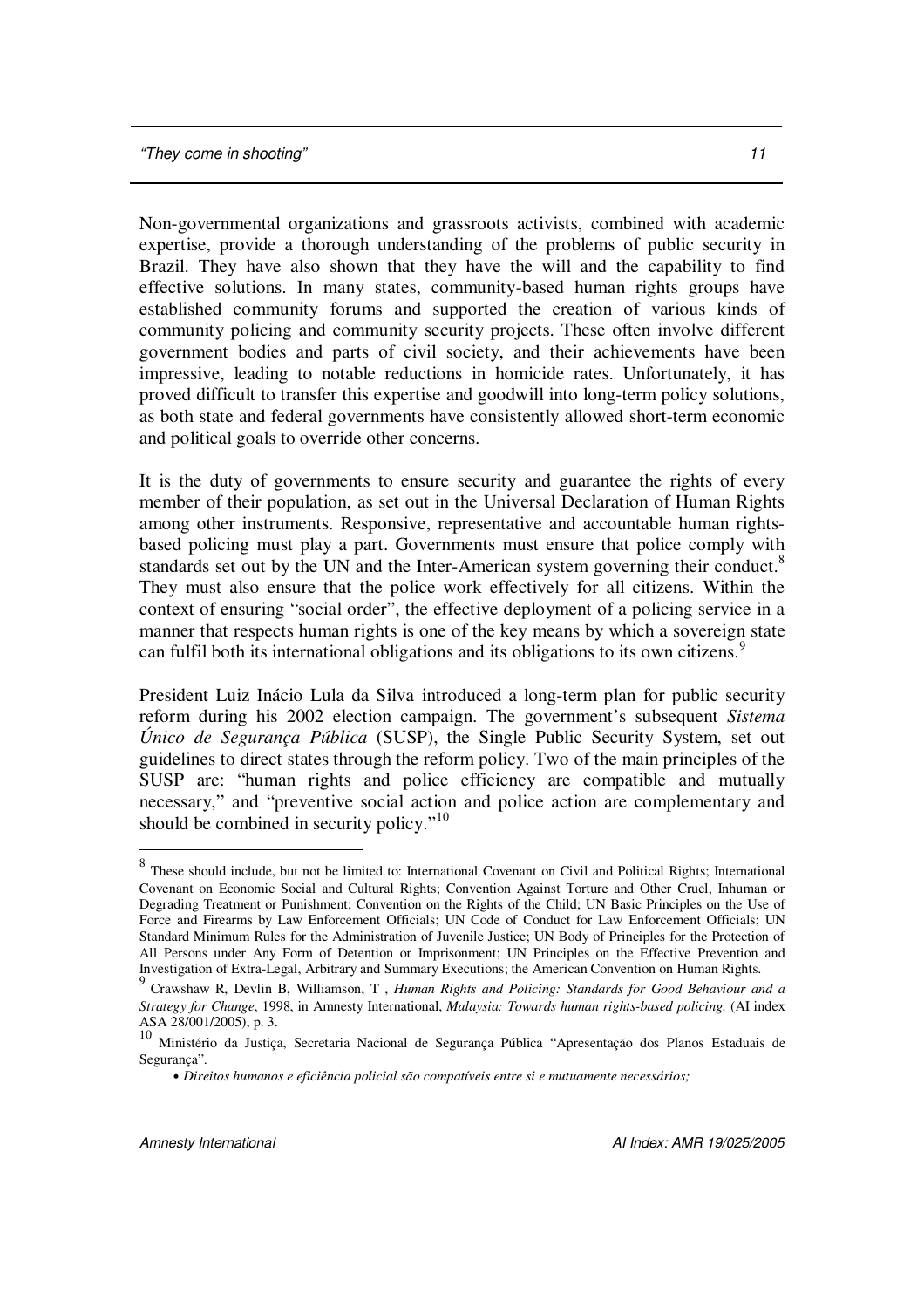Regrettably, although some progress has been made in the area of disarmament contributing to reductions in the homicide rate, the proposed reforms have not yet been effectively implemented, as shown by the persistent high levels of human rights violations by police and the continuing violence suffered by large parts of the population. The federal government's interest in these reforms has also been called into question following its announcement, in April 2005, that it had cut the national public security budget from R\$412 million to R\$170 million. Political will and financial support must be invested in these reforms if Brazil is to improve public security. To this end, the government should create, implement and monitor a national action plan for the reduction and prevention of criminal violence, in line with recommendations of the World Health Organization (see appendix  $1$ ).<sup>11</sup> The plan should include broad participation from all areas of government, should be targeted to the areas of most need, and should be the subject of wide consultation with civil society.

This action plan must include:

- o A plan to reduce homicides, especially in areas of high concentration, making the reduction of lethal violence a priority of public security policy.
- o Public security reforms to create human rights-based policing agencies that are representative, responsive and accountable to all the community. These reforms should be based on international human rights standards, including those set out in the UN Code of Conduct for Law Enforcement Officials;
- o A concerted plan to reduce the number of killings by the police, including preventive and punitive measures;
- o Effective controls over the sale and transfer of arms both within the country and internationally.

This report describes how socially excluded communities are trapped between the high levels of violent crime perpetrated by criminal gangs and drug factions on the one side and the repression, human rights violations and discrimination by the police forces, meant to provide them with protection, on the other. While national homicide rates have risen fairly consistently since the transition to democracy in Brazil, this report contends that increased levels of violence have been largely concentrated in areas of social exclusion underlining the state's failure, or reluctance, to ensure their

<sup>•</sup> *Ação social preventiva e ação policial são complementares e devem combinar-se na política de segurança.* <sup>11</sup> World Health Organization, *World Report on Violence and Health* 2002, Geneva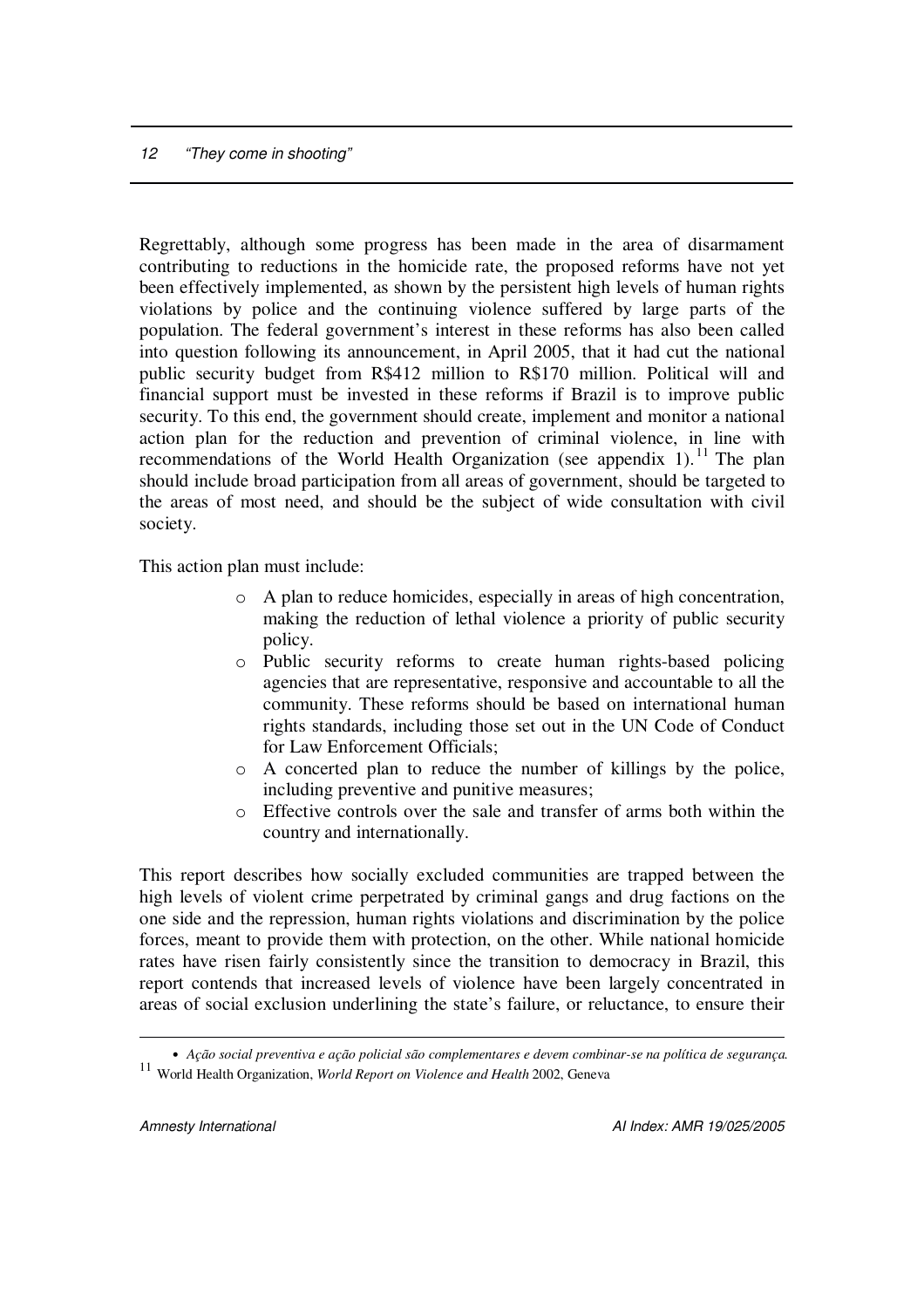effective security. By describing the common methods of policing, this report identifies the discrimination and human rights violations by, and corruption within, the police forces, which effectively "criminalise" poor communities and exacerbate the violence they suffer. Furthermore, the report addresses the negligence shown by state and federal authorities, as a result of their reluctance to address the profound problems that permeate the public security system. All of which have allowed the levels of violent crime and human rights violations to persist. Finally, the report introduces the few examples of good practice that exist and which could point the way to effective public security reform.

# **2. A history of violence and discrimination**

In September 2003 Rio de Janeiro's daily newspaper *O Globo* published a letter complaining about songs sung during training by members of the elite wing of Rio de Janeiro's military police, the *Batalhão de Operações Especiais* (BOPE). These included lyrics such as:

> The interrogation is very easy to do / get the slum dweller and beat him till it hurts / Interrogations are very easy to finish / get the criminal and beat him till he dies. [*O interrógatorio é muito fácil de fazer / pega o favelado e dá porrada até doer/ O interorgatório é muito fácil de acabar / pega o bandido e dá porrada até matar*.]

A criminal from a slum / you don't sweep up with a broom / you sweep them up with grenades / with a rifle and with a machine gun. [*Bandido favelado / não varre com vassoura / se varre com granada / com fuzil, metralhadora*.] 12

The attitude to policing socially excluded communities has historically been based on prejudice, discrimination and containment. Back in 1900 a police commissioner wrote:

"It is impossible to police this area, which has a concentration of deserters, thieves and squaddies, as there are no streets, the shacks are built of wood and covered in zinc, and there is not one single gas outlet in all the community, as such for the complete extinction of the known bandits we must encircle the area, which to be effective will need reinforcements of at least 80 fully armed policemen."<sup>13</sup>

<sup>12</sup> *O Globo,* "Gritos de Guerra do BOPE assustam Parque Guinle", 24 September 2003.

<sup>13</sup> Alba Zaluar & Marcos Alvito (eds), *Um século de Favela*, 2003, p. 8.

<sup>[</sup>É] ali impossível ser feito o policiamento porquanto nesse local, foco de desertores, ladrões e praças do Exército, não há ruas, os casebres são construídos de madeira e cobertos de zinco, e não existe em todo o morro um só bico de gás, de modo que para a completa extinção dos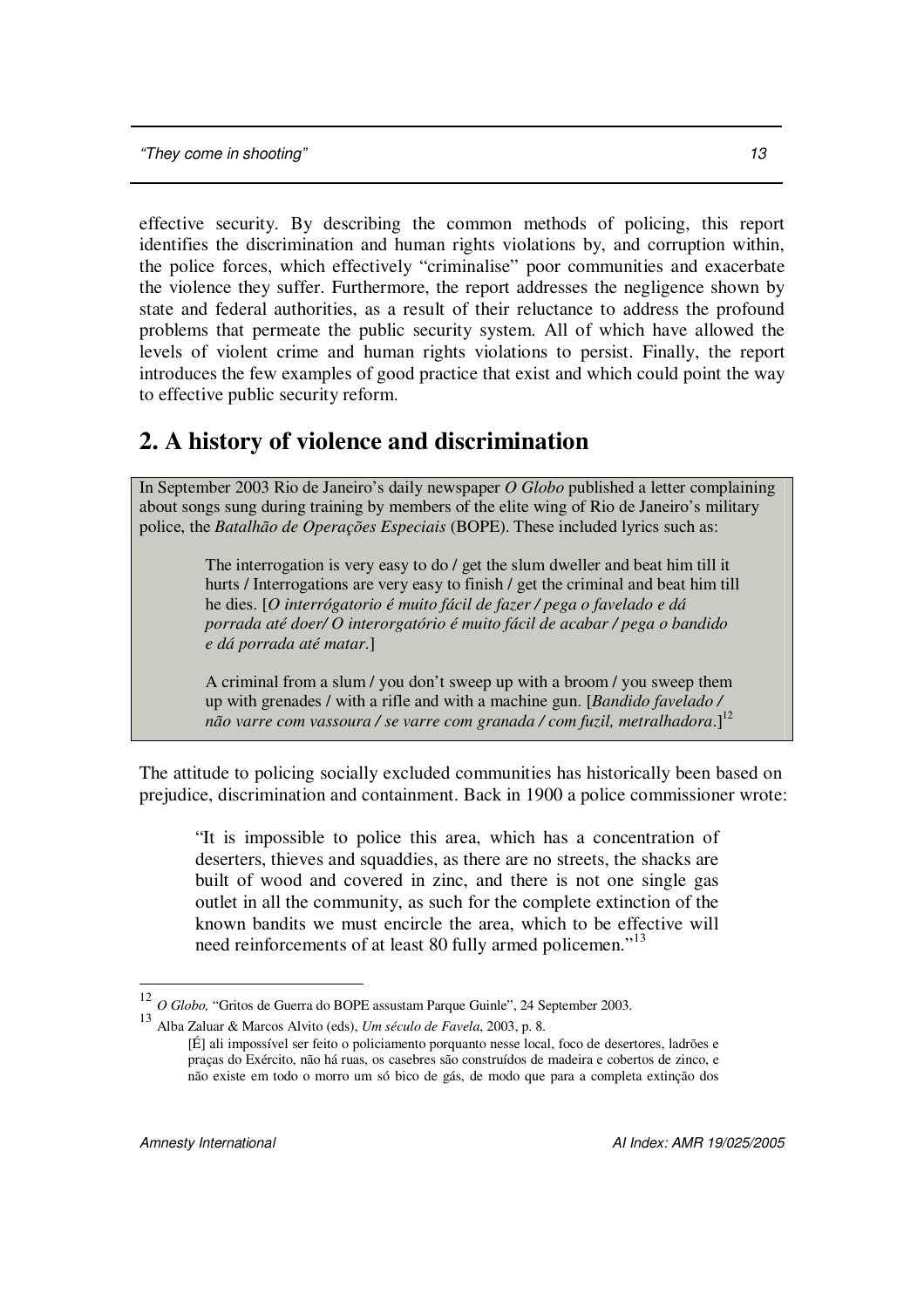Violence and human rights violations as methods of policing were institutionalized under Brazil's military dictatorship, which lasted from 1964 to 1985. The security forces used torture and extrajudicial executions, not only for political repression but also for social control. In 1972, Amnesty International documented the rise of "death squads", groups of active and off-duty police officers involved in killing criminal suspects and street children for small business and shop owners. These "death squad" operations were authorized at the highest levels of government.

For most of the military dictatorship, Brazil underwent an impressive period of economic growth. The rise of the country's industrial economy, centred on its southern states, contributed to large-scale internal migration. From 1960 to 1996 a total of 46 million people moved from rural areas to medium-sized or large cities which were unable to deal with increased demands on their infrastructures.<sup>14</sup>

The 1980s, however, saw the start of economic decline. There was a sudden increase in unemployment and average wages were cut sharply, leading to a steep rise in poverty. Although the overall economy recovered in the following decade, economic inequality continued or even increased.<sup>15</sup> By 1998, the richest 20 per cent of the country had a 64.4 per cent share of income or consumption while the poorest 20 per cent had only 2 per cent. Only countries like Namibia, Botswana and Central African Republic show markedly worse rates of inequality than Brazil by this measure.<sup>16</sup>

In 1985, Brazil underwent a transition from military dictatorship to a presidential democracy. While the pattern of brutal political repression eased, the security structures were largely maintained. The military police were still responsible for policing the streets with the civil police in charge of investigations. There were few if any efforts to reform the police, and no process to bring to justice those guilty of human rights violations under the military regime. Abusive policing techniques persisted, with wealthier sectors of society demanding the police act as a force for social control rather than ensuring public security.

It is also notable that the transition from the military regime to democracy coincided with the steady rise in levels of crime, especially violent crime. Brazil's cities were

malfeitores apontados se torna necessário um grande cerco, que para produzir resultado, precisa pelo menos de um auxílio de 80 praças completamente armados.

<sup>&</sup>lt;sup>14</sup> Report of the Special Rapporteur on adequate housing as a component of the right to an adequate standard of living, Miloon Kothari. Mission to Brazil. UN Doc. E/CN.4/2005/48/Add.3, para.13.

<sup>15</sup> Op cit, Alba Zaluar & Marcos Alvito (eds), p. 27.

<sup>16</sup> UNDP, *Human Development Report*, 2004, p. 188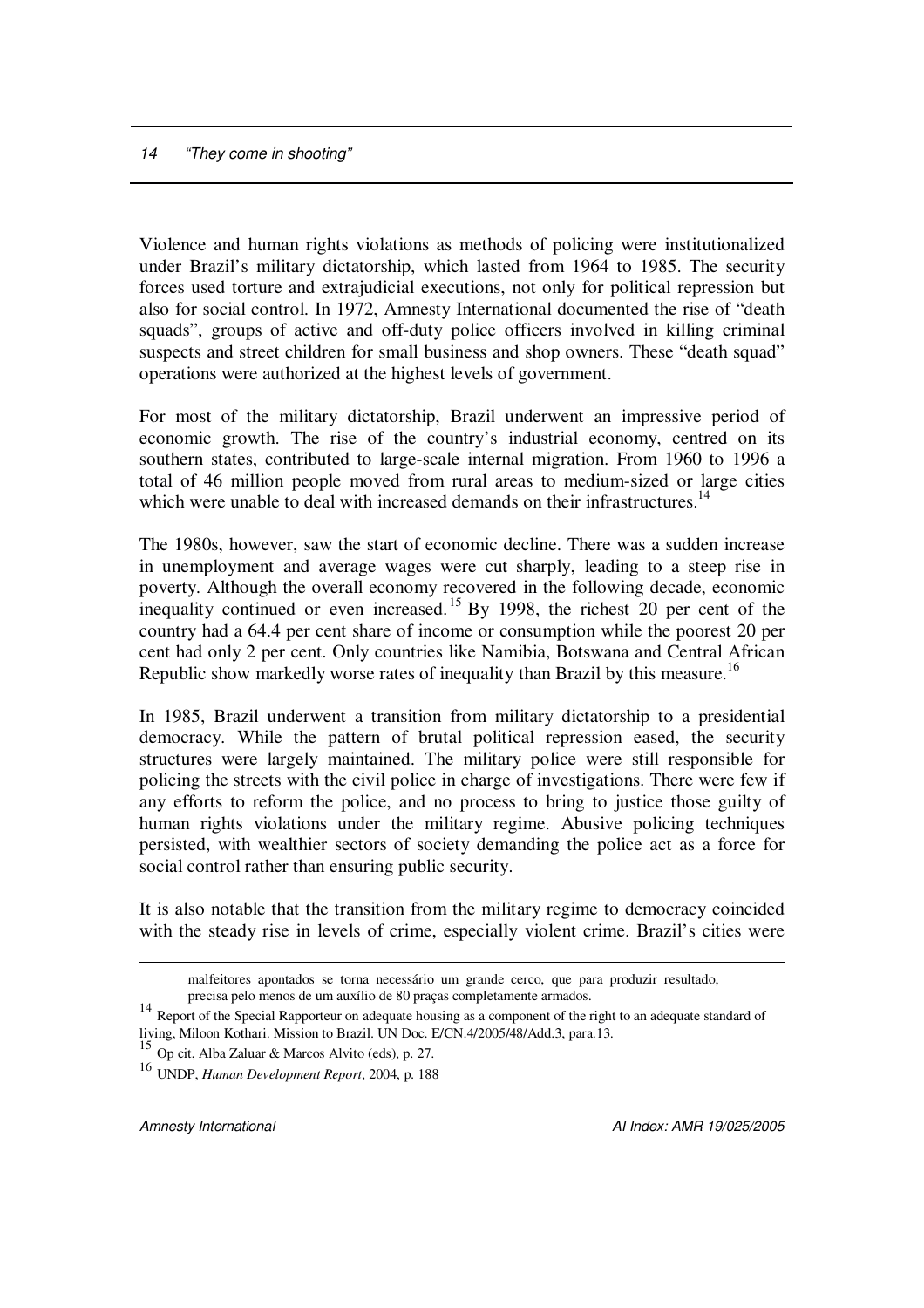badly affected by the growth in the drugs trade and the trade in illegal arms from the middle of the 1980's. Cities like São Paulo, Rio de Janeiro, Recife 17 and Vitória, became pivotal centres for the local and regional drugs trade, and gun-related deaths rose nationally from 7.2 per 100,000 in 1982 to 21.8 in 2002. Large parts of cities, namely socially excluded communities, increasingly fell under the control of criminal gangs and drug factions.

In 1994, members of the army were used in policing operations in the *favelas* of Rio de Janeiro during what was termed "Operation Rio". The federal authorities have allowed the army to be used during certain high profile public security operations, principally in Rio de Janeiro. Human rights groups report numerous human rights violations resulting from the army's intervention. © João Ripper

Yet, in the face of these changes, successive governments have failed to address the economic disparity, discrimination, repressive policing and corruption that have allowed violent crime to flourish. The main casualties of these failures are the inhabitants of the *favelas*. 18 In particular, the authorities have failed to ensure that the forces under their control act to protect the public, especially the most vulnerable. In the words of the Minister of Justice, Dr Márcio Thomas Bastos, to Amnesty International's Secretary General, "the criminal justice system, including the police, the detention system and the judiciary are a production line for crime."<sup>19</sup>

### **Discrimination**

In a vicious circle of discrimination, the presence of criminal gangs in the *favelas* is not only a source of danger to community members, but also feeds the discrimination and stigmatization they face. All members of the community are treated as criminals.

<sup>&</sup>lt;sup>17</sup> Recife is the state capital of Pernambuco. The state of Pernambuco is the location of the so called "marijuana" polygon" [poligono da maconha], the main area of cultivation of marijuana in Brazil. Coca is not planted in Brazil. 18

The rapid rise in crime was undoubtedly concentrated in socially marginalised areas, as highlighted by UN-

Habitat in their 2003 report on slums:

Evidence from some cities, especially in Latin America and the Caribbean, points to the need to confront the underlying causes of urban crime and violence and making slums safer for habitation. During the 1960's and 1970's the greatest fear among slum dwellers in some Latin American cities, especially those in squatter settlements or *favelas*, was of eviction either by government or by private landowners. Today, this has been replaced by fear of violence and crime, including shootings related to drug trafficking…[S]ome recent analyses…suggest that slum dwellers are not a threat to the larger city, but are themselves victims of urban crime and related violence, often organized from outside slum areas. Slum dwellers are, in fact, more vulnerable to violence and crime by virtue of the exclusion of slums from preventive public programs and processes, including policing.

In: United Nations Human Settlements Programme *The Challenge of Slums: Global Report on Human Settlements 2003*, pg xxviii 19

Interview with Dr Marcio Thomaz Bastos, 5 November 2003, Ministry of Justice, Brazil.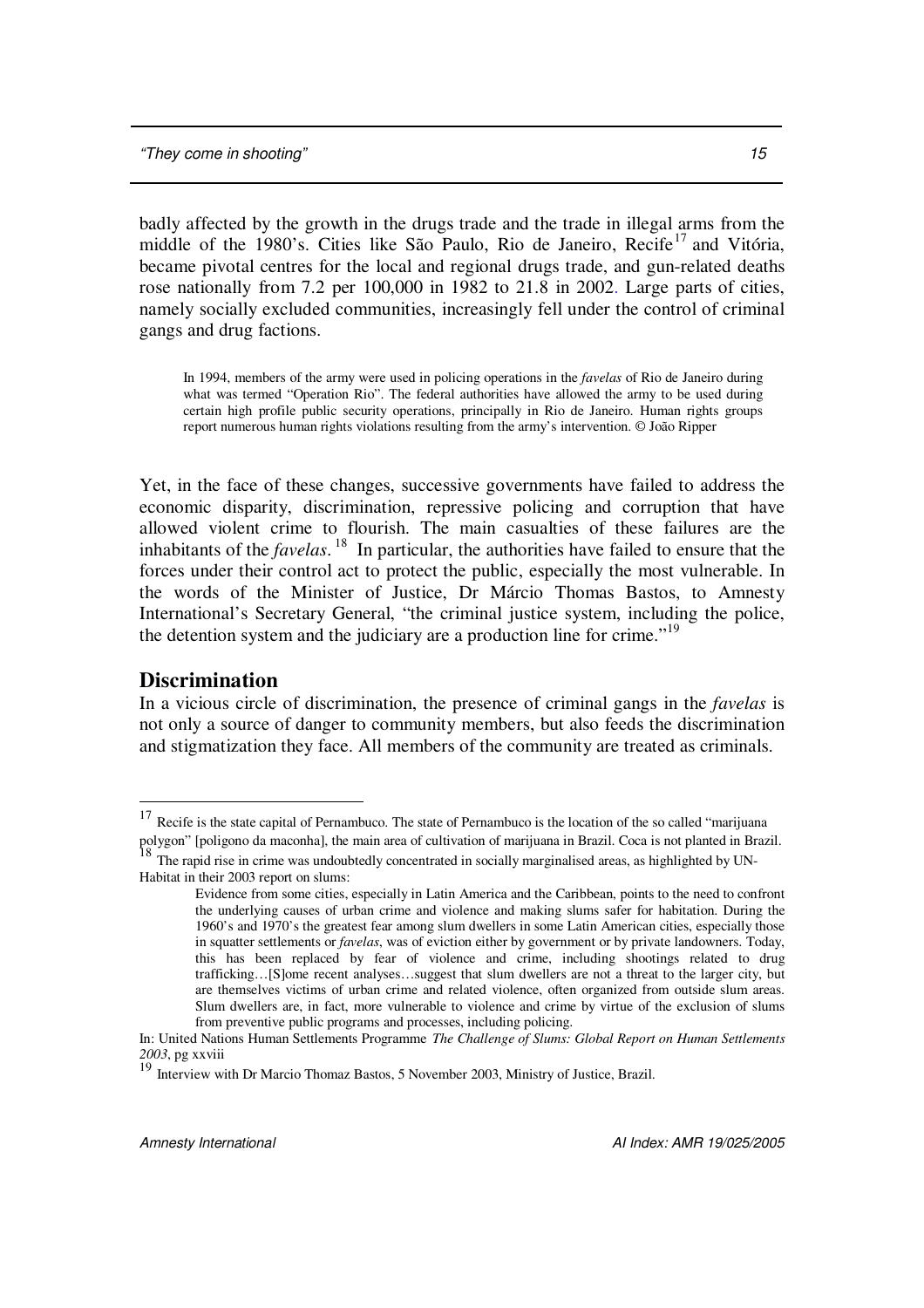*"O bairro fica mal visto, não da para conseguir trabalho."* The neighbourhood becomes marked, you can't get work.

*"Não pode sair da comunidade sem ser logo abordado pela policia." 20* You can't leave the community without being immediately stopped by the police.

Prejudice extends to health care, as well as education and employment. Members of the Sapopemba human rights centre<sup>21</sup> have complained that when Sapopemba residents visited the local hospital, they faced delays in treatment, disrespectful and discriminatory behaviour and were often dismissed as criminals. One resident told Amnesty International that a teacher had said to her: "Why should I teach your children if they're only going to become criminals anyway?" [*Porque que devo dar aula se seus filhos só vão ser bandido mesmo?*]

People living in *favelas* face entrenched discrimination when looking for work or entering the education system. This has led some to "borrow" an *endereço chique* (posh address) from a former employer or friend when applying for jobs. Amnesty International was even informed of cases where several residents pooled together to rent a property so as to have a suitable address to give to potential employers.

In the face of such widespread stereotyping, *favela* residents are constantly forced to differentiate themselves from criminals, often stressing that they are a *trabalhador* (worker), especially when addressing officials.

During several visits by Amnesty International to *favelas* in São Paulo, Rio de Janeiro and Belo Horizonte, residents consistently stressed the lack of opportunities for education and employment for young people in these communities. Time and again they described the difficulties in accessing education, the distances many had to travel, the lack of leisure activities, the contempt with which youths were treated by figures of authority, and the violence that many suffer at home.

<sup>&</sup>lt;sup>20</sup> Amnesty International interviews with community residents, July 2004.

 $21$  Sapopemba, an hour's drive from the centre of São Paulo, is the second largest municipal district in the city. It is also one of the poorest. Approximately 300,000 people live in the community of whom around 46,000 live in improvised dwellings distributed between 37 *favelas*. Close to a third of its inhabitants are under 18. The rate of unemployment is 21 per cent higher than the city's average and the district itself only provides jobs for a quarter of the working age population. Sixty-eight percent of the population earn up to five minimum salaries (the minimum salary stands at R\$300 per month, c.US\$ 120, at time of writing. Five minimum salaries would thus be R\$1,500, or c. US\$600) and 10 per cent do not have any income.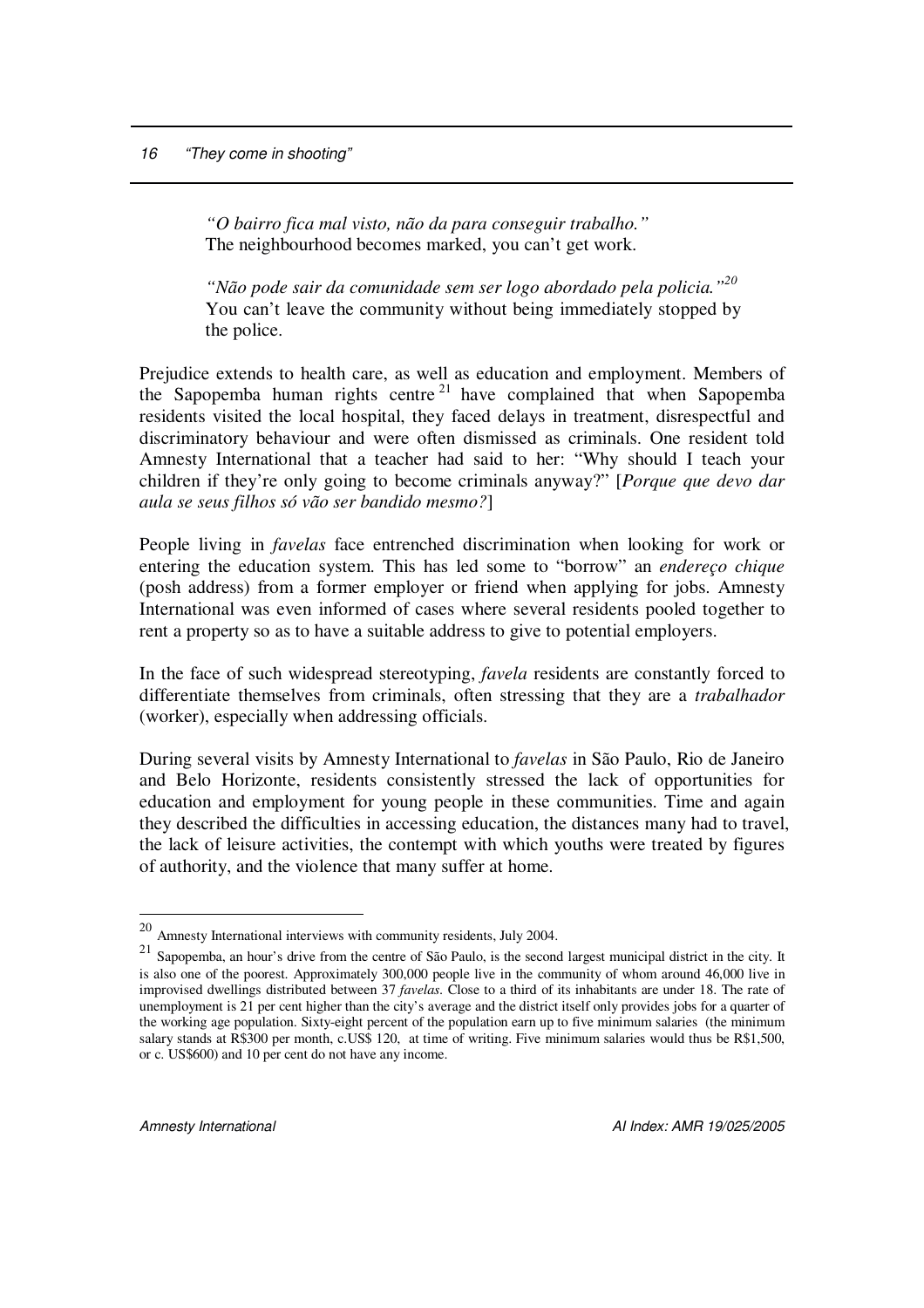Brazils' massive social divide can also be seen in the growth of the private security industry, which allows those who can afford it to effectively bypass the public security system. It is widely reported that private ownership of bullet-proof cars in Brazil is among the highest in the world,  $22$  while heavy security around private apartment blocks and the number of gated communities continues to grow. In order to supplement meagre salaries many military police officers and some civil police officers work as private security guards in companies that are poorly regulated and often accused of violent and criminal acts.

Sensationalist coverage of violent crimes by parts of Brazil's television and press has increased public fear and reinforced discriminatory stereotypes while distorting the true picture. It has strengthened calls for repressive methods to combat crime, while failing to address its real focal points or causes.

Crimes committed against middle class victims prompt widespread coverage, while the deaths of *favela* residents receive little or no attention. For example, the brutal killing of a young middle class couple in November 2003, in the interior of the state of São Paulo, shocked the nation and led to a campaign to reduce the age of criminal responsibility, while the fatal shooting, reportedly by members of the military police, of a 13-year-old girl in a *favela*, in the east of São Paulo, in July 2004, was generally ignored even though local residents and human rights groups organized a public demonstration to protest the judiciary's reluctance to address cases of police killings in the region. Moreover, Amnesty International was informed that a human rights defender who reported the crime suffered death threats as a result.

These examples underline the disinterest shown by both the authorities and the public at large towards the high levels of violent crime suffered by socially excluded communities. The vacuum left by the state's absence in these communities has in turn created conditions for alternative forms of justice through vigilantes and increased levels of criminal violence.

 $^{22}$  In 1995, sales of car armouring in Brazil stood at 388 cars, this rose to 4,681 in 2001, tapering off to 3,045 in 2004. "Brazil's armoured car industry looks abroad", Associated Press, 22 September 2005.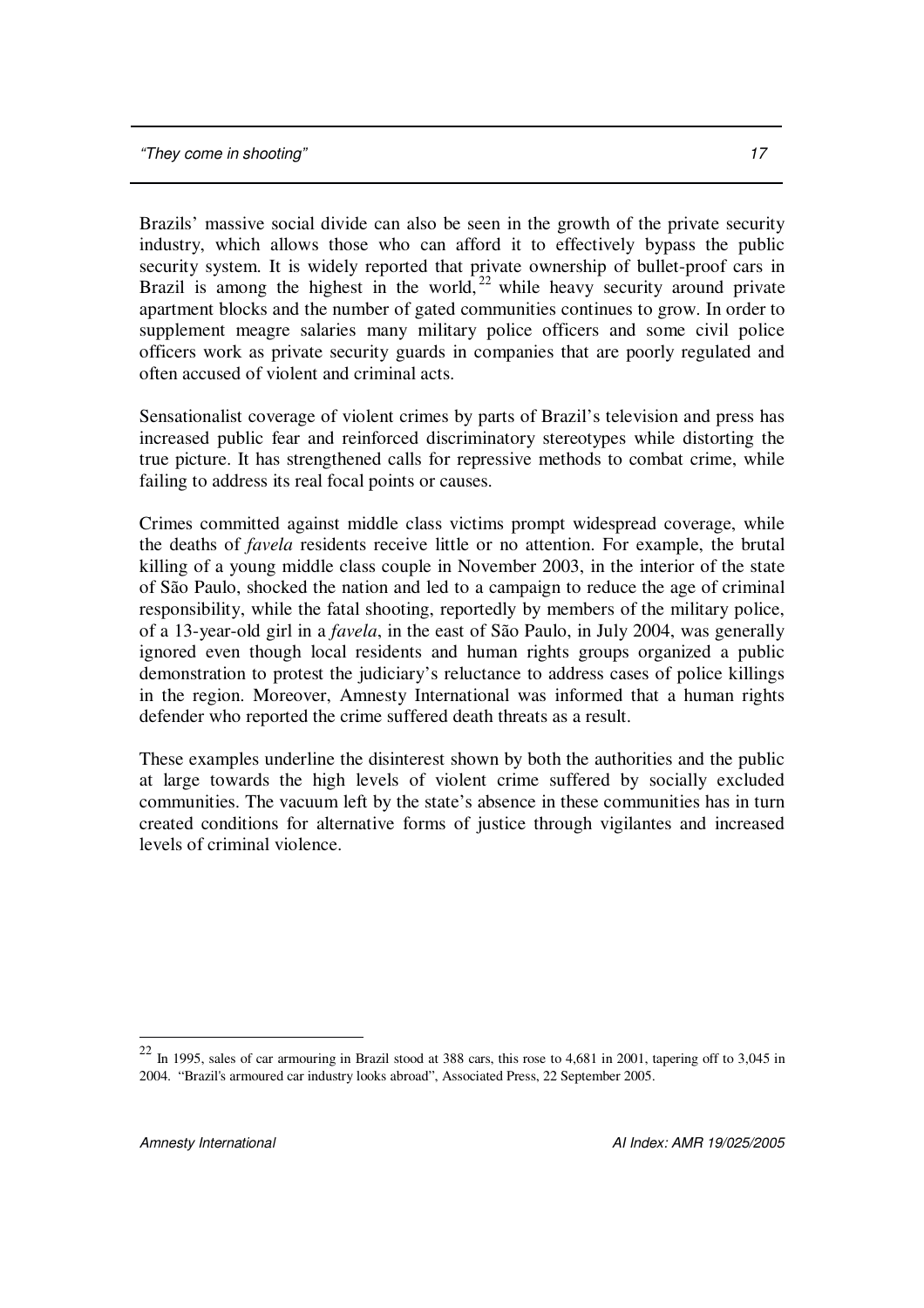# **3. Crime and punishment in marginalized communities**

# **The pattern of violent crime**

Over the past 25 years, violent crime, in particular homicide, has soared.<sup>23</sup> Socially excluded groups have been the principal victims of the most brutal crimes.

The total number of registered homicides in Brazil has risen from 30,586 in 1993 to  $49,640$  in  $2002.<sup>24</sup>$  Today, more than twice as many youths die in homicides as in traffic accidents. International comparisons are telling. In Brazil, there are 52.2 homicides per 100,000 youths, <sup>25</sup> whereas in the USA the rate is 13.2 per 100,000 and in Italy it is 2.1 per  $100,000$ .<sup>26</sup> Firearm-related deaths in Rio de Janeiro during the 1990s were higher than those in conflict zones such as in Angola and Sierra Leone. 27

```
National Homicide Rate
Source: Datasus
```
The rise in the murder rate is not even – it is concentrated in areas of greater socioeconomic exclusion and reduced police presence (see maps in appendix 2) as well as among specific social groups. In the city of São Paulo, Jardim Ângela, a socially deprived district in the south of the city, suffered 309 homicides or 123 per 100,000 in 2001, while the middle class district of Moema, only a few kilometres away, suffered 2 homicides or 3 per 100,000 in the same year.

In Espírito Santo, the percentage of youths shot dead, as opposed to other causes of death, stood at 52.56 per cent in 2000, while in Pernambuco it stood at 63.98 per cent and in Rio de Janeiro 68.4 per cent, compared to a national average of 29.95 per cent. 28

Figures cited by UNESCO, in their report mapping violence in Brazil, show that 93 per cent of all homicide victims in Brazil in 2000 are male. While the average

 $^{23}$  Note that in 2004 recorded levels of homicides declined by 8.2% according to ministry of health statistics, the first such decline in 13 years.

<sup>24</sup> Waiselfisz, Jacobo, *Mapa da Violência IV: os Jovens do Brasil*, UNESCO, 2004, p. 44.

<sup>25</sup> Ibid p. 147.

<sup>26</sup> Ibid p. 147.

<sup>27</sup> From the report *Children of the Drug Trade*, by Luke Dowdney, cited in ibid p.114-115.

<sup>28</sup> Ibid p. 83.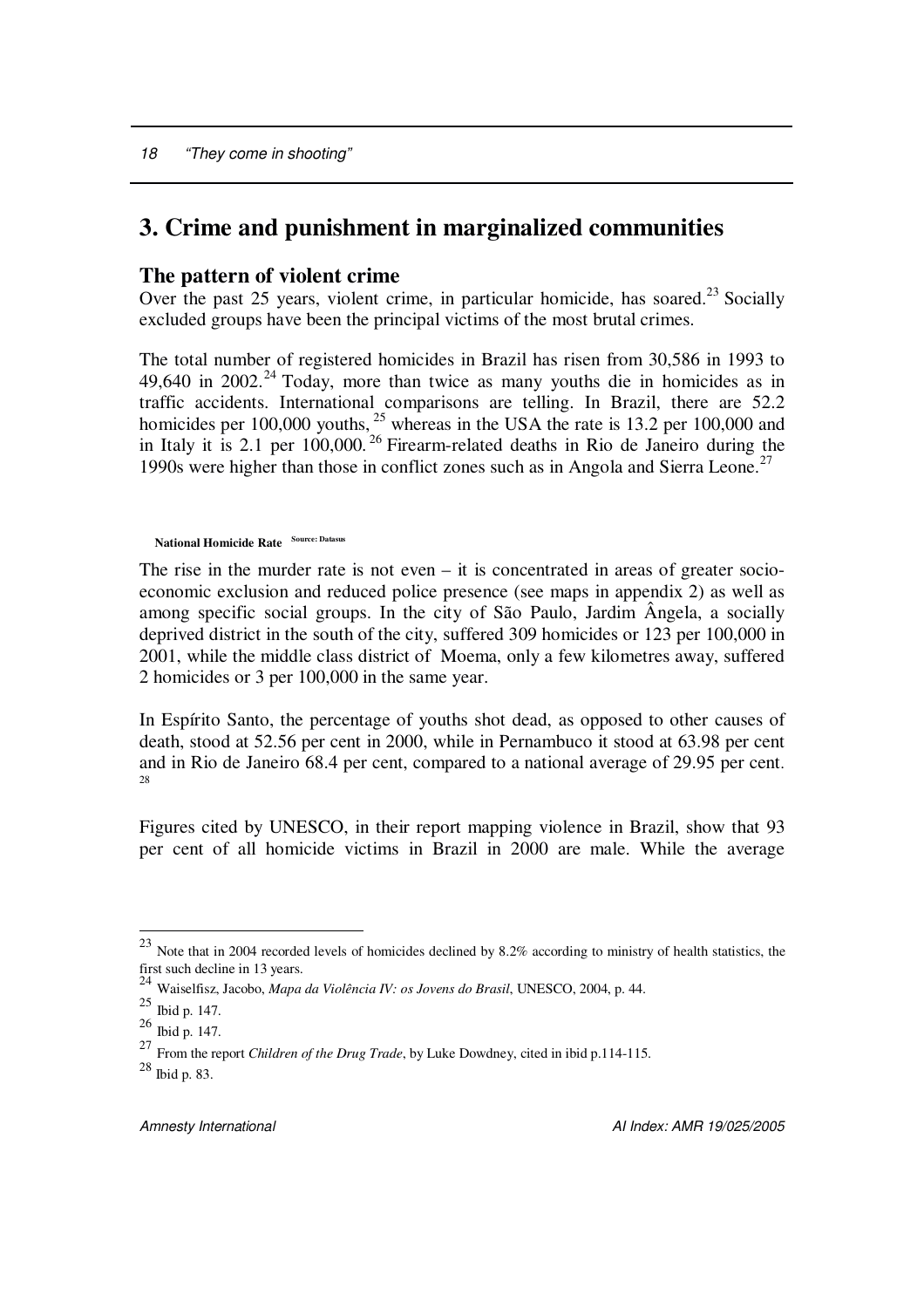homicide rate in 1000 was just over 20 per 100,000, the corresponding rate for youths aged 15 to 24 was almost 50 per  $100,000$ .<sup>29</sup>

Black youths, in particular, are at risk. According to UNESCOs study on violence in Brazil, there are approximately the same number of white youths as black youths, around 16 million. Yet, black youths suffer double the number of homicides. Of the 17,900 youths who were victims of homicides in 2002, 11,308 were black while 6,592 were white. 30

### **Gun ownership in Brazil**

One of the contributing factors to the high levels of violent crime has been the prevalence of small arms in Brazil. It is estimated that there are around 17 million small arms held in Brazil of which 15 million are held privately. Of those around 9 million are held illegally; 4 million are believed to be held by criminals. $31$ 

In the most deprived *favelas*, the homicide rate is highest. In a study of concentrations of homicides in the city of Belo Horizonte, Claudio Beato of the Federal University of Minas Gerais found that,

"…slums associated with higher numbers of homicides had several social welfare and life quality indicators which were considerably inferior to other areas of the city. For example, they had a higher percentage of employment in the informal sector as compared to other parts of Belo Horizonte. Moreover, child mortality was greater and illiteracy more prevalent. The urban infrastructure index also was significantly more deficient in the localities of higher homicide rates (a five fold difference)."<sup>32</sup>

Today, poor, ill-educated black youths are suffering violent deaths in their thousands if not their tens of thousands. Brazil's major urban centres are seeing a generation of young men killed in high levels of armed violence linked to drug crime, in what the former National Secretary for Public Security, Professor Luís Eduardo Soares, has consistently described as "genocide".

<sup>29</sup> Waiselfisz, Jacobo, *Mapa da Violência III: Os Jovens do Brasil*, UNESCO, 2000.

 $30$  Op cit, Waiselfisz, Jacobo, 2004, p. 59.

<sup>31</sup> *Instituto de Estudos da Religião* (ISER), Institute of Studies of Religion *Brazil: the arms and the victims*, 2005, p. 120.<br><sup>32</sup> Beato, C, "Crime and Social Policies in Latin America: Problems and Solutions" Woodrow Wilson Centre,

Update on the Americas, 2002, No 7, p. 3.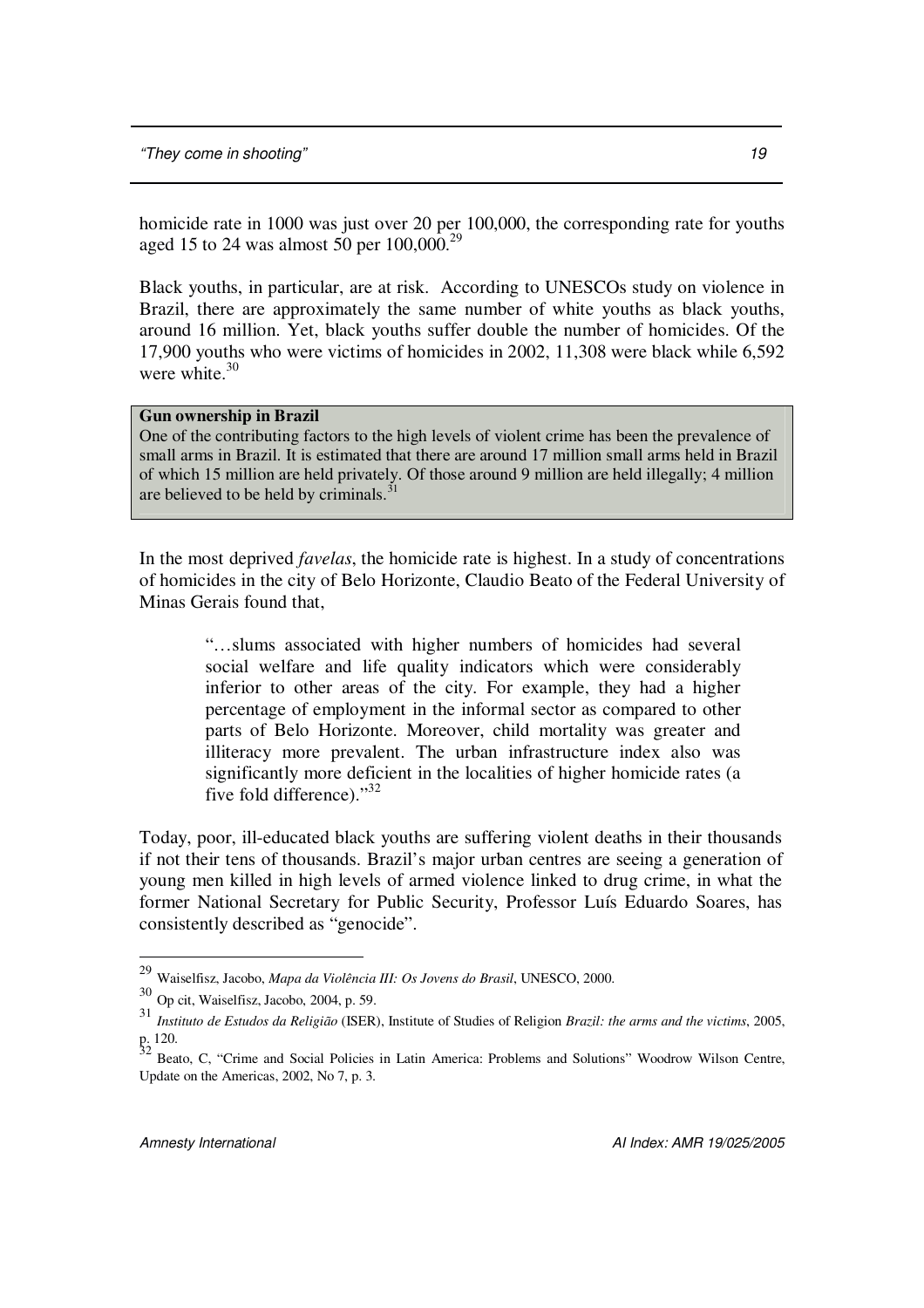# **Vigilantism**

While only a small percentage of those from favelas are directly involved in criminal activities, criminality affects the whole community. Criminal gangs and drug factions virtually control some *favelas*, especially in Rio de Janeiro, enforcing their rule through intimidation and violence. At the same time, vigilantes [*justiceiros*] seek to fill the vacuum left by the absence of an effective justice system.

Given the high incidence of crime in many of these communities, and the absence of effective state protection, justice or redress, some within the communities resort to their own forms of "justice." Lynchings are reportedly common. While they appear to be acts of popular violence independent of the state, they go unpunished and in reality are often tolerated and even encouraged by agents of the state. The victims are usually poor: the poor attacked by the poor.<sup>33</sup>

The Rede de Observatórios de Direitos Humanos, which set up human rights "observatories", for a period of time, in socially excluded communities in the south of São Paulo, reported in 2001 that violent "justice" is meted out against suspected criminals, especially in cases of rape or abuse of children, as "little is expected from the justice system or the police for the resolution of these problems.".<sup>34</sup> The absence of the police was notable in these communities. The nearest police station was more than an hour and half away and many of the residents reported seeing corpses abandoned on the streets as it would be a day or two before they were inspected and removed by the police.<sup>35</sup>

Police inaction and disrespect generates further violence, contributing to the process of "normalizing violence" [*banalização da violência*] a phrase which Amnesty International delegates heard regularly during their visits to *favelas*.

# **Criminal gangs and drug factions**

The domination of many *favelas* by criminal gangs results from the combination of inadequate public security and limited political representation. Communities whose political representatives either ignored them or corruptly exchanged benefits for votes, and whose main contact with the state was with a repressive and corrupt police force,

<sup>33</sup> This analysis was originally set out in: Amnesty International, *Beyond Despair: an agenda for human rights in Brazil,* (AI Index: AMR 19/15/94), 1994, p 7.

<sup>34</sup> Rede de Observatórios de Direitos Humanos, *Relatório de Cidadania: os jovens e os direitos humanos*, 2001, p. 23<br><sup>35</sup> Ibid p. 24.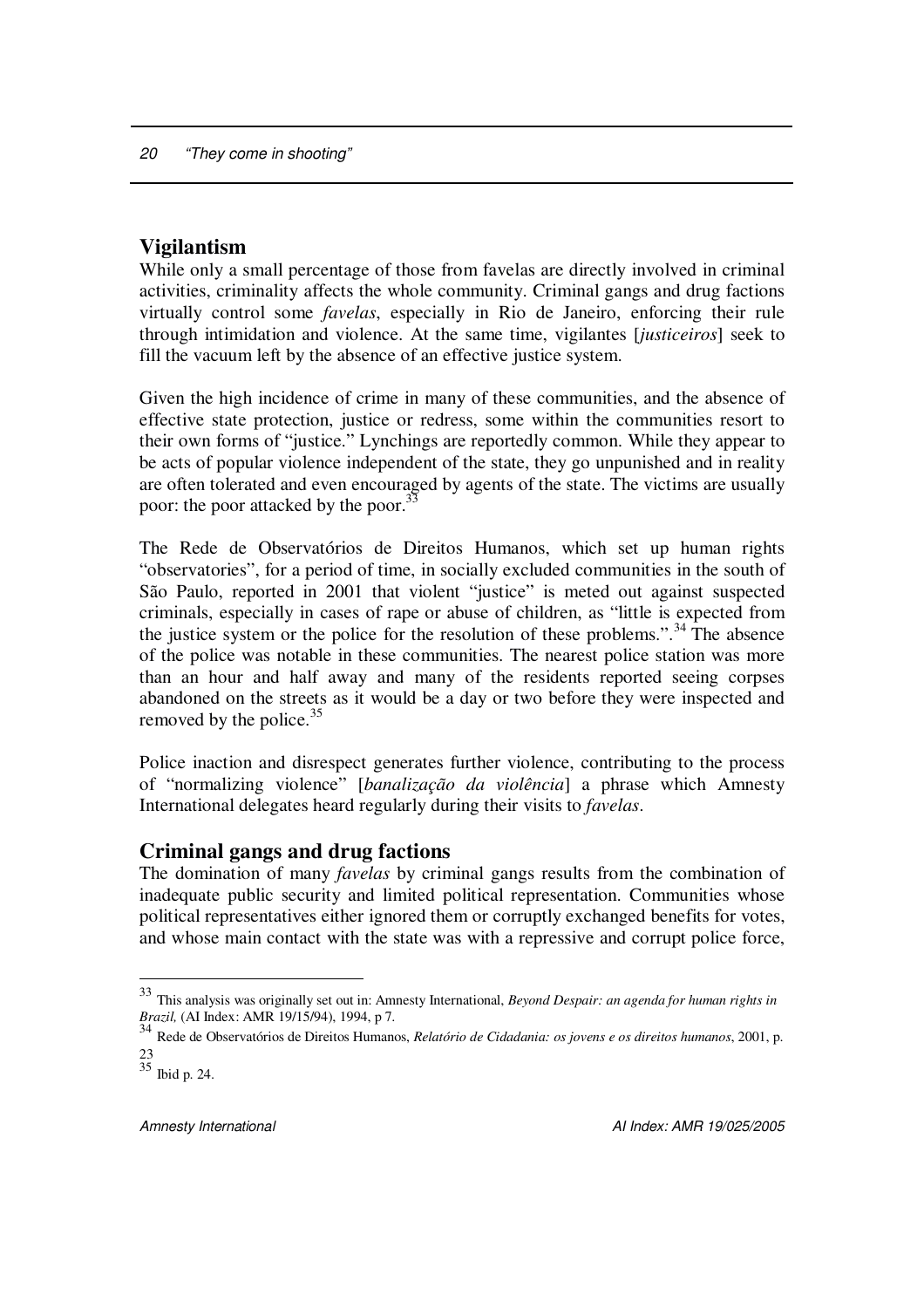became easy targets for figures of power, "*donos*", who offered a mix of paternalistic protection and violence. With the rise of drug trafficking, these evolved into criminal gangs who identified socially excluded communities as lucrative ground for the sales and distribution of drugs, and who, in some cases, also took control of decisionmaking over other aspects of community life.

While every *favela* has its own circumstances, it is increasingly the case, especially in Rio de Janeiro, that criminal gangs and drug factions impose their presence and sometimes effectively dominate socially excluded communities. In some areas, criminal gangs and drug factions enforce their own set of rules over residents, demanding loyalty and respect, in exchange for "protection" and some limited economic investment. This takes the form of individual handouts, investment in leisure activities or increased spending of drug funds in local commerce.<sup>36</sup>

#### **Drug factions and guns**

The level of armaments in *favelas* is extremely high and becoming more sophisticated. In Rio de Janeiro police confiscated 3,891 revolvers between 1960 and 1969. This increased to 53,526 between 1990 and 2001.<sup>37</sup> While the majority of guns seized are revolvers and pistols, there has been a marked rise in the number of high-velocity weapons, including assault rifles, machine guns and sub-machine guns.<sup>38</sup> Around three-quarters of the weapons apprehended by the police are made in Brazil, but there has been an increase in the numbers of foreign weapons seized, especially high-velocity weapons.<sup>39</sup> According to recent press reports, police have also found grenades, mortars, bazookas and land mines in the hands of drug factions*,* some believed to have been stolen or illegally obtained from the military. The *Instituto de Estudos da Religião* (ISER), Institute of Studies of Religion, a research centre in Rio de Janeiro, suggests that drug factions in Rio de Janeiro's *favelas* are trying to match the police's ever increasing fire power. 40

Young drug trafficker displays his weapons outside a *favela* in Rio de Janeiro, October 2005.

<sup>&</sup>lt;sup>36</sup> Drug factions reportedly sometimes invest in recreational activities for communities, particularly in big dance centres and music clubs. Amnesty International has also received reports of drug faction members giving money to individuals who approach them with specific requests, but not of more sustained social investment into communities.

<sup>37</sup> Op cit, Dowdney, L, 2003, p. 94.

<sup>38</sup> Op cit, ISER, 2005, p. 146.

<sup>&</sup>lt;sup>39</sup> Op cit, Dowdney, L, 2003, and ISER, 2005. Around a quarter of the guns confiscated by police in Brazil are of external manufacture, with the USA, Spain, Argentina and Belgium being the main countries of origin. A recent statement by the head of Rio de Janeiro's police intelligence unit claimed that 80 per cent of arms in the *favelas* of Rio de Janeiro come from Paraguay, where controls on the sales of guns are much more relaxed.

<sup>40</sup> Op cit, ISER, 2005, p. 218.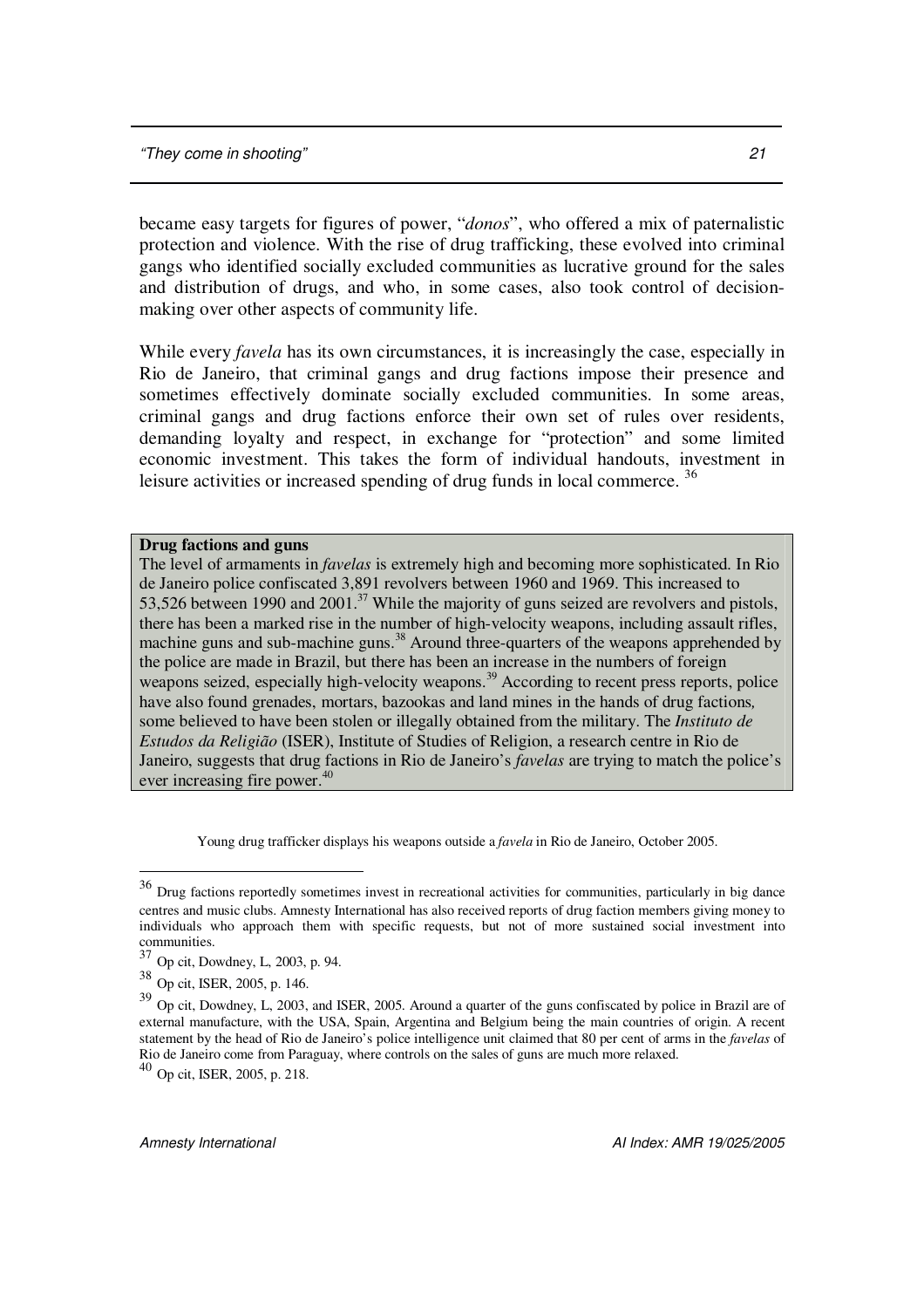© Jo Wright

In some communities, failure to comply with rules set out by drug factions is viciously punished. Television journalist Tim Lopes was discovered by members of a drug faction, in April 2002, filming secretly in a *favela* in Rio de Janeiro. He was reportedly tortured, then killed, and his body was burnt. While his case triggered a massive police hunt, and a prominent drug trafficker was convicted of the killing in May 2005, few cases receive such attention. The remains of several other bodies were found at the same place as Tim Lopes' body, a site commonly dubbed the "microwave" by local drug traffickers.

There are also reports of other forms of control exercised by drug factions over some *favelas*, such as curfews, informal "taxes" on gas and electricity, and involvement in the informal transport systems of *mototaxis* (motorcycle taxis) and *peruas* (mini-vans). According to Rio de Janeiro's *O Dia* newspaper, a transport cooperative in the São Gonçalo area of the city was forced to shorten one of its routes following demands by local drug traffickers. Drivers were warned not to enter the Trevo da Rota *favela* unless they paid R\$1,800 a month. The company decided to shorten the route by three kilometres to protect its drivers.<sup>41</sup> Drug factions have also reportedly commandeered private homes as hideouts or to store guns and drugs during police raids.

The presence of criminal gangs and drug factions is a source of constant anxiety in these communities. Regular turf wars between drug factions, especially in Rio de Janeiro, mean that bystanders are often killed or injured in gun battles. Amnesty International delegates have seen for themselves heavily armed faction members on the streets during research visits to communities in Rio de Janeiro.

Yet, while criminal gangs and drug factions are a serious problem, their influence over the national and international trade in drugs and guns has been exaggerated, according to many analysts and officials. Many of these experts question the effectiveness of policing strategies that continue to focus on community based drug factions, while failing to target the large organized crime syndicates which boast highlevel economic and political connections. The federal parliamentary inquiry into narco-trafficking in 2000 identified links between organized crime and federal and state legislative assemblies, as well as links with business. However, while state and federal governments have initiated steps into investigating organized crime more systematically, there is still a long way to go.

<sup>41</sup> *O Dia*, "Tráfico muda itinerário", 8 June 2005.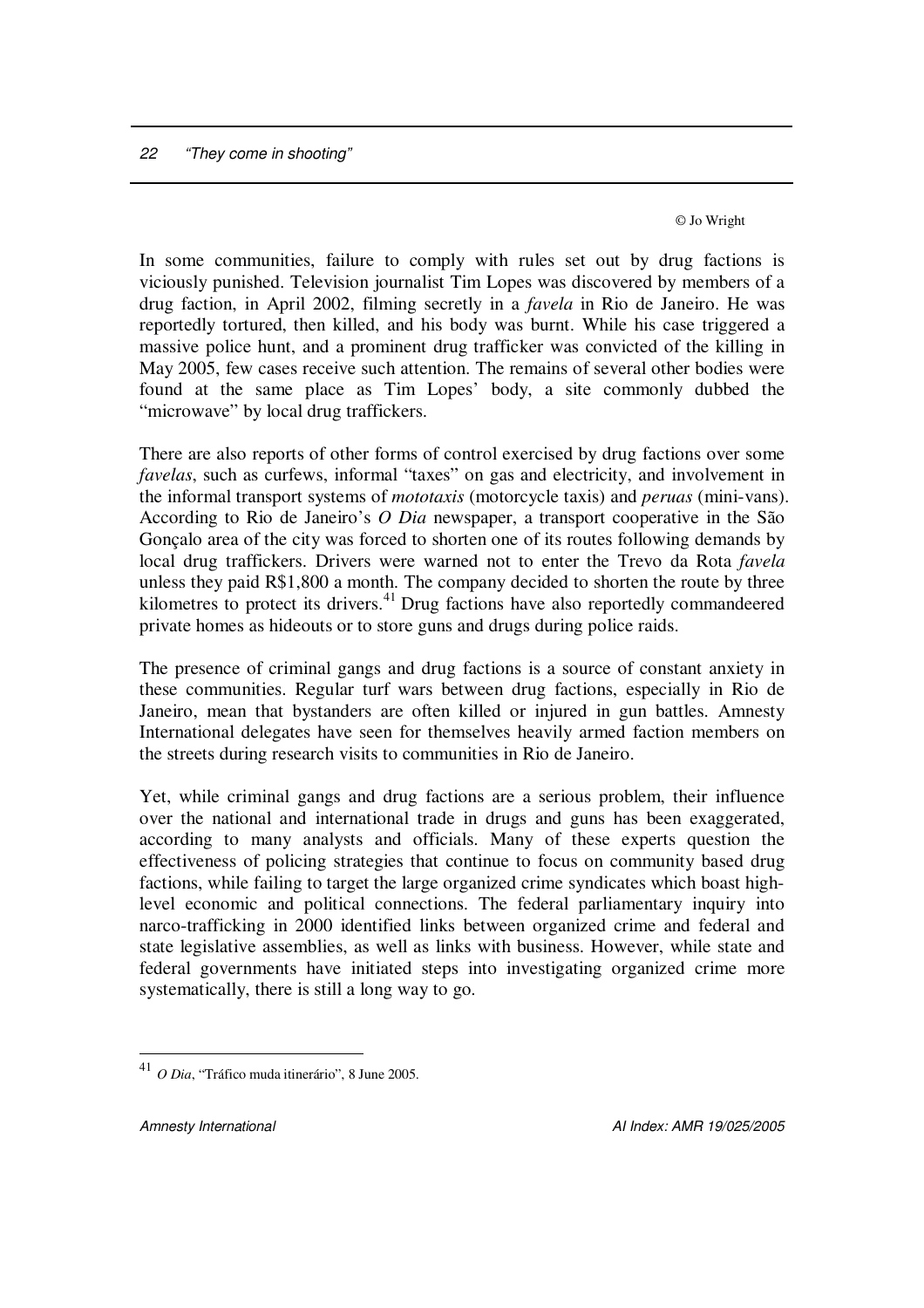### **Reinforcing drug factions**

In November 2003, state officials told Amnesty International delegates who were visiting a pre-trial detention centre that they made all detainees join one of Rio de Janeiro's three main factions so as to maintain segregation within prisons. Even detainees who were not previously faction members are forced to join one, depending on where they live and which faction controls that area. Attempts to change this process and allow faction members to mingle led to a riot between opposing factions in the Casa de Custódia de Benfica, Rio de Janeiro, in which 30 inmates were killed in May 2004.

# **Political responses**

Thousands of children and adolescents are unlawfully killed each year in socially excluded communities by criminals or the police, according to statistics of the ministry of health. Yet, there is little public indignation, and the government therefore continues to ignore the problem in its public security policy. Public surveys show that a significant percentage of the population accept the use of human rights violations as methods of policing. In May 2005, a survey by the Universidade Federal Fluminense found that 30 per cent of the population partially or fully accepted the concept that "*bandido bom é bandido morto*" [a good criminal is a dead criminal]. 42

During the 2002 election for governor in the state of São Paulo, all three principal candidates campaigned for a more repressive public security policy. Media coverage of the elections included statements from certain candidates calling for the return of São Paulo's notoriously violent ROTA military police patrols to police the streets, accusing the prison system of offering conditions more like a luxurious motel than a prison as well as the use of images of a police shooting incident as electoral propaganda. As such, political parties consistently fail to address the needs of socially excluded communities perpetuating mechanisms that have led to profoundly discriminatory policing practices.

<sup>42</sup> "Bandido bom é bandido morto, dizem 30 por cento dos brasileiros", Estado de São Paulo, 5 March 2005.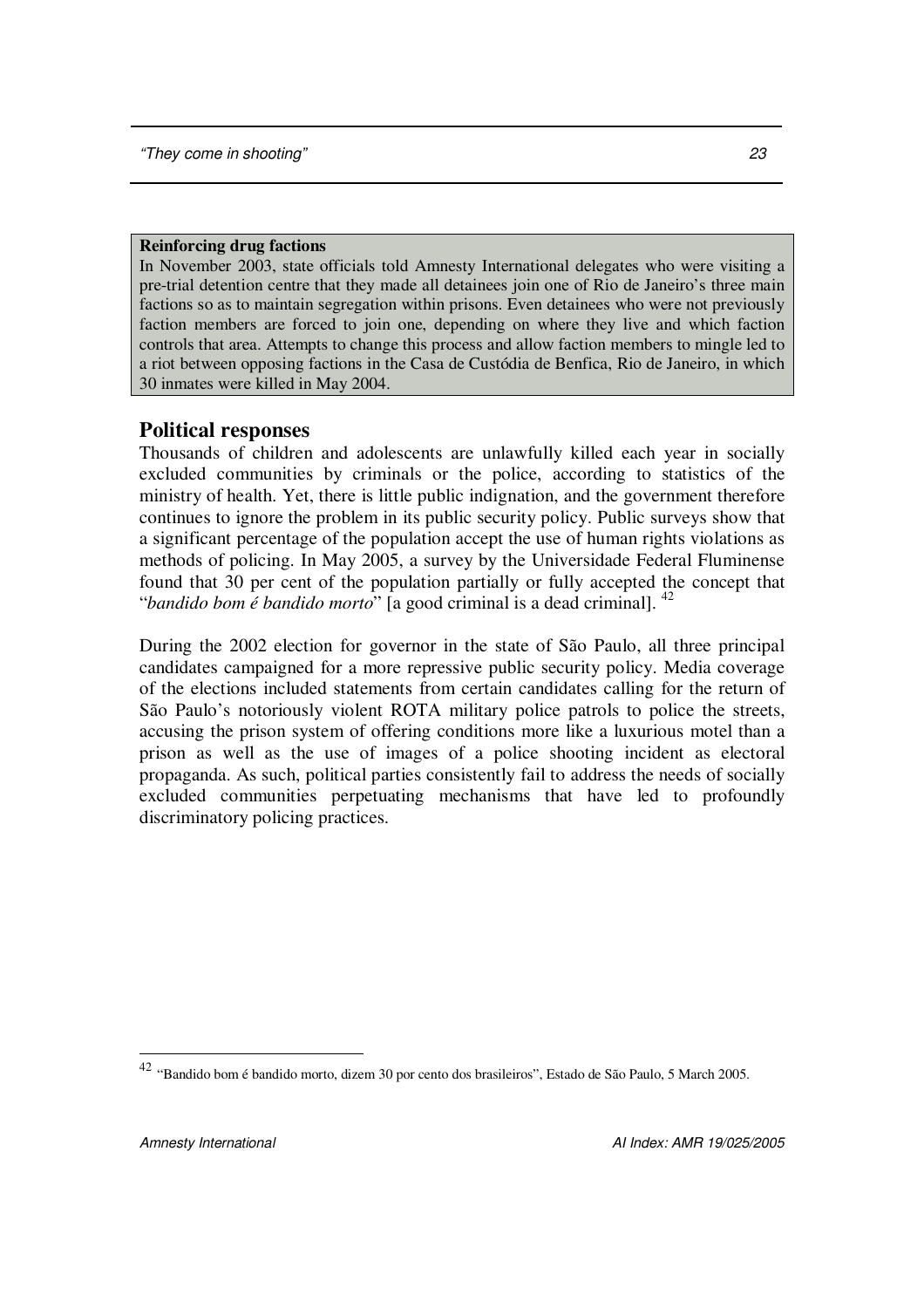# **4. 'Criminalizing poverty': policing socially excluded communities**

# **The police**

Brazil's police officers have become so accustomed to being criticized that their ethos is generally defensive, and most react with extreme suspicion to proposals for reform. This has made it difficult for those working outside police forces to identify those with whom they can collaborate to reform the institutions. Yet reforms are urgently needed on a number of different fronts. These include work conditions, salaries and training, as well as managerial reform and oversight.

Police salaries are low. This has led to many police officers taking second jobs, often in the under-regulated private security industry. Amnesty International also reported in the past on how the shift system, which allows for second jobs, known as *bico*, disrupts the continuity and effectiveness of the police.<sup>43</sup>

On a wider scale, public security is hampered by divisions and lack of coordination between the many bodies responsible for policing. Coordinating the work of two federal police forces, two state police forces, the municipal guards and the rest of the criminal justice system has been a central element of the government's proposed reform packages. The aim is to achieve more targeted and intelligence-based policing. Certain states have set up bodies to centralize the work of the various police forces and prosecutors' offices, and states such as São Paulo, Minas Gerais and Rio de Janeiro have improved their collection of statistics and analysis. However, effective cooperation remains a distant goal.

Policing in Brazil is a high risk occupation. In Rio de Janeiro, 52 police officers were killed on duty in 2004. Police often face heavily armed criminal gangs, and many are clearly inadequately prepared and resourced. Frustration with what they see as a lack of support has led to the creation of NGOs such as V!va Polícia and Voz do Silencio, which argue that the rights of police officers are ignored, especially by the human rights community.

According to a study of military police operations between 1993 and 1996 in Rio de Janeiro by Professor Ignacio Cano, of Rio de Janeiro State University, the death rate

<sup>43</sup> Amnesty International, *Brazil: They treat us like animals – torture and ill-treatment in Brazil*, (AI Index: AMR 19/022/2001), pg 12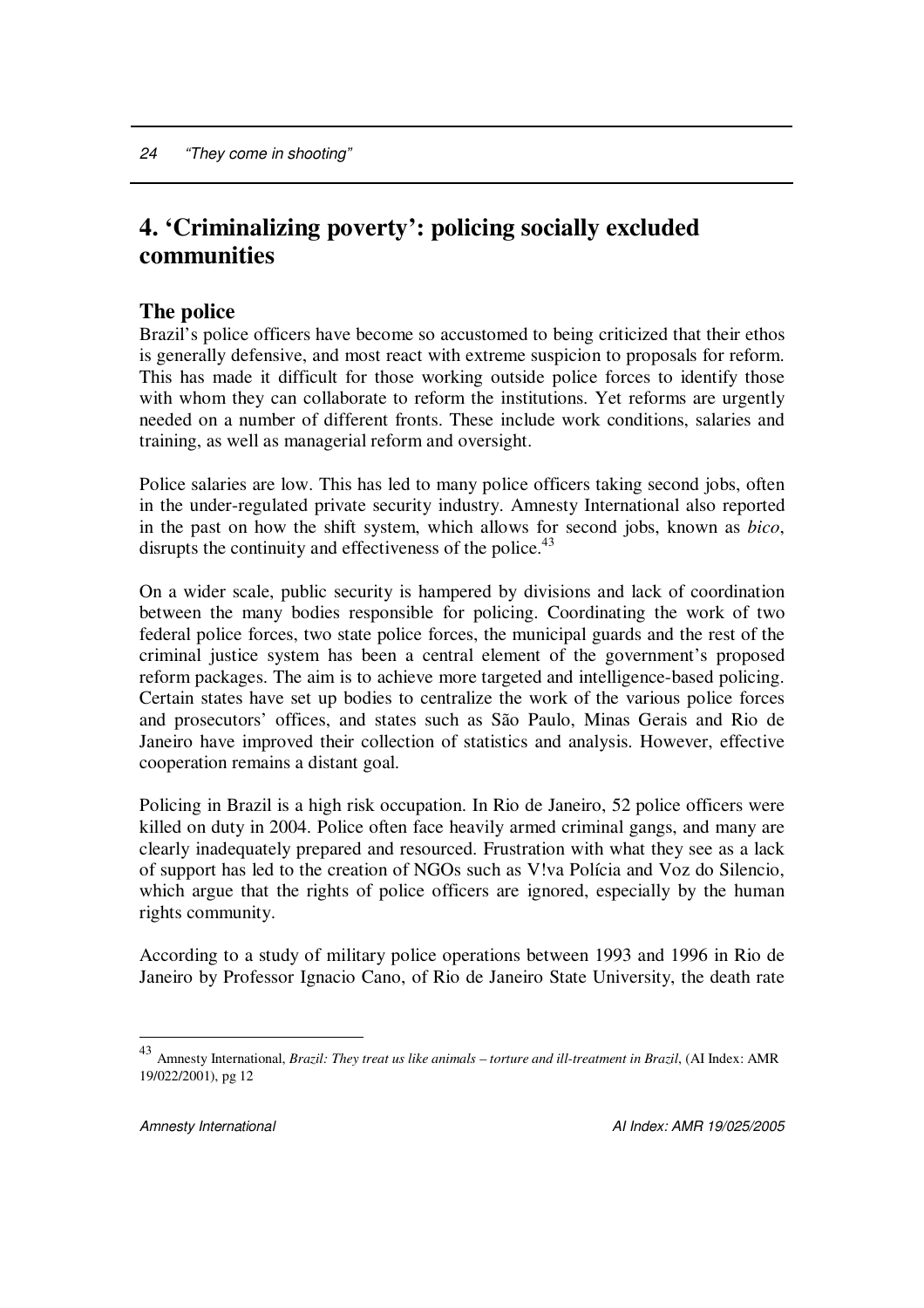for police was lower during operations in *favelas* than elsewhere. <sup>44</sup> Rio de Janeiro's State Secretary for Public Security told Amnesty International in April 2005 that the majority of police officers were not killed in *favelas* but rather in "cowardly attacks" in other parts of the city.

According to figures published by state authorities, most police are killed while offduty, usually as a result of their work in private security industry, some due to involvement in criminal activity.

# **'They should bring security, but only bring fear'**

"*Povo da rua não chama a policia, tem medo."* Poor people don't call the police, they're afraid.

*"Bate, bate, bate, depois diz desculpa, não foi você."* They beat you, beat you, beat you then apologise and say it wasn't you.

*"A pessoa é feito sentir-se um marginal, mesmo se não é." 45* You're made to feel like a criminal, even if you're not.

During several visits to communities in São Paulo, Rio de Janeiro, Minas Gerais and Espírito Santo from 2002 to 2005, Amnesty International delegates met community leaders, residents, and members of human rights groups and other social movements. While in some communities residents were reluctant to speak, elsewhere patterns of police abuse were described with remarkable consistency. The complaints included disrespect, discrimination, violence, killing and corruption. Above all, residents said that they feared the police, who are supposed to protect them, more than they feared the criminal gangs which dominate and brutalize their communities.

The most frequent complaint about the police from *favela* residents is that they are treated with disrespect and contempt. Residents consistently reported discriminatory and racist language, with communities being described as "*cúmplice de bandido*" [accomplices of criminals] among other things. Other complaints included abusive and sometimes illegal stop and search procedures, especially against youths, and illegal detentions and abductions by police.

<sup>44</sup> Cano, Ignacio, *The use of lethal force by police in Rio de Janeiro*, ISER, 1997, p. 65. The study showed that one police officer was killed in every 75 actions with civilians in *favelas* and one was injured in every 12 actions. Outside *favelas* this number rose to one killed in every 35 actions and one injured in every 8 actions.<br><sup>45</sup> Little in the state of the seal life and life and favel and the state of the state of the state of the state of

Interviews with residents of several different *favelas* by Amnesty International, June 2005.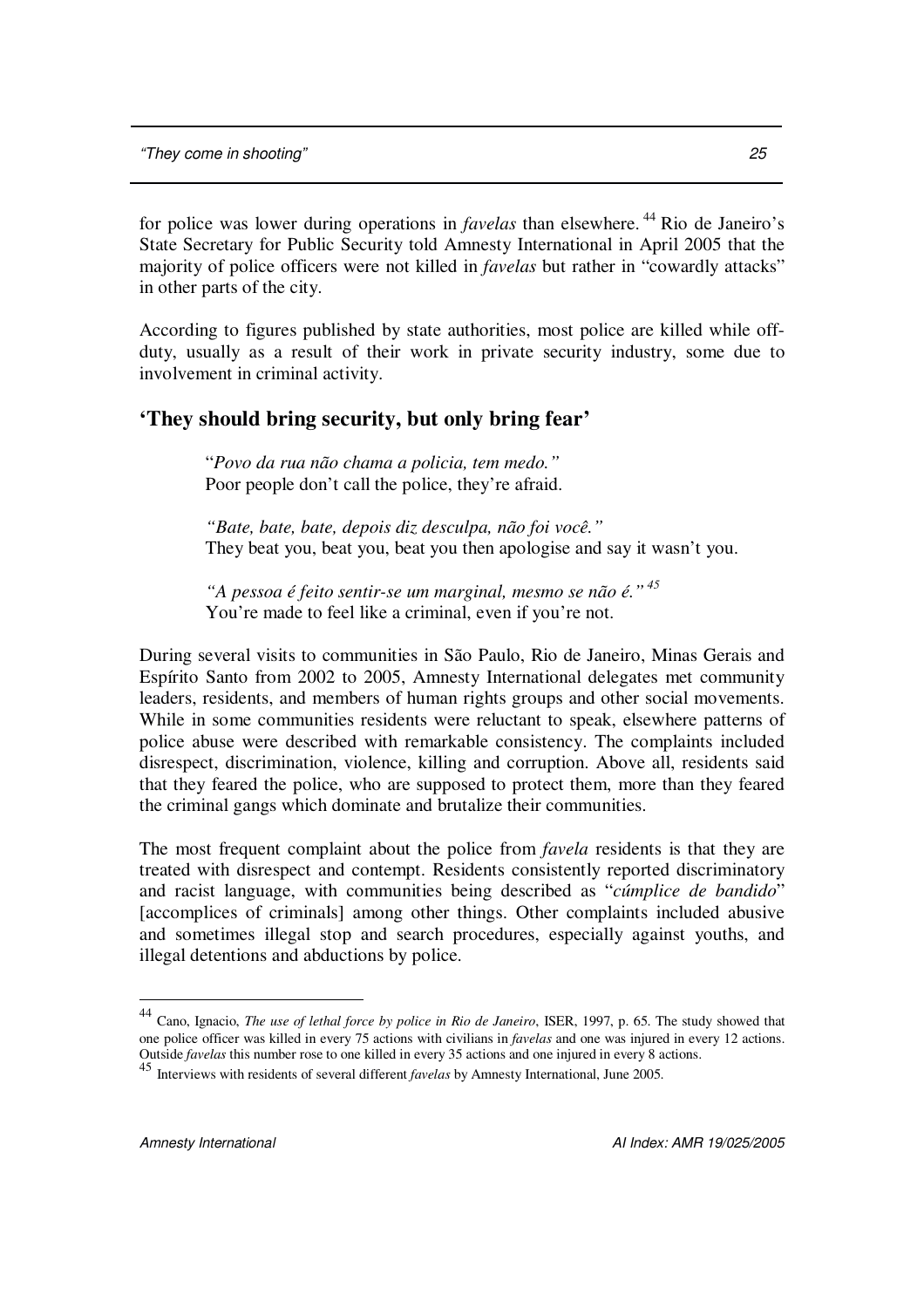Persistent abuse and violence by elements within the police have created a culture of fear and revulsion within the *favelas*. More than once, Amnesty International was told of young children who had become so traumatized that they were unable to look at police officers. Some children reportedly cried or wet themselves on seeing one. Young boys described being beaten by the police as "normal". One community worker in São Paulo stated that the anger among young boys was such that they no longer feared the police and now stood up to them, which he felt would only result in more violence.

The following incident is unusual only in that it was reported. On the night of 4 April 2005, REJ, a 26-year-old Afro-Brazilian masters student at the federal university of Minas Gerais and his 21-year-old brother-in-law, MVC, were searched by police during a stop and search operation in a Rap club. They were reportedly taunted by police officers who ridiculed their "Afro" style hair. When REJ complained, he was reportedly pushed up against the wall, beaten and kicked while another police officer trained a gun at his head. He tried to identify the officers involved, but noted that two of them had removed their identification tags. He later reported the incident at a nearby police station.<sup>46</sup>

A teenager from Parque Novo Mundo, a community in the north of São Paulo, told Amnesty International in July 2004 that police had stopped him on his way back from school. He said they made him get into a police van and then drove him out of the city on the main road. The van stopped, and they told him to get out and to run along the road without looking back. The boy said that he escaped into the undergrowth, and heard police shooting and shouting after him. After several hours he managed to get home. His mother told Amnesty International that such practices were routine.

# **Absence of police**

Police stations and military police battalions are predominantly based outside *favelas*. According to official figures, the city of Bauru, a relatively wealthy city in the interior of the state of São Paulo, had 200 police officers for a population of around 100,000. The community of Jardim Ângela in the south of São Paulo, which includes a number of *favelas*, until recently had only 37 police officers for a population of 300,000, despite having an extremely high crime rate.<sup>47</sup>

<sup>&</sup>lt;sup>46</sup> This case was sent to Amnesty International from members of the program of affirmative action of the Federal University of Minas Gerais.

<sup>&</sup>lt;sup>47</sup> As a result of collaborative work involving the church, community leaders and state officials, the crime rate in Jardim Ângela has significantly improved. The number of police officers in Jardim Ângela has recently been increased to 500, although these have not been either specifically trained or selected for working in such a social context. Many other socially excluded communities continue to have relatively little regular police presence.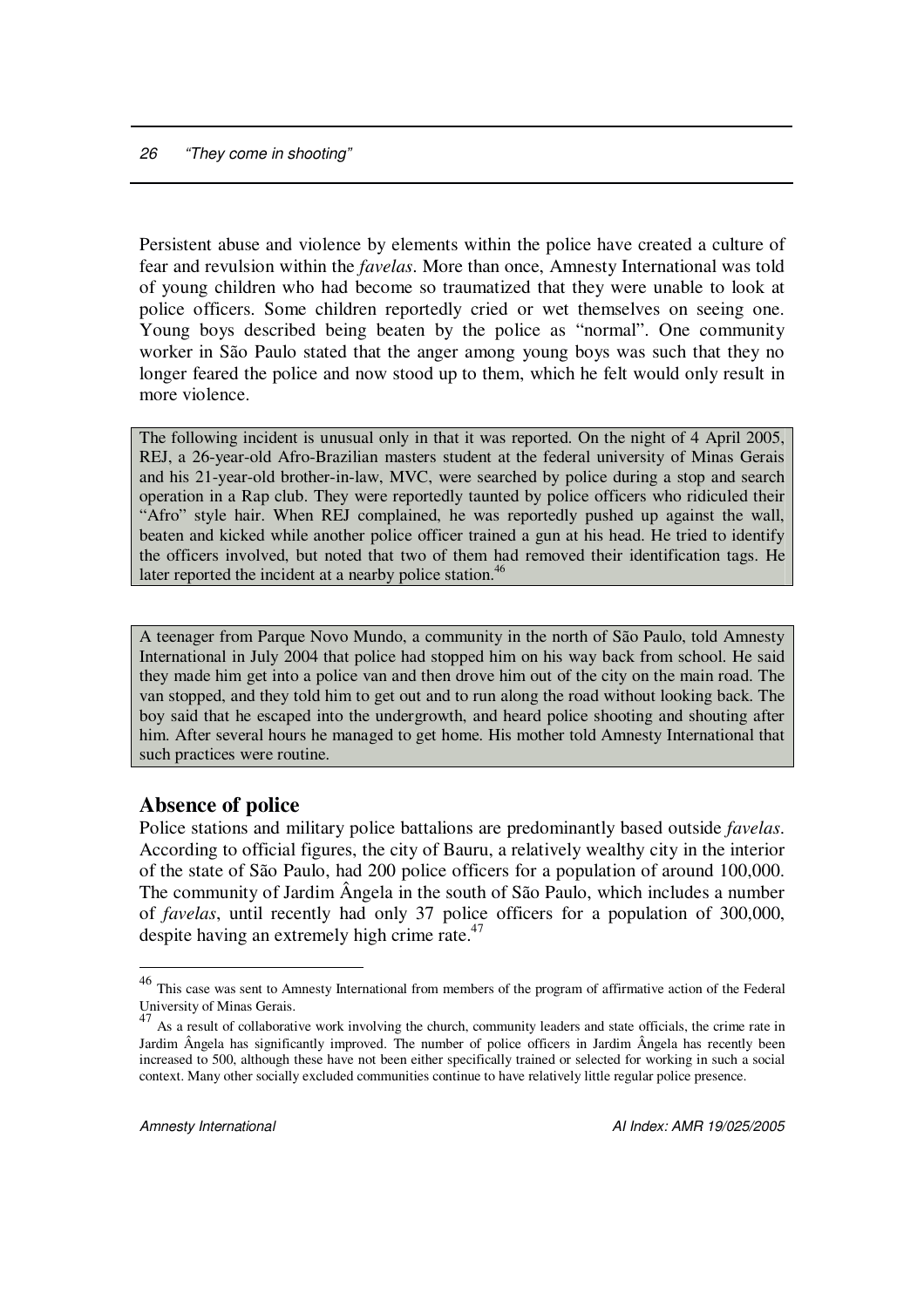The lack of a police presence within the community distances officers from the daily workings of the community, limits their ability to build links with residents, emphasizes the containment aspect of policing and reinforces the impression that police operations are effectively invasions into the community.

> A shoot-out between police officers in a helicopter and suspected drug traffickers in Rocinha, a *favela* in the south of Rio de Janeiro, April 2004. © Genna Naccache

Even when *favela* residents specifically ask for police protection, they do not often receive it. In February 2004, residents of Rocinha, Rio's largest *favela*, went to the state authorities warning them that they expected an invasion by a drug faction. Although extra police were deployed, they failed to provide extra security but instead intimidated and abused local residents.

During carnival, three youths – Liniker Ferreira Medeiros (17), Leandro Santos da Silva (16), and Jean Alexandre de Campos (13) – were shot and killed by the elite military police unit, BOPE. These killings generated revolt throughout the *favela* after the police claimed falsely that the three youths were drug traffickers. The police were then withdrawn from the community facilitating its invasion, in April, by a drug faction from Vidigal, a neighbouring *favela*. In a belated attempt to end the violent invasion, 1,000 police were called in. Gunfights took place for two days and a number of police, alleged traffickers and civilians died. Furthermore, Amnesty International has received consistent reports of increased criminal violence and human rights violations by the police since the invasion.

A military police officer wheels the body of a suspected drug dealer killed during a police operation in Rocinha, a *favela* in the south of Rio de Janeiro, April 2004. © Genna Naccache

On 27 June 2005 a 15 year-old boy was killed by members of the civil police's special operations unit, while on 4 July 2005 a 74 year old man was shot in the back while shopping during a reported shoot-out between drug traffickers and military police officers.

# **Punishment duties**

*Favelas* and *periferias*<sup>48</sup> have become centres for corrupt or violent police who are transferred there as punishment from other areas. In November 2000, the *Corregedor* (head of the internal investigations unit) of São Paulo's civil police informed Amnesty

<sup>48</sup> *Periferias* is the Brazilian word for suburbs. In cities like São Paulo the word *periferia* has become synonymous with socially excluded communities as the poorer tend to live further out from the centre of the city. These areas tend to be a mix between lower-middle class neighbourhoods and *favelas.*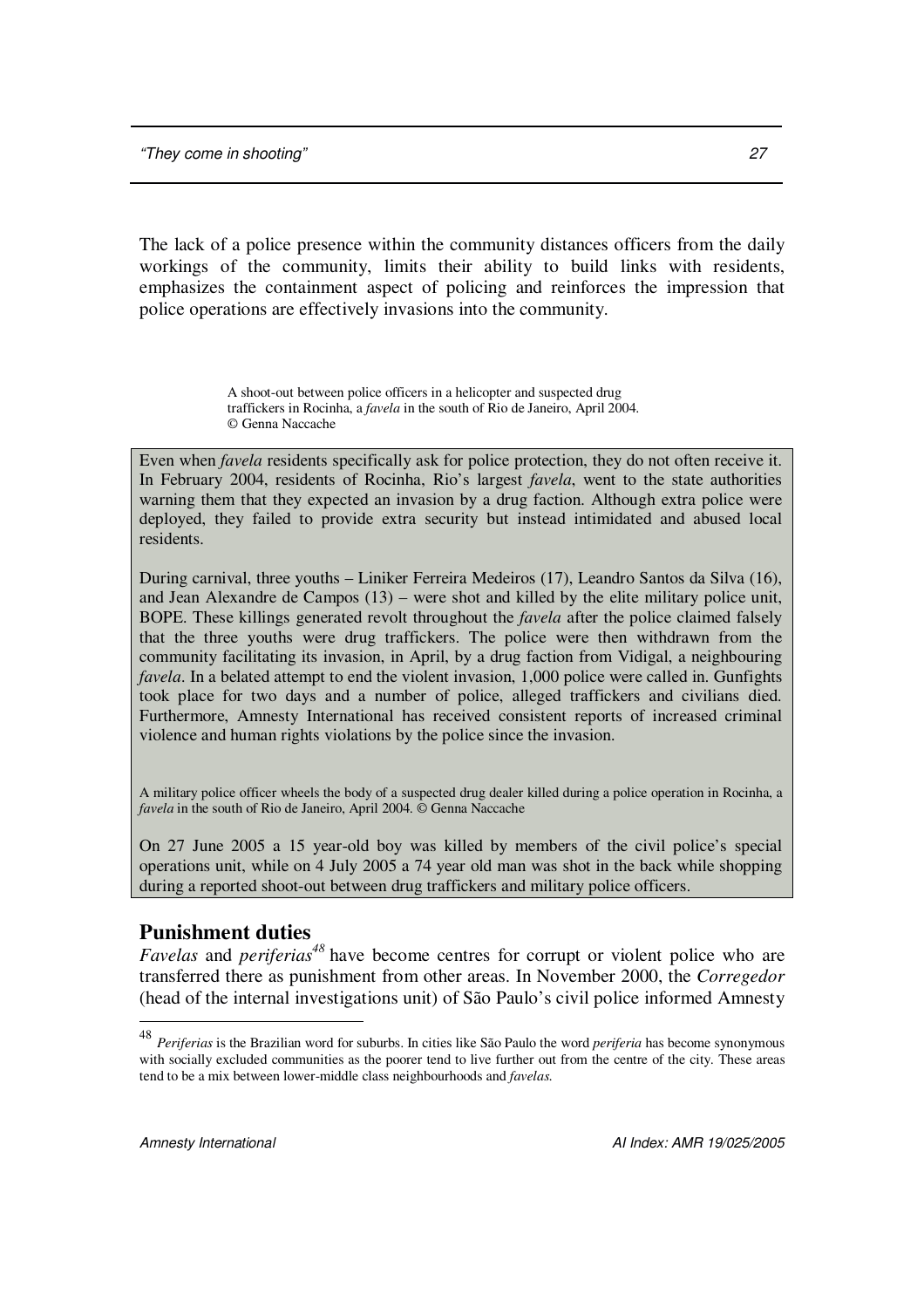International with pride that violent or corrupt police were always transferred to the *periferia* of the city.

The Human Right Centre in Sapopemba, São Paulo, has stated:

"Another challenge is to break with the practice of transferring police accused of human rights violations to other areas of the city or the state. This means that rather than investigating the involvement of police officers swiftly and punishing them legally and definitively, the corporation of civil and military police adopts the strategy of transfers. This strategy, far from resolving the problem merely transfers it to another population, to another region. After a brief space of time these police officers are eventually returned to the area they were transferred from. Their return is always difficult, as they come back with more arrogance and a belief that they have greater legitimacy."<sup>49</sup>

### **Police invasions – 'they come in shooting' ['***eles entram atirando***']**

Large-scale police incursions into poor communities, accompanied by extensive media coverage, are a mainstay of public security policy in certain cities. Such operations often occur in the wake of high profile crimes. In Rio de Janeiro, many high-profile operations have been mounted to arrest leading drug traffickers in the *favelas* surrounding the city.

In São Paulo, the civil police organized its largest ever police search operation after the kidnapping and murder of Celso Daniel, mayor of Santo André, a town on the *periferia* of the state capital. According to newspaper reports, in March 2002, 1,200 civil police officers entered the community of Pantanal in the south of the city. They reportedly searched 3,817 different locations, 2,210 people and 2,126 vehicles, all under one "collective search warrant". 50

The phrase that was constantly repeated to Amnesty International delegates was "*eles entram atirando"*, "they come in shooting". During visits into *favelas* with police

<sup>49</sup> From a report sent to Amnesty International in April 2005:

Outro desafio é romper com a prática de transferência dos policiais acusados de práticas de violações de direitos humanos para outras regiões da cidade ou do Estado. Isso quer dizer que no lugar de apurar com rapidez o envolvimento do policial e puni-lo de forma legal e definitiva, a Corporação da Policias Civil e Militar se vale da estratégia da transferência. Essa estratégia ao contrário de resolver o problema apenas o transfere para outra população, para outra região. Em curtos espaços de tempo esses policiais acabam retornando aos locais de onde foram transferidos. O retorno é sempre mais complicado, pois retornam com mais arrogância e exibindo legitimidade.<br><sup>50</sup> E *II* 

*Folha de São Paulo*, "Policia Civil faz maior blitz da sua história", 8 May 2002.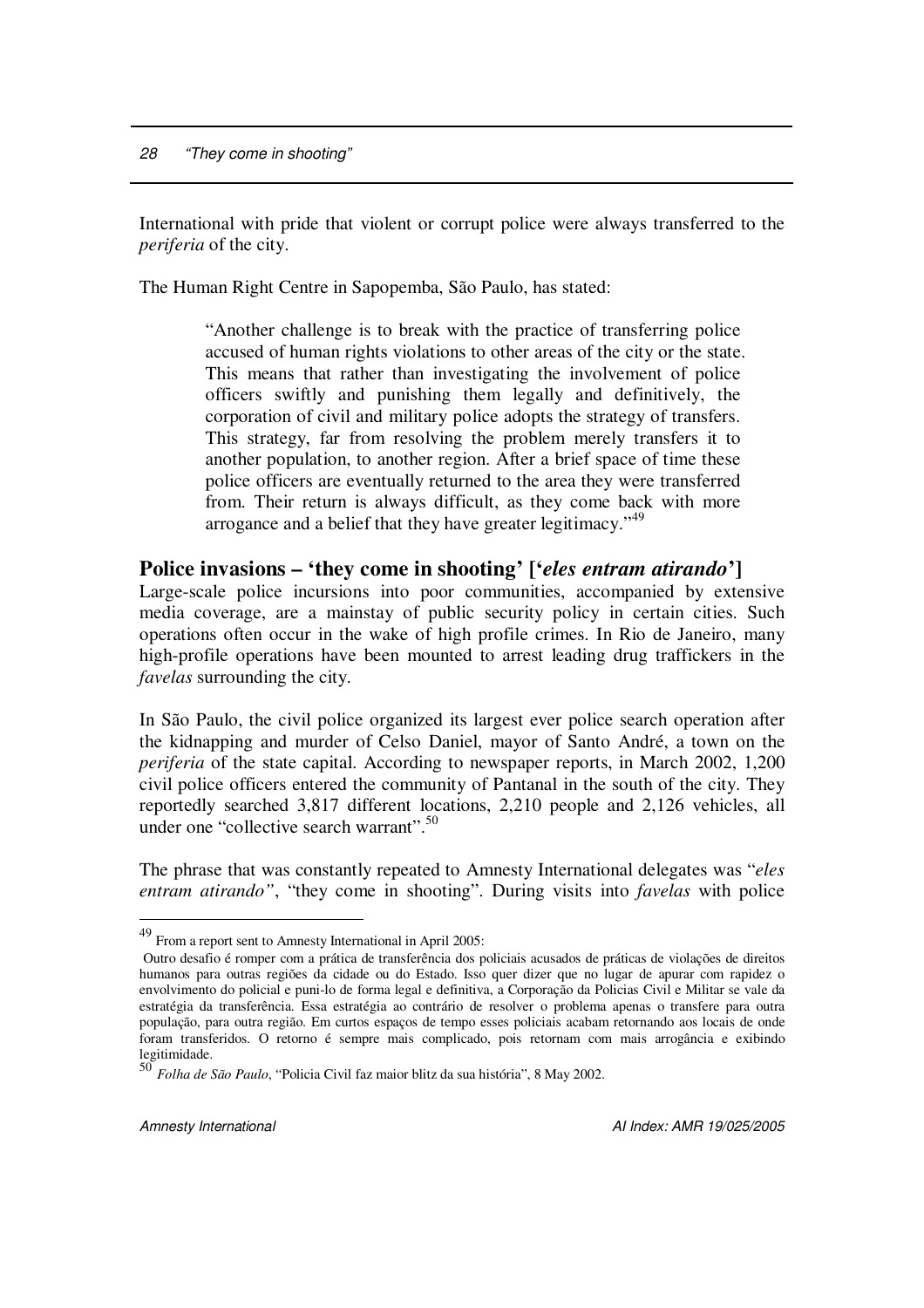officers in Rio de Janeiro and São Paulo, Amnesty International delegates noted that police always carried their guns un-holstered and ready (see pg 22).

For three days in April 2003, civil and military police carried out a large scale operation in Sapopemba, accompanied by TV camera crews. Numerous residents subsequently complained of intimidation and abuse.

On the evening of 23 April, police questioned Jandira de Oliveira Azevedo and Leoclécio Zubem Azevedo and told them to leave their house for the evening. The following morning, civil police officers entered their house and claimed to have found evidence of a kidnappers' hideout in a room the couple had rented out. They reportedly beat the couple in front of their children and accused them of belonging to a kidnapping gang.

The Azevedos were then handcuffed and deposited in the back of a police vehicle, where a police chief invited reporters to interview them. Images broadcast across Brazil show the police chief opening the vehicle door and announcing that these people were responsible for a kidnapping.

Jandira and Leoclécio Azevedo were taken to a police station where they were ill-treated, threatened and not allowed to see their lawyers. Jandira was verbally abused and placed in a cell with another man. The three were reportedly held in the dark for eight hours and a canister of what appeared to be pepper spray was squirted into their cells. At 22.30, they were finally presented to the commanding police officer, asked some questions and then released.

On the same afternoon, 23 April, Geni Conceição Laurindo was stopped by civil police and asked where her two sons were. The officers and their chief then entered her house without a warrant, held a gun to the head of her daughter, Sueli Araújo Laurindo, and took away family documents. Camera crews filmed this illegal search. In interviews with reporters, the officers said that the entire family were kidnappers. The police did not make any arrests nor did they file any charges. However, as a result of the media coverage, Sueli later lost her job.

Jandira and Leoclécio Azevedo are still facing charges of kidnapping, although no evidence against them has been produced. As a result of reporting the human rights violations they suffered, the couple have also suffered extensive threats and have been included in the witness protection program, PROVITA. The police officers charged with their torture and abuse are presently on active duty and their case is being processed *in camera* (behind closed doors). Amnesty International was recently informed that judicial proceedings against the police, which had stagnated in the courts, were reopened following an application by the Sapopemba human rights centre for the case to be transferred to federal jurisdiction, following recent legal reforms allowing for this.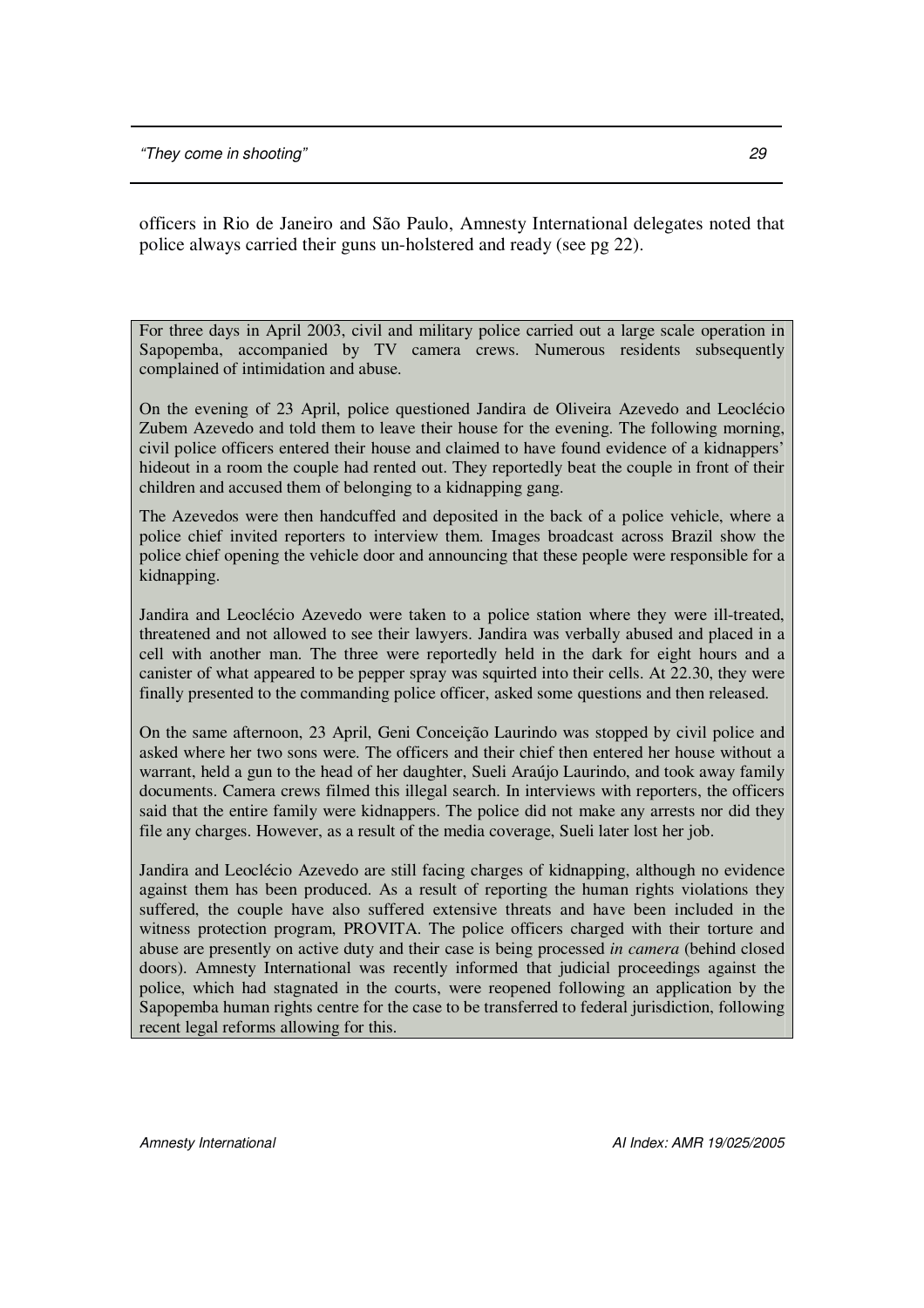Mass raids are such a significant part of Brazil's policing strategy that elite troops from Rio de Janeiro's military police have reportedly set up a permanent training camp in the Tavares Bastos *favela* to train for such operations, disrupting the life of the community*.* The federal government's elite National Force is also reportedly training there.

The impact of these types of police operations affects society as a whole, not just socially excluded communities. Many innocent bystanders have been killed in shootouts during police operations or between members of drug factions. In Rio de Janeiro, the proximity of certain middle-class buildings to *favelas* makes them vulnerable to stray bullets [*bala perdida*], raising fears among middle class residents, and the belief that police operations are occurring within the context of a "war" has become a dangerously accepted wisdom.

### **Indiscriminate punishment**

During mass raids on favelas, police rarely have warrants to search businesses, houses or individuals. Brazilian judges, in line with the criteria of the *Superior Tribunal de Justiça* (STJ), federal appeals court, have upheld this practice by a peculiar interpretation of the law on drugs trafficking, which is defined as a "permanent crime" [*crime permanente*] meaning that any arrest can be interpreted as "*in flagrante*". <sup>51</sup> As such, this has increased the practice of indiscriminate and abusive searches, targeting all members of socially excluded communities, as well as the practice of human rights violations as such operations lack consistent judicial oversight.

In certain high profile police operations, collective search and arrest warrants [*mandatos de busca e aprenção coletivos* ] are used. Contrary to Brazilian law, these do not specify individual addresses or names but rather cover whole communities.<sup>52</sup> The use of these collective warrants, issued by some judges, reveals the prejudice

<sup>51</sup> A judicial decision of the Federal Appeals Court:

Não resta evidenciada a nulidade da busca e apreensão domiciliar, se os autos revelam razões suficientes para a suspeita da prática de crimes, ainda mais em se tratando de crime de tráfico de entorpecentes, cuja natureza é permanente, tornando desnecessária, inclusive, a expedição de mandado de busca e apreensão para a realização da diligência. (STJ – RHC 200401531231 – (16792 GO) – 5ª T. – Rel. Min. Gilson Dipp – DJU 20.06.2005 – p. 00295)

<sup>[</sup>There is no evidence of the invalidity of the house search and arrest, if the records show sufficient reason to suspect the practice of crimes, even more so when dealing with drug trafficking, which is deemed permanent, further making it unnecessary to emit a search and arrest warrant for the inquiry.

<sup>52</sup> Under articles 240 and 250 of the Code of Criminal Process [*Código de Processo Penal*], a search warrant entails a "residence or personal" search, and should specify, "as precisely as possible the house where the search will be conducted, or in the case of an individual search, the name of the person who is to be searched or signs that identify him," in addition to "mentioning the motives and ends of the search."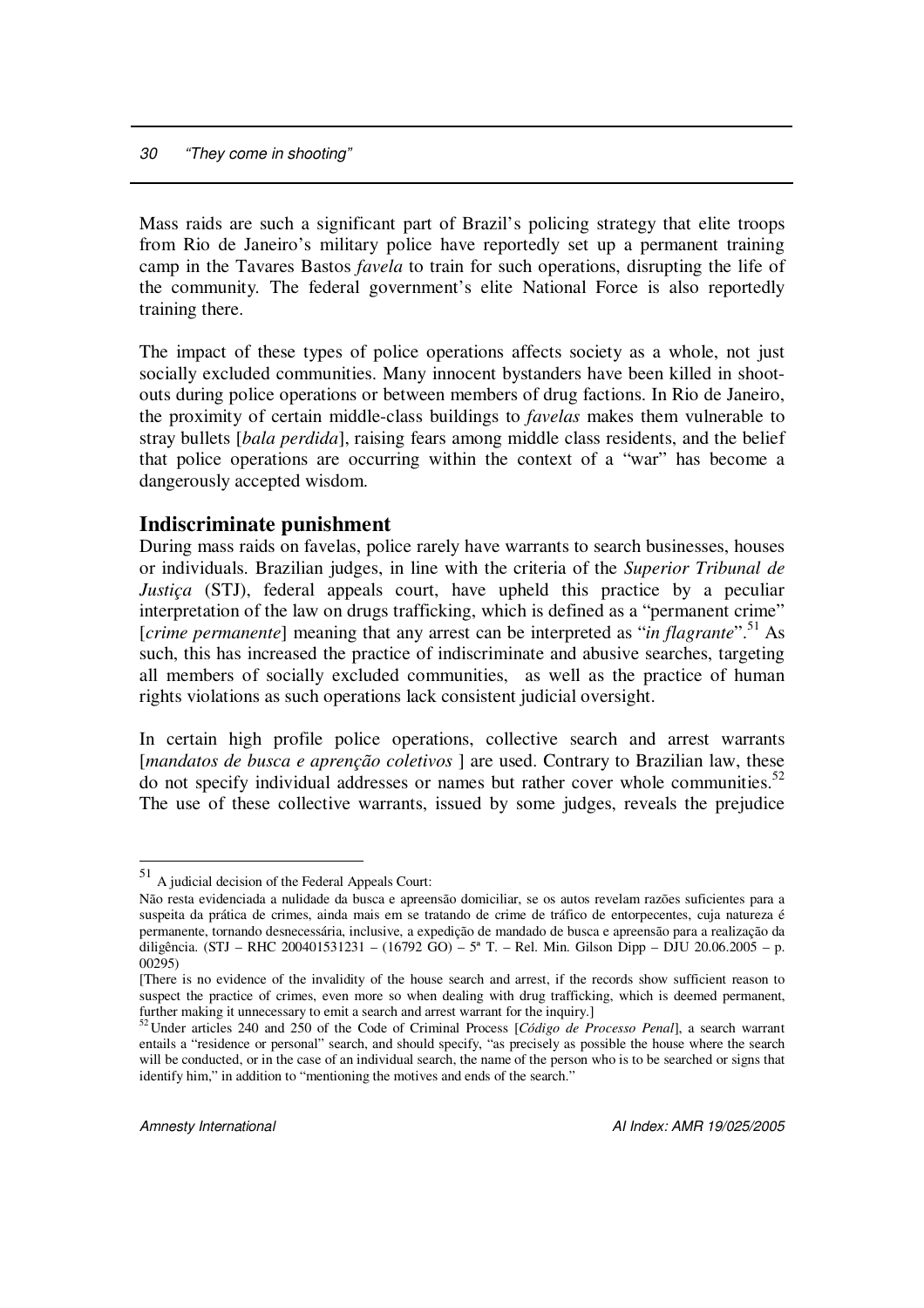within the criminal justice system – elements within the police and judiciary effectively criminalize whole communities in one legal document.

In a report on policing in Rio de Janeiro, the NGO Global Justice describes the practice of collective warrants:

> "the specificity and purpose of the warrant has been distorted by making general references, commonly targeted against *the entire community*- which essentially means that any resident is considered a suspect by the warrant. The general warrants are only requested and granted in accordance with social stigmatization, the construction of the "other", the basis of criminalization of poverty. It is impossible to imagine such warrants being executed in the luxurious condominiums, of Barra da Tijuca- a middle to upper class neighbourhood that has long been a drug trafficking site for the elite."<sup>53</sup>

Recently, police have reportedly not even used collective warrants, but have either waved undisclosed bits of paper in the direction of residents or used nothing at all.

A few hours after a visit by Amnesty International, police raided Parque Novo Mundo, a community in the north of São Paulo. At 2 am on 27 July 2004, around 20 uniformed military police officers from the  $5<sup>th</sup>$  Company of the  $5<sup>th</sup>$  Battalion invaded a housing block, forcing their way into nine apartments and reportedly ransacking them.

Police detained a 15 year-old girl, who they allegedly forced to strip and to squat on her haunches 25 times while naked. A female police officer reportedly broke a broom handle over the girl's head. The girl was later released following pressure from local human rights groups.

The police claimed to have a search warrant, but residents said they were not allowed to see it. They also reported that police officers had removed or covered the name tags on their uniforms, and that the police vehicles were parked some distance away, making the identification of number plates impossible. Amnesty International's request to São Paulo's military police command for information about the incident and a copy of the warrant received no reply.

In one *favela,* residents told Amnesty International that they always kept to hand receipts for all the goods in their house, so that they could prove ownership of all their goods during police raids.

<sup>53</sup> Global Justice, Op cit, 2004, p. 30.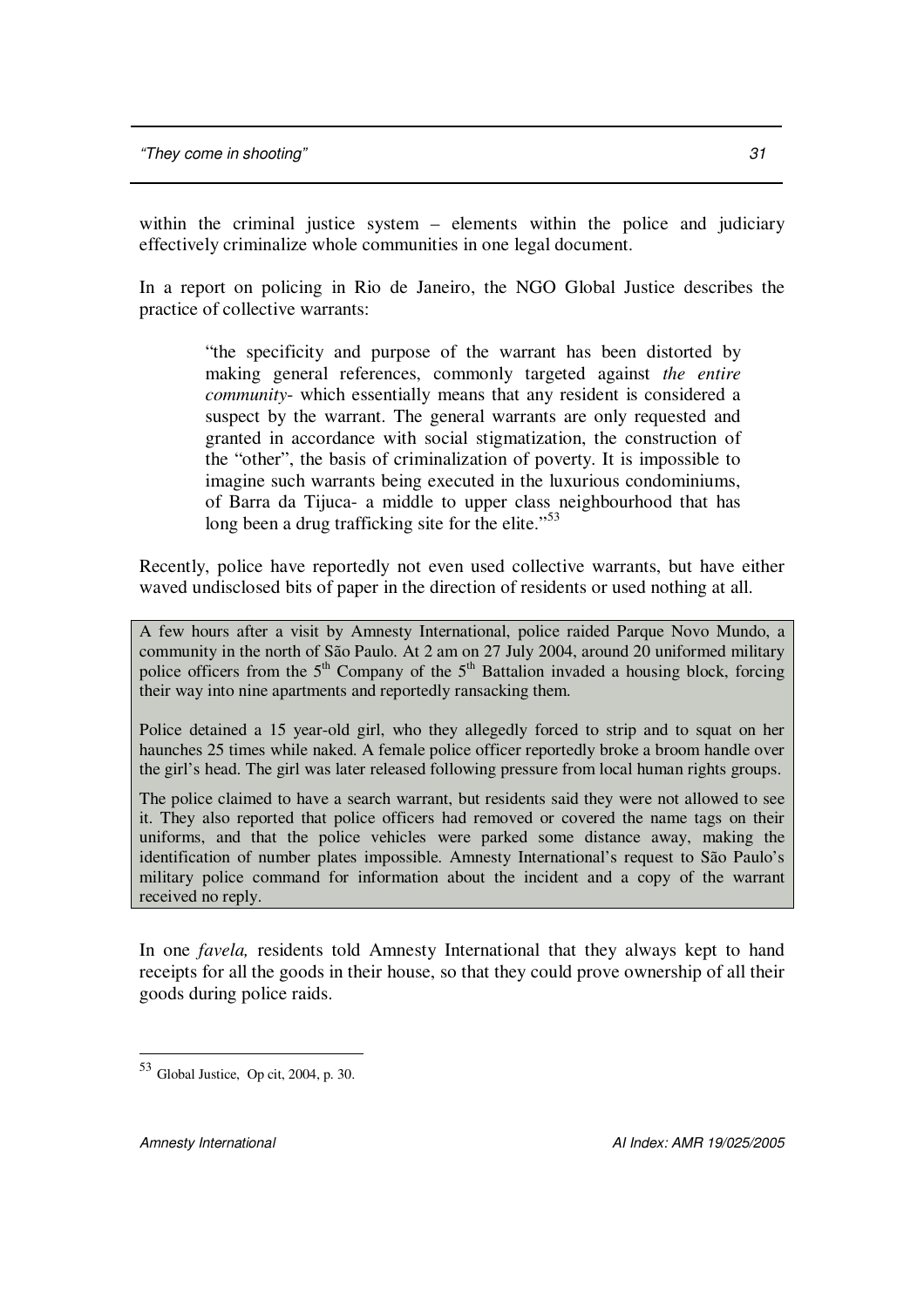Reports from residents of Jardim Pantanal in São Paulo given to the Centro Santo Dias de Direitos Humanos, a human rights NGO working on police violence, reflect the irregular and abusive way that police confront residents:

- "I've been beaten many times by the military police. Each time they see me on the street at night and by day, they stop me and say "you son of a bitch we're going to get you one of these days, we mean business"…Both the civil and military police have invaded my house many times."<sup>54</sup>
- "They invade my back yard without asking and when I look they're already inside the house. I have lived [in the community] for eight years. They always want to see the documents for the car. They entered without warrants a year ago. Each time they enter the community they peer into your house."<sup>55</sup>
- "I went to the market and when I returned there was a mass of cars [outside Maria's house]. Four male police officers and one female entered the back yard. Maria's two sons were alone at home as she had gone to the market. When she arrived Maria asked them what they were doing in her yard…they had already been inside her house and turned it upside-down. She asked if they could do this and they told her it was their job."<sup>56</sup>
- "One month ago, on a week-end, I'm returning from the dance [when] two military police officers confront me. I was on a motorbike with a friend... They ordered us to stop. [They said] 'Put your hands up you bastards, this isn't a time to be out on the street.' They asked for my documents, saw that everything was all right with them and then they ordered us to leave without looking back at them, and if they caught us out again late at night cruising on the motorbike they would fabricate charges against us, as in this place there are only thieves and drug-

<sup>54</sup> "Varias vezes já apanhei dos PM. Toda vez que eles me encontram na rua a noite e de dia eles me param e falam, "seu fila da puta nós vamos te pegar qualquer hora, nós é fera"... Varias vezes já invadiram minha casa tanto civil quanto a PM." Report from resident presented to Centro Santo Dias de Direitos Humanos.<br><sup>55</sup> "Eles invadem o meu quintal sem pedir, quando eu vejo já estão dentro de casa. Moro [na comunidade] a 8 anos.

Sempre querem ver os documentos do carro. Entraram sem mandato para olhar minha casa a um ano atrás. Todas as vezes que sobem no morro ficam olhando para dentro da sua casa." Report from resident presented to Centro

Santo Dias de Direitos Humanos.<br><sup>56</sup> "Fui para feira quando cheguei estava aquele monte de viatura [na casa da Maria]. 4 policial e 1 mulher policial entraram no quintal sendo que os dois filhos da Maria estavam sozinhos enquanto ela foi à feira. Chegando em casa Maria perguntou para eles o que eles estavam fazendo dentro do seu quintal... eles já tinham entrado dentro de sua [casa] revirando tudo...Ela perguntou se eles podiam fazer isso, e eles disseram que era o serviço deles." Report from resident presented to Centro Santo Dias de Direitos Humanos.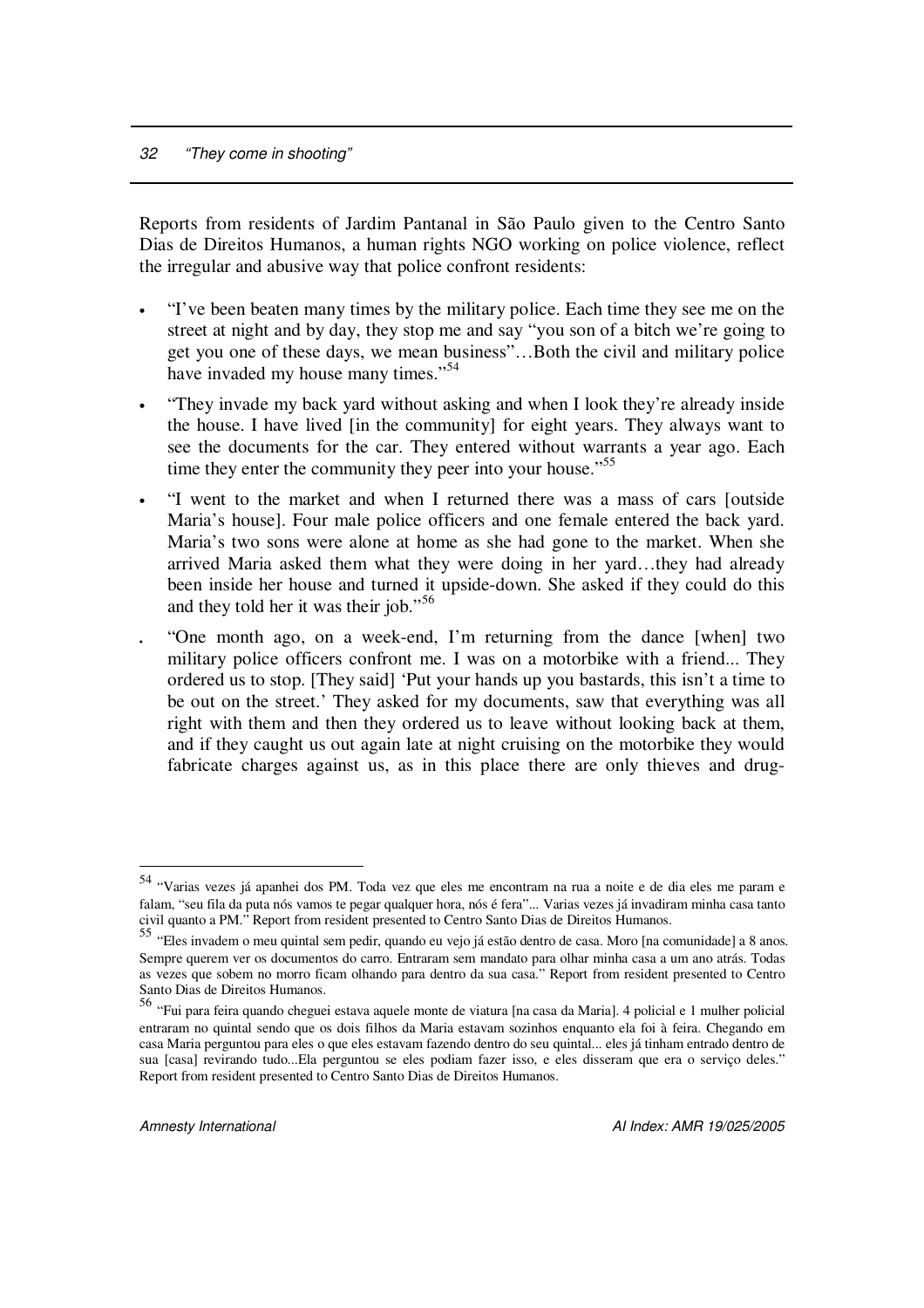traffickers. In our panic we didn't even get the chance to take down the details of their car."<sup>57</sup>

This kind of policing has had the effect of turning communities against the police:

"…residents of these communities often say they prefer the criminals, because these at least can control their subordinates, they do not steal within the community and they can distinguish between those who are involved with crime and those who are not. Now the police treat all poor black people as suspects, or worse as non-citizens, to whom the laws of the country do not apply – an attitude very different to that which is displayed by the very same police in rich neighbourhoods…" 58

In October 2004, a long-standing feud between rival drug gangs in the two neighbouring communities of Vigário Geral and Parada de Lucas in the north of Rio de Janeiro flared up again. On 2 October, members of the drug faction which controls Parada de Lucas invaded Vigário Geral. Much of the community was terrified and decided to abandon their homes. The community's fear was heightened given the experience of the previous such invasion by the same drug faction, in 2002. At that time, eight of the traffickers from the faction controlling Vigário Geral were killed. No residents were hurt during the invasion, although they were threatened and their houses were ransacked. Residents who remained felt unable to leave their houses.

In the days that followed, the state authorities informed the media that they had retaken the community, which was now safe. However, according to information received by Amnesty International, members of Rio de Janeiro's military police limited themselves to brief sorties into the *favela* to create the appearance of action.

Many of the residents who had left the community were only able to take shelter in crèche in a *favela* in Jardim América. Others sought refuge with relatives. Schools suffered a low turn out. Many heads of families subsequently lost their jobs.

On 6 October, Amnesty International publicly urged the authorities to intervene to protect the

59 *O Dia*, "Fronteira imposta pelo crime", 8 May 2005.

<sup>57</sup> "[A] um mês, final de semana, estou voltando da Balada [quando] 2 PM me encararam. Eu estava de moto com um amigo, que não quer se identificar. Mandaram nós pararmos. [Disseram], "Mãos na cabeça seus canalhas, essa não é hora de estar na rua." Pediram documentos, viram que esta tudo certo e eles mandaram que nós fossemos embora sem olhar para trás, e se pegasse nós de novo de madrugada dando corre de moto iriam forjar qualquer flagrante, pois desse lugar só tem ladrão e traficante. No desespero não conseguimos adotar o nome da Viatura." report submitted by resident to Centro Santo Dias de Direitos Humanos.<br>58 Januarie: Museumeri, Cana, Quant Visita es Visita de Llucatude.

Lemgruber, Musumeci, Cano, *Quem Vigia os Vigias?: Um estudo sobre controle externo da polícia no Brasil*, 2003, Record, p. 47.

moradores dessas áreas chegam a dizer que preferem os bandidos, pois estes ao menos controlam seus subordinados, não roubam dentro da comunidade e sabem distinguir quem está ou não envolvido com o crime. Já a polícia trata todas as pessoas pobres e negras como suspeitas ou, pior, como não-cidadãos, aos quais não se aplicam as leis do pais – atitude muito diferente da que a mesma polícia exibe nos bairros ricos da cidade...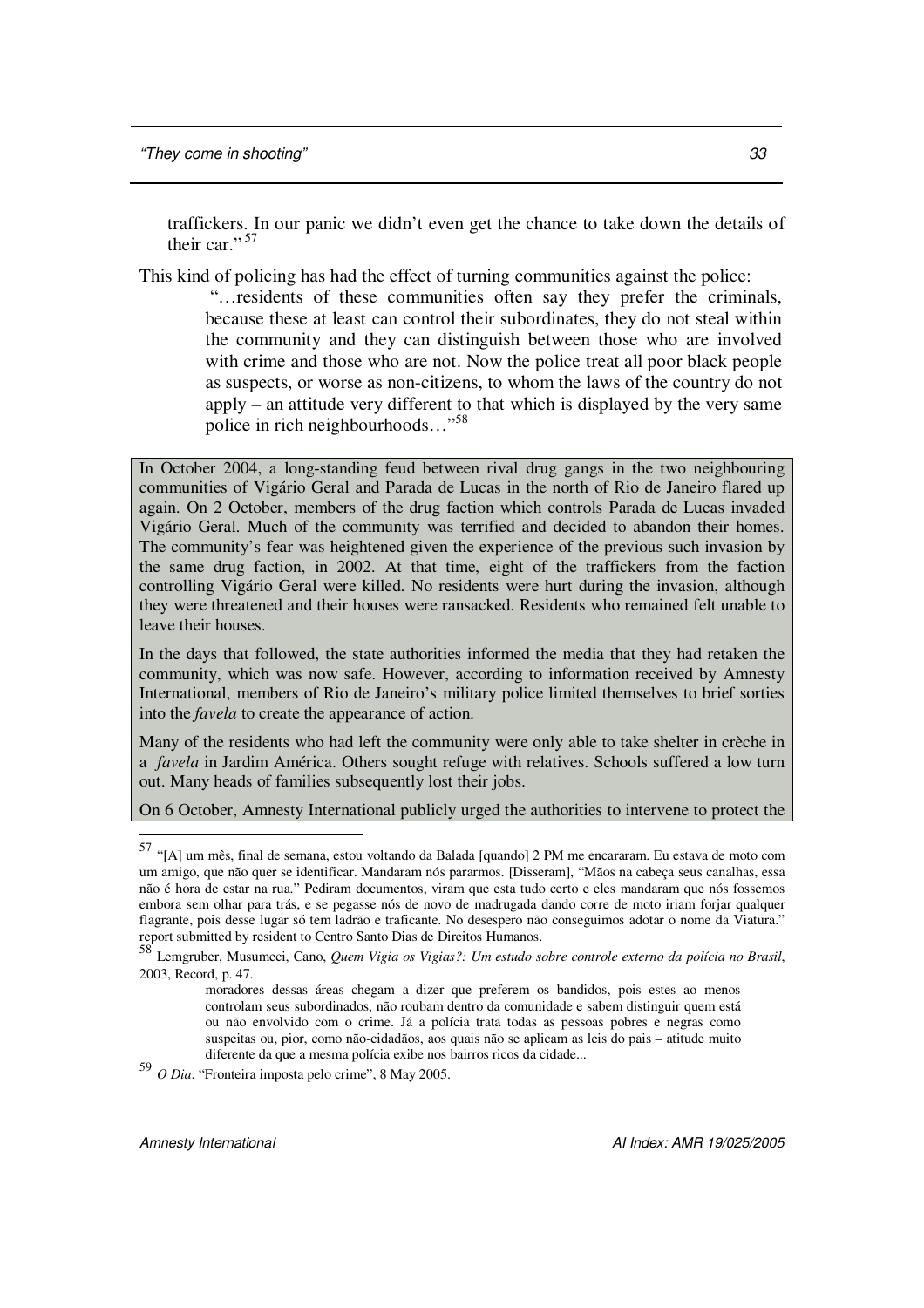community. Members of the *Batalhão de Operações Especiais* (BOPE), special operations battalion of the military police, then re-entered Vigário Geral and reclaimed it for the community.

Today, Vigário Geral is patrolled by members of the military police, and there have been no recent reports of conflict between the factions. However, according to a newspaper article, since this incident, drug traffickers from Parada de Lucas have prohibited residents from entering the neighbouring community, which houses the only local health centre.<sup>59</sup>

At five o'clock in the morning of 28 August 2005, members of São Paulo's military police invaded Jardim Elba, a favela in Sapopemba in the east of São Paulo. According to reports, the police entered by helicopter, cars and on horse-back. Members of social movements from Sapopemba described the scene in a public statement:

There were many police and many cars. It was as if there was a war. Police invading our "favela" from top to bottom and from bottom to top. The officers who walked up were like army patrols, while others descended by ropes from helicopters, occupying the whole favela. The streets were blocked, as the military [police] on horseback blocked all pedestrian access.<sup>60</sup>

According to press reports, the authorities later informed community leaders that the operation, codenamed **Saturation**, was aimed at combating drug trafficking in the community and ensuring closer links between residents and the police. A press statement on São Paulo's state secretariat of public security's web-site stated that police had stopped and questioned 4,797 people, while they had searched 474 cars, 401 motorcycles and 210 business establishments. It also stated that the authorities were also providing dental treatment for residents as part of the operation.

Youths undergoing a random search by members of the military police's shock troops in the Santa Madalena *favela,* in Sapopemba east of São Paulo. Members of civil society in Sapopemba have consistently reported violent and discriminatory treatment at the hands of the police in operations similar to this. © Private

However, Amnesty International has been informed by Sapopemba's social movements, that as part of this operation numerous discriminatory acts and human rights violations occurred, including: entering houses without warrants; abusive and violent searches of women; and the confiscation or discarding of residents' packed lunches.

Amnesty International was also informed that a five year old girl had her leg broken after being reportedly trodden on by a military police officer. A similar operation was initiated in the Tamarutaca favela, in the town of Diadema. Human rights activists from Sapopemba

<sup>60</sup> Public statement signed by numerous non-governmental organizations and social groups working in Sapopemba of 14 September 2005.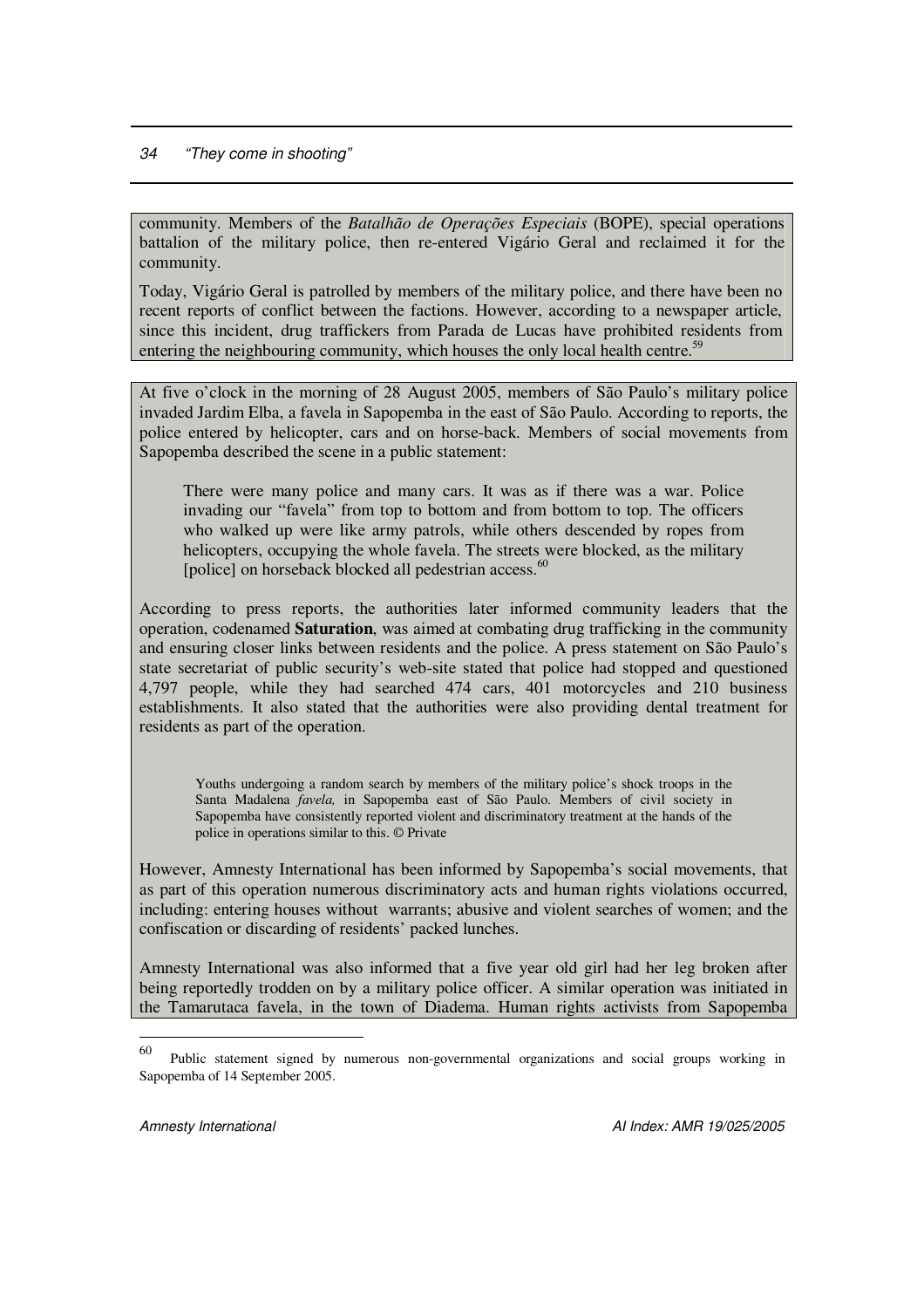expressed their concern, to Amnesty International, at the abusive and discriminatory methods of security being imposed on socially excluded communities which failed to address the needs of its residents.

Further research by Amnesty International found that several state governments had initiated similar police operations under the codename Saturation. These included the states of Maranhão, Parana, Ceará and Rio Grande do Norte. Professor Luís Eduardo Soares, former national secretary for public security and one of the main authors of the federal government's national public security plan, recently stated to Amnesty International that such police operations were:

"...the old practice of sporadic invasions, which produce nothing but tragedies and a lot of news for the media, satiating the demand for authoritarian order that the dissemination of fear tends to provoke in public opinion. This procedure is not effective in any significant way, other than being counterproductive, increasing the level of risk and deepening the chasm between the favela and the "protected city". As the violent and discriminatory experiences that we know have shown, these [operations] are accompanied by brutal and ethnically [discriminatory] searches, merely reproduced the mechanisms of social inequality and increase the insecurity of the poor."<sup>61</sup>

The discrimination and stigmatization that have marked the policing of socially excluded communities, as well as the negligence of the state to offer other forms of protection, have made them increasingly vulnerable to higher levels of crime, especially violent crime. This in turn has been exacerbated by the persistently high levels of human rights violations perpetrated by members of the police against residents, especially the hundreds if not thousands of killings which take place every year.

<sup>61</sup> From e-mail sent by Prof. Luís Eduardo Soares to Amnesty International on 22 September 2005

<sup>...</sup>as velhas práticas das incursões eventuais, que não produzem senão tragédias e muita notícia para a mídia, saciando a demanda por ordem autoritária que a disseminação do medo tende a provocar, na opinião pública. Esse procedimento não é eficaz em nenhum sentido importante, além de ser contraproducente, gerar risco e aprofundar o abismo que separa favela e a "cidade protegida". Como tende a ser a experiência violenta e discriminatória que conhecemos, acompanha de revistas brutais e etnicamente [discriminatórias], apenas reproduz a máquina das desigualdades sociais e traz ainda mais insegurança para os mais pobres.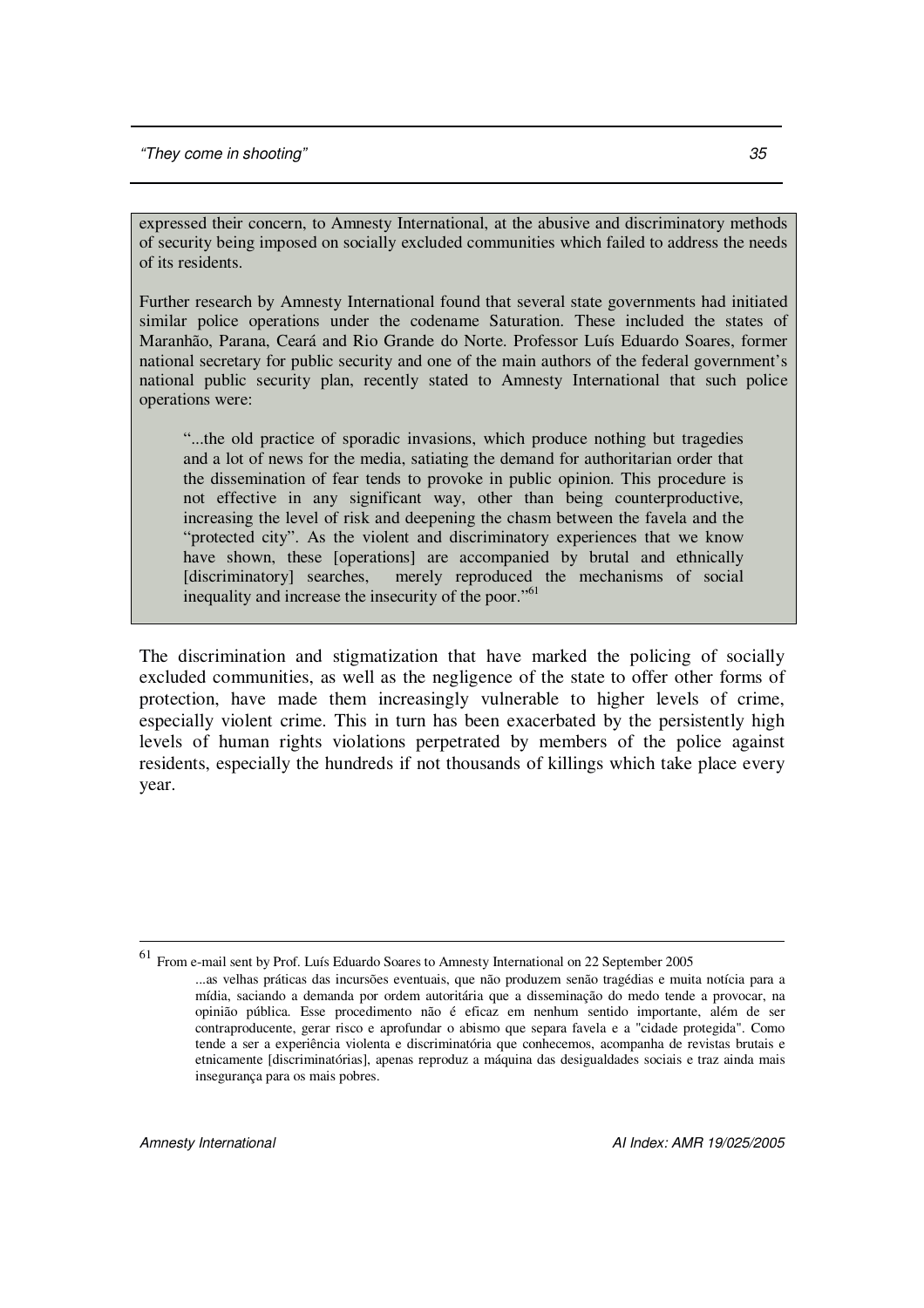# **5. 'If the police are more active, they will kill more people'**

Excessive use of force by the police in *favelas* is rarely reported to the authorities, even when people are killed. Residents are afraid, face great difficulties if they try to denounce these crimes, and have virtually no hope that the perpetrators will be brought to justice.

Nevertheless, recognition of the scale of the problem has increased in the wake of visits to Brazil by the UN Special Rapporteurs on torture and on extrajudicial executions over the last four years, and given the extensive documentation of cases by local and international NGOs. The UN visits highlighted the fact that extrajudicial executions, excessive use of force and torture have apparently become regular policing tools among certain police forces in Brazil.

The state governments of Rio de Janeiro and São Paulo publish figures for police killings under the heading of *resistência seguida de morte* (resistance followed by death) or *autos de resistência (*records of resistance). Neither the term *resistência seguida de morte* or *autos de resistência* have legal standing in Brazil, but this allows police officers to register fatal incidents as a result of conflict, omitting important details. By systematically labelling the victims of police killings as aggressors, few of these cases are effectively and independently investigated. State governments have used these figures as a sign of police efficiency, ignoring the fact that many of those killed had no criminal record, were unarmed, were black or mixed race, and were shot in the back. The predominance of unarmed poor, black youths among the victims has been shown in studies by São Paulo's police ombudsman, as well as by the Rio de Janeiro based research institute ISER.<sup>62</sup>

Amnesty International met the State Secretary of Public Security for São Paulo, Dr Saulo de Castro Abreu, in June 2003. Although Dr de Castro Abreu expressed concern at the increased number of police killings, he attributed them to the fact that there were more and better armed police on active duty and the increase in police operations. 63 In November 2003, the governor of Rio de Janeiro and the then State Secretary of Public Security, Rosinha Garotinho and Anthony Garotinho, similarly informed an Amnesty International delegation that the increase in killings by police

<sup>62</sup> Cano, Ignacio, Op cit, ISER, 1997; and

Ouvidoria da Polícia do Estado de São Paulo, *Resistência seguida de morte: apuração dos limites do uso da força* letal no âmbito da Polícia Judiciária, do Ministério Público e do Poder Judiciário - uma abordagem processual, 2002.<br>63

Amnesty International interview with Dr Saulo de Castro Abreu, 24 June 2003.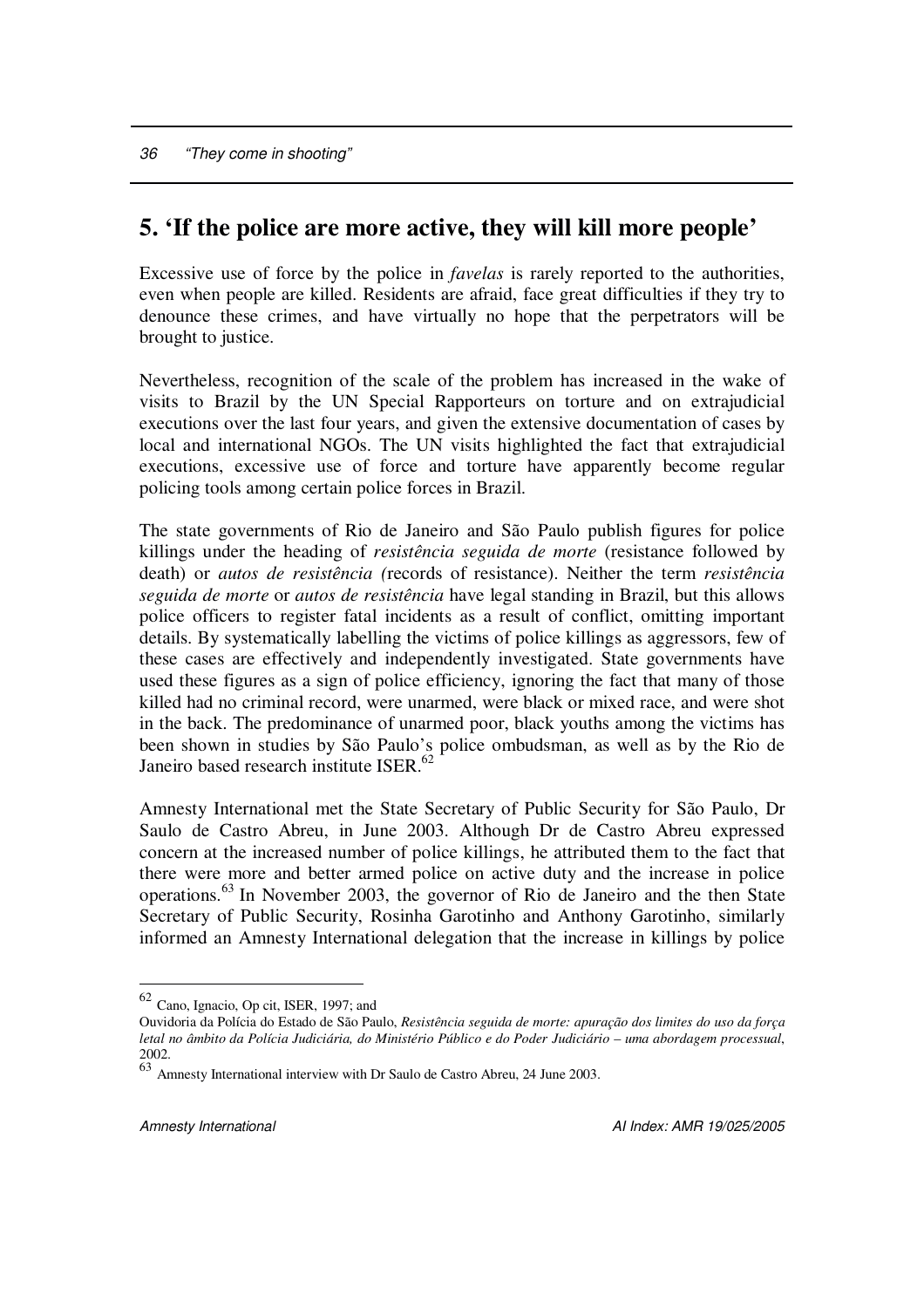was the result of increased and improved police operations.<sup>64</sup> In April 2005, Amnesty International was informed by Marcelo Itagiba, State Secretary of Public Security of Rio de Janeiro, that "*a partir que a policia trabalha mais mata mais*", "if the police are more active they will kill more people".

Dr Itagiba and other state and federal government representatives have stressed that human rights violations cannot be seen in any way as government policy. However, there appears to be an assumption, especially among state governments, that using lethal force is an accepted reality of policing in Brazil today, and a measure of police effectiveness. Dr Itagiba said that the 1,195 registered police killings from 2003 could not be described as civilians killed by the police, but rather should be described as "police confrontations with criminals which unfortunately end in *autos de resistência.*" 65

Two studies on lethal use of force and *autos de resistência* show that many more people are killed by police than are injured by them. One was carried out by Ignacio Cano on Rio de Janeiro and one by the São Paulo police ombudsman's office. Ignacio Cano's report states:

"The ratio between deaths and injuries among victims of police action shows several deaths per injury. As discussed above, this ratio, known as the "lethality index" suggests that in many cases, police intend to kill rather than arrest."<sup>66</sup>

Ignácio Cano also states that police kill more than 10 times as many people as the number of police officers killed.<sup>67</sup> This ratio is even higher now in Rio de Janeiro and São Paulo, <sup>68</sup> further indicating a pattern of excessive use of force.

Police in the states of Rio de Janeiro and Espírito Santo have begun to use assault rifles in routine operations in urban centres. This has dramatically increased the threat

<sup>64</sup> Amnesty International meeting with Sra. Rosinha Garotinho and Sr Anthony Garotinho, 11 November 2003.

<sup>65</sup> Amnesty International interview with Dr Marcelo Itagiba, 6 April 2005.

<sup>66</sup> Justiça Global, *Execuções Sumárias no Brasil:1997 – 2003*, 2002, p.16.

<sup>…</sup>a razão entre mortos e feridos das vitimas das ações policiais mostra que há vários mortos para cada ferido provocado pela polícia. Esta razão, denominada índice de letalidade, evidencia que em muitos casos há uma intenção de matar e não de prender o oponente.

<sup>67</sup> Ibid p. 16.

<sup>68</sup> According to figures quoted by the relevant state secretariat's of public security in 2003, in Rio de Janeiro, 50 police officers were killed to the 1,195 civilians killed in alleged situations of conflict, while in São Paulo 33 police were killed while on duty compared to 915 civilians killed by police.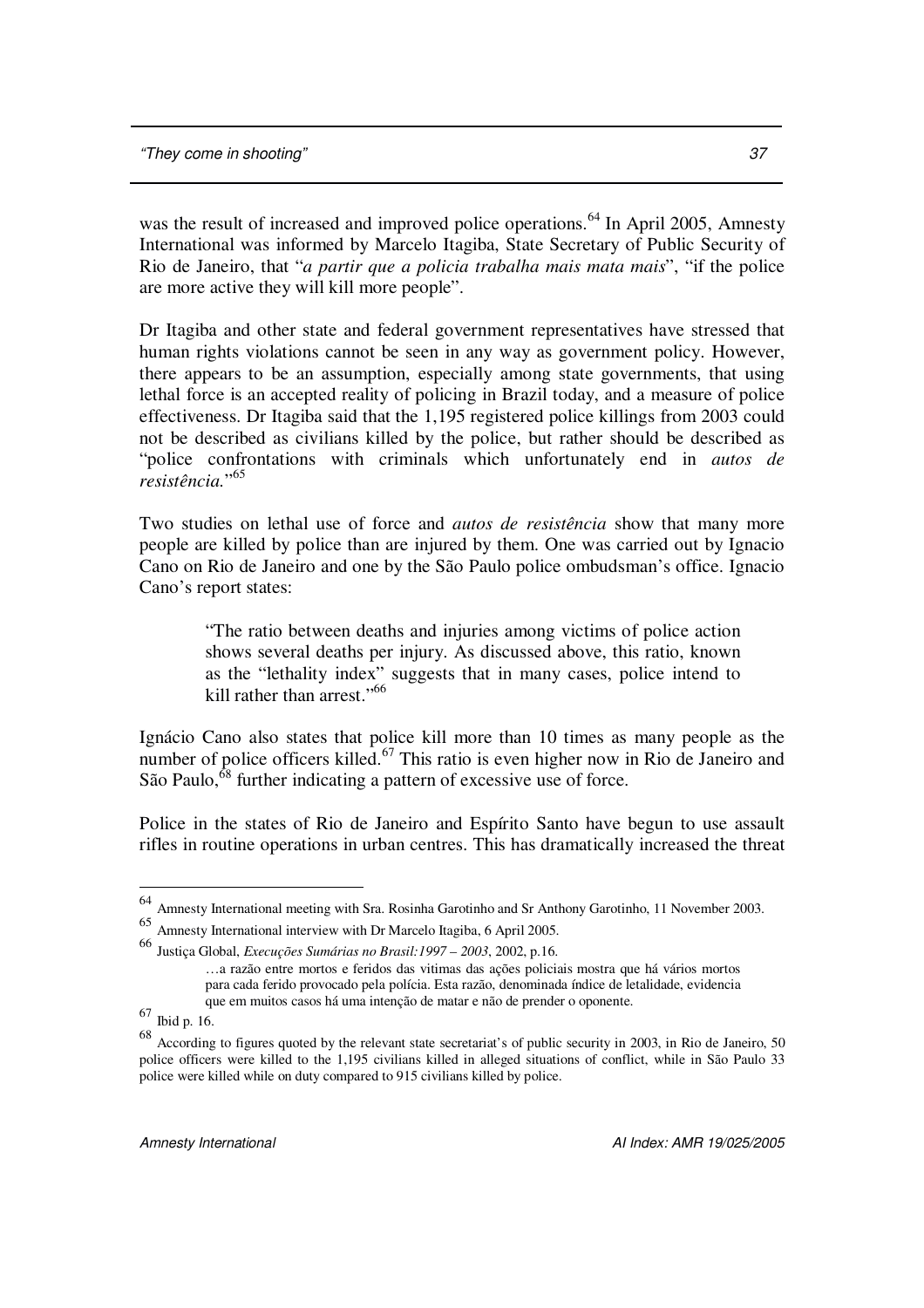to residents, especially in densely populated *favelas*. Most police officers only receive extremely limited training in the use of these firearms.<sup>69</sup>

### **Police and guns**

Until recently, all police were provided with .38 revolvers and many also carried 9mm pistols. In some states, military and civil police were allowed to carry their own private guns while on duty. A military police officer in São Paulo told an Amnesty International delegate in 2004 that he preferred carrying his own gun as it had better "stopping power". Until recently, all police forces also used weapons that had been captured or confiscated.

Under new provisions of the federal government's 2003 Disarmament Statute (see Chapter 10 pg 46), all police are to be equipped with standard side arms (.40 Taurus pistols) and standard long arms (.40 Taurus carbines). Sub-machine guns will be used by special operations teams.<sup>70</sup> An official at the National Secretariat for Public Security told Amnesty International that this would facilitate training, standardize procedure and facilitate interchange between officers in situations of high risk, allowing ammunition to be shared for example. The Statute also calls for the destruction of all confiscated or captured weapons by the army within 48 hours or once they are no longer needed as evidence.

Amnesty International has received many reports of police carrying unmarked weapons and planting them at scenes of shootings. Poor records of police firearms have hindered investigations into police shootings; in several major police killing cases officers have been absolved as forensic investigators were unable to identify which police officer was responsible for firing which gun.

The rate of police killings matches very closely the state government's line on public security. Between 1995 and 1998, the government of Marcelo Alencar in Rio de Janeiro introduced financial incentives for police officers with the highest numbers of killings, dubbed the "*lei do faroeste*" (wild west law). There was a rapid increase in the number of deaths of both police and civilians in alleged confrontations with the police. Figures for killings after "*autos de resistência"* rose from 155 in 1993 to 358 in 1995. In his 1997 study on the use of lethal force by police in Rio de Janeiro, Ignacio Cano shows that the increase in killings is particularly marked in *favelas*. 71

Following a change of state government in 1999, the incentives were withdrawn and killings by police after "*autos de resistência*" fell to 289 in 1999. However, this figure rose rapidly over the subsequent years, peaking at 1,195 in 2003.<sup>72</sup> A proposal to

<sup>69</sup> Op cit, ISER, 2005, p. 132.

<sup>70</sup> Op cit, ISER, 2005, p. 132.

<sup>71</sup> Cano, Ignacio, *The Use of Lethal Force by Police in Rio de Janeiro*, ISER, 1997, p. 44.

 $72$  Figures cited from Rio de Janeiro's state secretariat of public security. See: www.ssp.rj.gov.br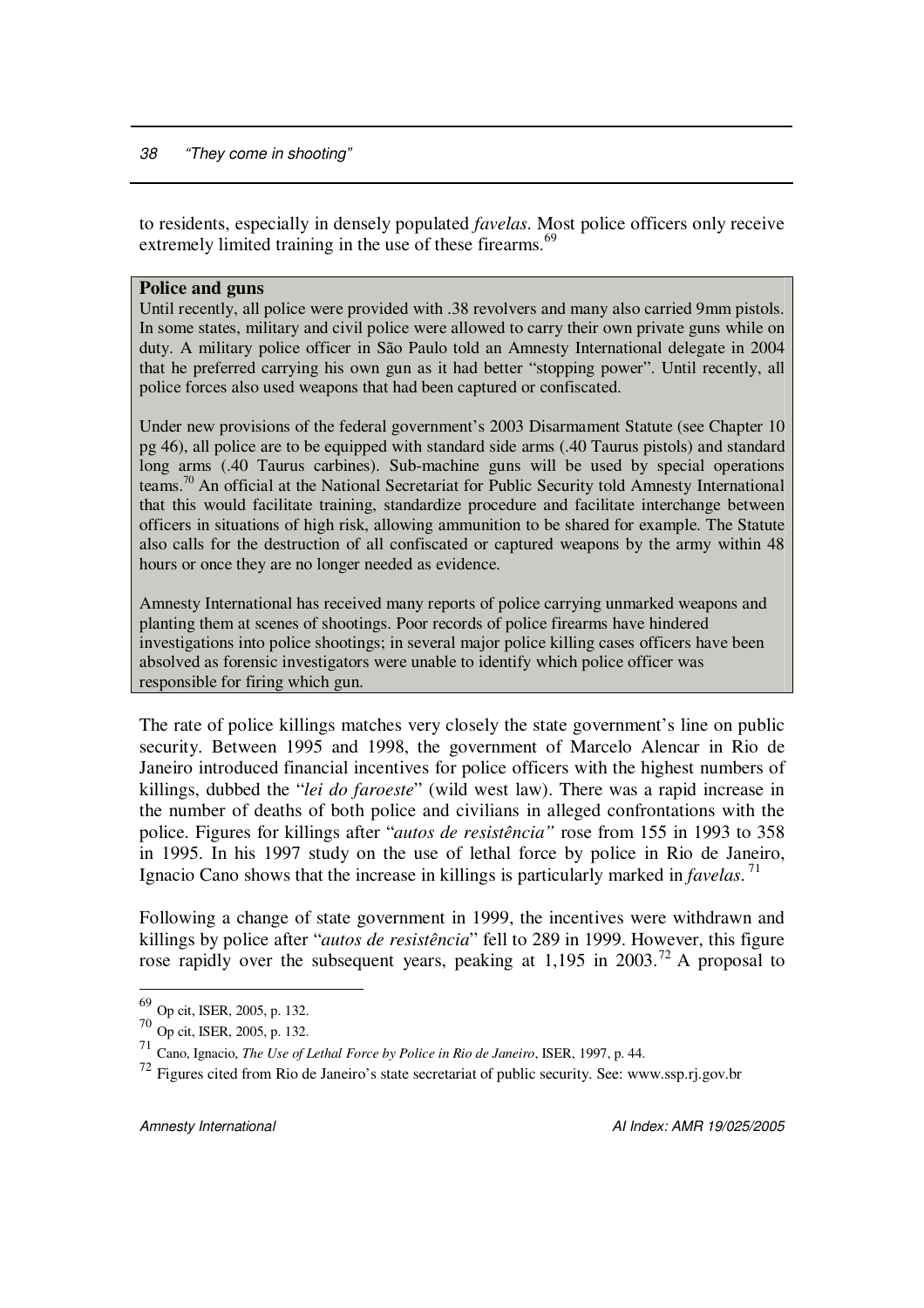reform the police and introduce human rights-based policing was effectively abandoned by the government and its public line increasingly promoted tough policing, under the label *Pressão Máxima*, Maximum Pressure.

# **Targeting the underprivileged**

Police shooting incidents are often committed in questionable circumstances. There is extensive evidence that killings described as following "*autos de resistência"*' do not always occur in situations of confrontation; while the victims almost always come from socially excluded communities (see maps in appendix 2).

Studies by ISER in Rio de Janeiro and by the police ombudsman's office in São Paulo have shown that the majority of those killed by police are shot from behind, largely in the head.<sup>73</sup> Many show signs of further injuries such as beatings, and the majority are black or mixed race. In most of the cases studied, the victims did not have criminal records. In São Paulo, the study showed that most fatal shootings by police were reported as a crime committed by the victim (robbery, resisting arrest etc). This meant they were not recorded or investigated as possible extrajudicial executions.

# **Cover-ups**

Relatives of victims, human rights activists, prosecutors, academics and politicians have consistently described a pattern of cover-up and intimidation which follows police shootings. These allegations include police tampering with the scene of the crime – often planting an unmarked gun on the victim, moving victims' bodies while pretending to save them, removing cartridges and other evidence – and threatening witnesses. 74

It is extremely difficult to report these killings. Relatives of victims rarely approach the police to report killings because they are afraid. Bodies such as the police *ouvidoria* (ombudsman's offices) in states where they exist, *corregedoria* (internal police investigations units), and *ministerio público* (public prosecutor's offices) are generally unknown, discredited or far away and intimidating. Amnesty International has often been told of family members delaying reporting deaths as they seek to prove that the victim was "innocent" or was a *trabalhador,* believing they had to prove the innocence of a victim who had been extra-judicially executed.

<sup>73</sup> See: Ouvidoria da Policia do Estado de São Paulo *Relatório Anual de Presentação de Contas 2001,* pg 85

and Cano, Ignacio The Use of Lethal Force by Police in Rio de Janeiro ISER, 1997 pgs 68-69.<br><sup>74</sup> See: Amnesty International, Rio de Janeiro 2003: Candelária and Vigário Geral 10 years on, (AI Index: AMR 19/015/2003).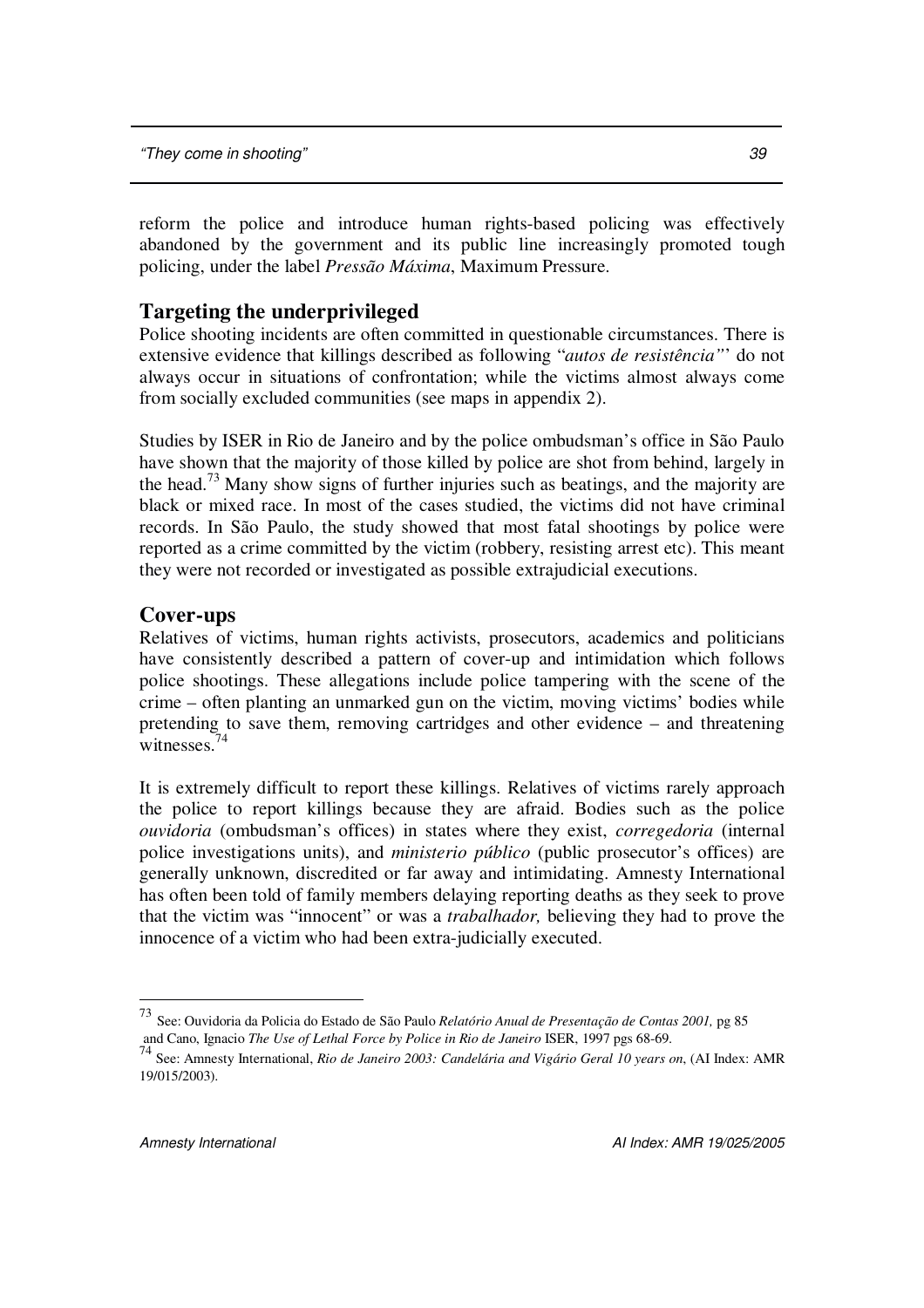Those few cases that are reported are rarely investigated according to internationally recognized practices and standards. Forensic investigation units are linked either to the civil police or to the State Secretary of Public Security, and the independence of their investigations is constantly questioned. In certain high-profile cases, their evidence has later been successfully challenged by independent investigators.

On 27 September 2004, members of the *Coordenadoria de Recursos Especiais* (CORE), Coordination of Special Resources, an elite civil police unit, were called to an operation in the Morro da Providência, a *favela* in Rio de Janeiro. Shots had been fired at one of their helicopters. CORE officers in the helicopter directed officers on the ground to a house in the *favela*. A photographer from *O Dia* newspaper photographed CORE officers aiming their guns at a youth and a young man lying unarmed on the floor. Subsequent photographs showed CORE officers carrying the bodies of the two away from the *favela*. 75 In the face of strong evidence to the contrary, including independent forensic examinations, the prosecutor decided to archive the case against the police officers of possible extra-judicial executions on the grounds that the police were acting in legitimate self-defence. This decision was overturned by the head of the state public prosecution service [*procurador geral de justiça*], but was later upheld by the state supreme court. The public prosecution service has promised to appeal against this decision to the *supremo tribunal federal* (STF), federal supreme court.

Civil police officers of the special CORE unit were photographed by the O Dia newspaper detaining two suspected drug traffickers in the Morro da Providência *favela* in Rio de Janeiro, in September 2004, and subsequently carrying their dead bodies away from the scene. © O Dia

# **Impunity**

Police officers are rarely tried in connection with fatal shootings, especially those involving favela dwellers. Cases usually only come to trial if witnesses or family members apply pressure to the authorities, and by doing so they are putting themselves at risk. There are persistent reports of witnesses, family members, lawyers and human rights activists receiving threats as a result of reporting a case. Over the years, Amnesty International has documented cases of witnesses being arbitrarily detained and tortured to make them withdraw their testimony. It has also documented killings and attempted killings of witnesses, and has acted on hundreds of cases of threats and intimidating behaviour. 76

<sup>75</sup> Justiça Global (October 2004) "Relatorio Rio: Violência Policial e Insegurança Pública", Rio de Janeiro, p. 59

<sup>&</sup>lt;sup>76</sup> Brazil's witness protection system, PROVITA, is run by NGOs with joint federal/state funding, but at present only exists in a few states. Amnesty International has consistently received reports that the system is vulnerable due to inconsistent and inadequate funding. Furthermore, the system exists to protect evidence, and as such it only protects witnesses with evidence to present in court, excluding relatives of victims and others following prosecutions.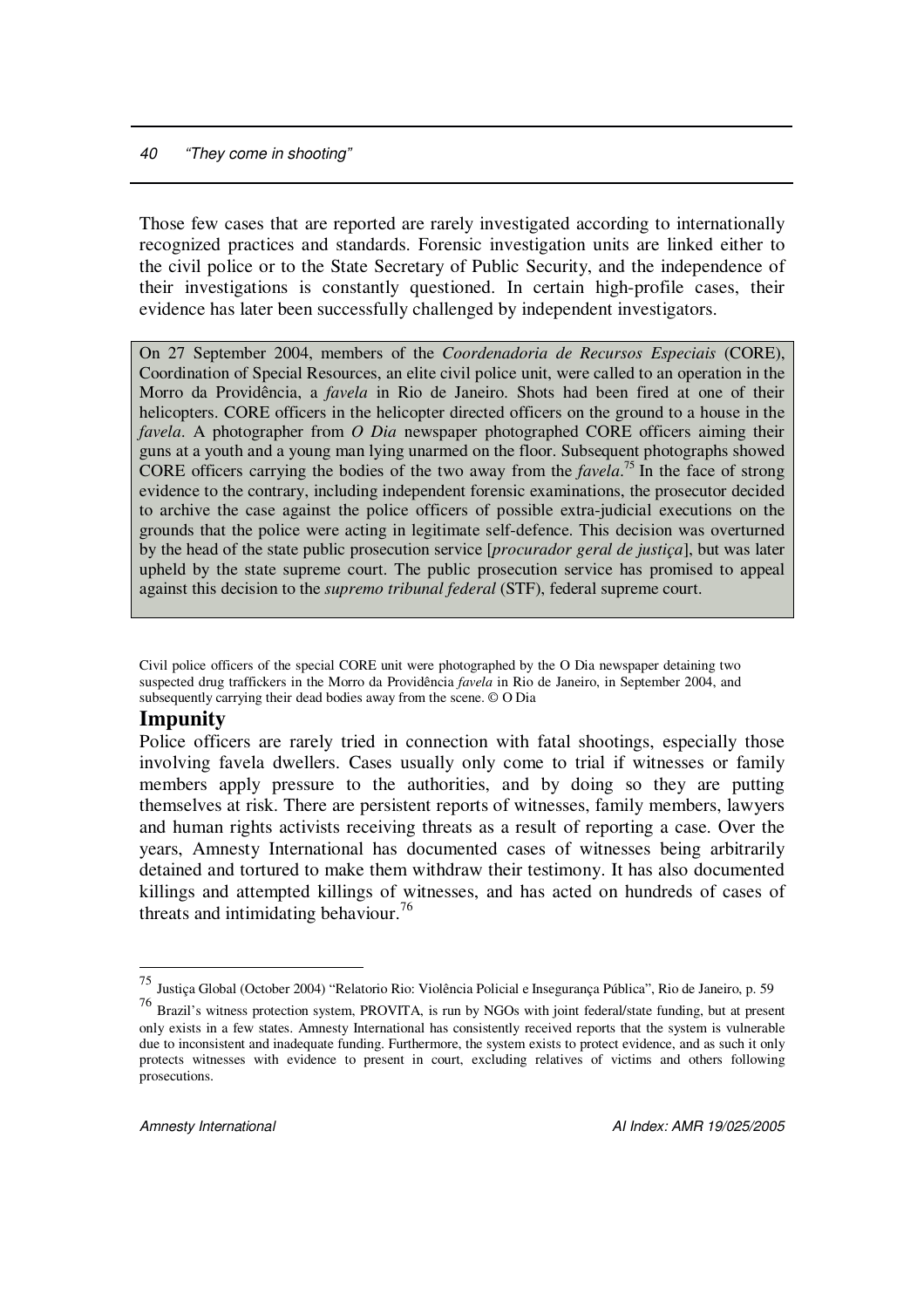In many if not most cases, police officers involved in shooting incidents are not withdrawn from active duty and they often continue to work in the area where the killings occurred. Amnesty International has received many reports of threats being received from officers being investigated in shooting incidents or their colleagues.

Five youths, including a 13-year-old boy, were reportedly extra judicially executed on 6 January 2004, in the *favela* of Cajú in the north of Rio de Janeiro. One surviving witness and several family members informed the police that two policemen had rushed, shooting, towards the five while they were sitting in a bar. The boys tried to identify themselves to no avail. On 7 January, their bodies were found in a mud pit, located behind a garage near the community. A police investigation was opened into the killing. Shortly after reporting what had taken place the one surviving witness, who had himself been shot, left the community with his family saying they feared the police. $77$ 

In April 2005, Amnesty International met Elizabete Maria de Souza, a mother of three, and sister of the dead 13-year-old. She said that she was unable to sleep at night as she feared for the safety of her three daughters, only resting for brief periods in the morning before going to work. She told Amnesty International delegates that police patrols regularly passed her house slowing down as they approached. She further said that she was now looking for a means to take her daughters away from the community so that they could be safe.

Since the death of her brother Elizabete has joined the *Rede de Comunidades e Movimentos Contra a Violência,* Network Against Violence, in Rio de Janeiro campaigning against human rights violations by the police. The *Rede Contra a Violência,* made up of relatives of victims of police violence, community activists and other human rights defenders has initiated a consolidated campaign against the ever worsening levels of human rights violations at the hands of police officers in the socially excluded communities of Rio de Janeiro. The *Rede Contra a Violência* included relatives of the four boys killed in the community of Borel in April 2004 by members of the military police.<sup>78</sup>

The levels of violations and the systemic impunity that surrounds them are so entrenched in Brazil that often many of these cases go unnoticed or are quickly forgotten. It is when large-scale violations occur that authorities and public alike are shaken by the reality of the abuse suffered by such a large part of the population.

<sup>77</sup> Global Justice, *Rio Report: Police Violence and Public Insecurity*, 2004, p. 34.

<sup>78</sup> See: Amnesty International *Brazil: Rio de Janeiro 2003 – Candelário and Vigário Geral 10 years on* AMR 19/015/2003, August 2003, p. 24.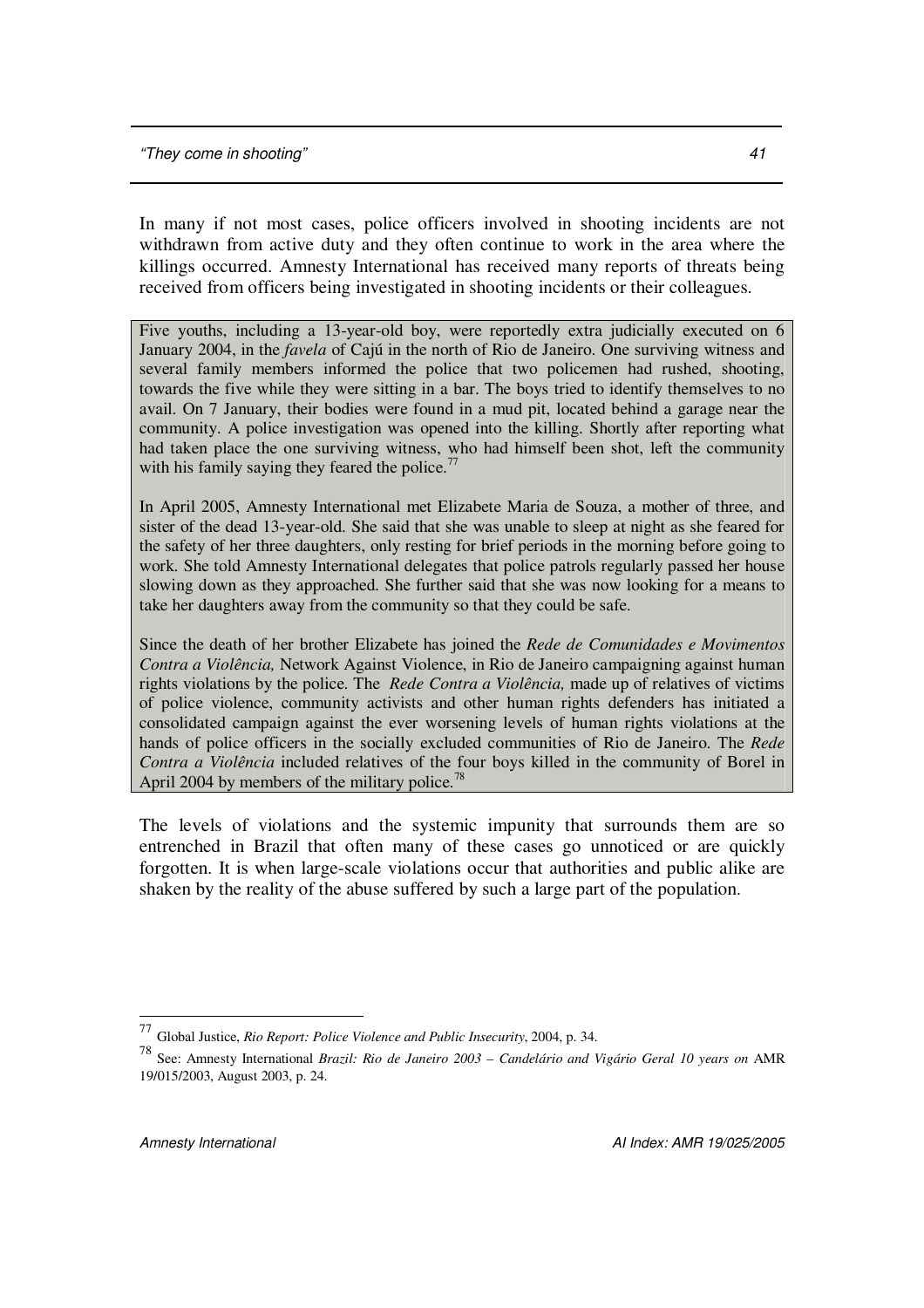# **6. Corruption, criminal activity and 'death squads'**

Corruption and criminal activity within police forces affect the human rights of all Brazilians, especially those from poorer sections of society. The failure of the executive and judicial authorities to investigate and punish state officials responsible for human rights violations, including torture and extrajudicial executions, has allowed sections of the police to misuse their powers for their own ends, sometimes with powerful business, political and judicial support.

## **Corruption**

Amnesty International has received persistent reports of police officers involved in corrupt practices from residents of *favelas,* human rights groups, academics and even members of the authorities. *Favela* residents complained to Amnesty International that some police officers demand bribes, extort money from members of the community on a regular basis and steal from individuals or houses. In July 2004, during a visit to the communities of Morro do Papagaio and Santa Lúcia in Belo Horizonte, Amnesty International was informed of a group of police led by a corporal who persistently entered houses without the required warrants and stole from them. For example, one resident told Amnesty International that his house had been entered at three  $\overline{o}$  clock in the morning on 6 July by military police officers, from the  $22^{\text{nd}}$ battalion without the necessary warrants. He said the police officers ransacked his house and then took personal belongings of his later demanding R\$500 for their return. In several communities in Rio de Janeiro Amnesty International was told that military police officers regularly stand near the entrance to the community and demand money from those entering. Sometimes they claim they are imposing on-the-spot fines, sometimes they make no pretence that this is other than extortion. In São Paulo, Amnesty International was told by staff from a local *Centro de Defesa da Crianca e do Adolescente* (CEDECA), Centre for the Protection of the Child and the Adolescent, that they had received increasing reports of cases where military police officers had forced young girls and boys to have sex with them. Few of these cases were reported to the authorities out of fear and shame.

"Comando Azul" is daubed on the walls of a *favela* in Maré, a conglomaration of many *favelas* in Rio de Janeiro. The reference is to the police, in a play on the name of one of the biggest drug gangs in Brazil – the "Comando Vermelho". Above is scrawled "Amigos dos amigos", [Friends of Friends], on of the city's other major drug factions. While it is not clear who produced this graffiti, Amnesty has been informed that both the *favela* residents and members of the police themselves use the term "Comando Azul". For favela residents, it is used to mock the police; for the police, it is a means of intimidating the population. © Jo Wright

*Favela* residents, human rights groups, academic experts as well as some members of the authorities have informed Amnesty International of other corrupt practices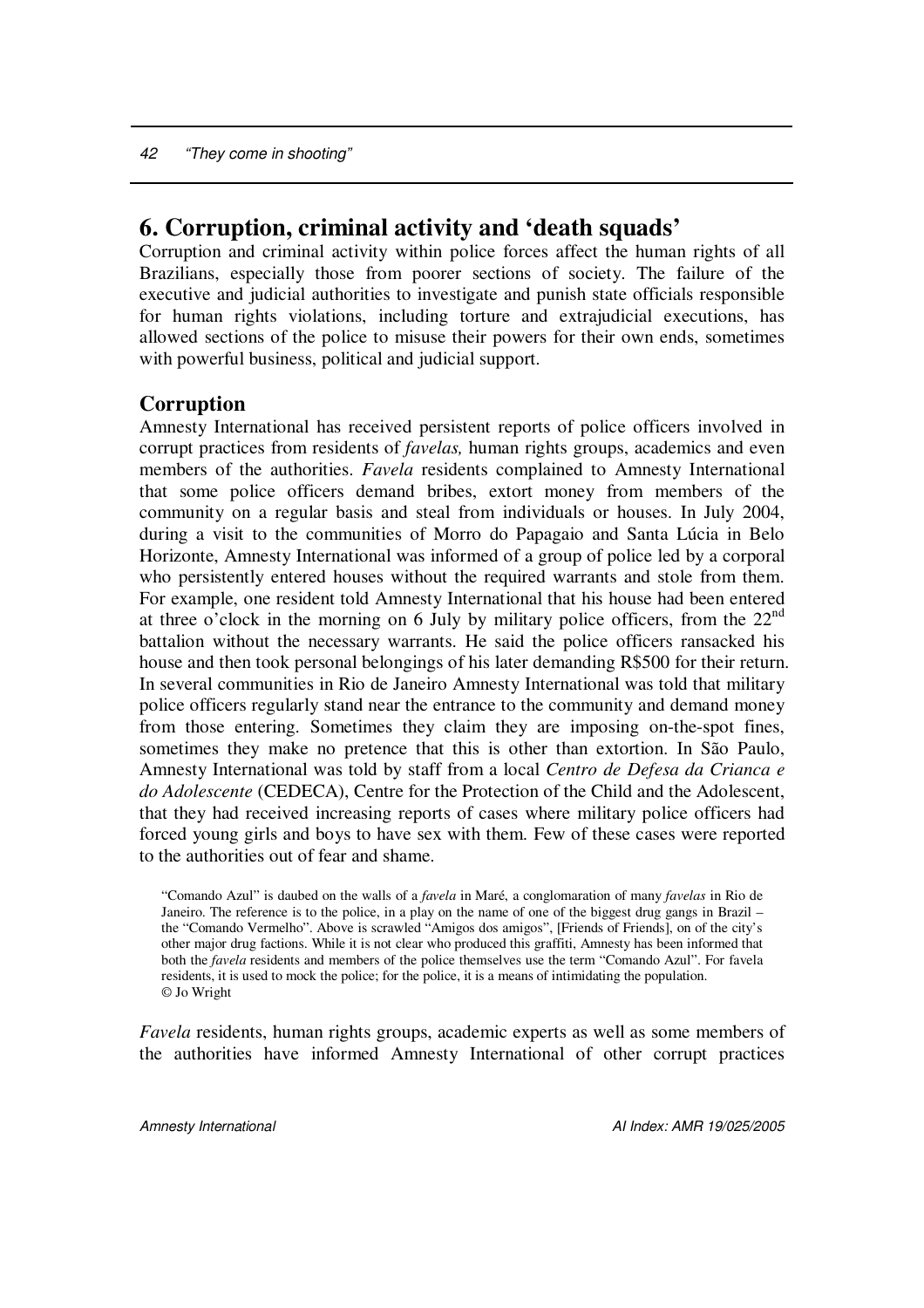performed by certain police officers. These include alleged cases of police officers forging charges so as to blackmail criminals and former convicts into committing crimes on their behalf. Another practice reported to Amnesty International by the same sources and cited in the press relates to police officers taking bribes to release detainees. As described by one community resident:

"The problem of the police in the communities is that they enter, but they don't enter to do their duty, fulfil their responsibilities to the citizen. They enter to [frame] workers, to arrest drug-traffickers, sure, but to see if they can make some money out of it. Then they release them half an hour later. See how much they can get, free them and pretend nothing happened."<sup>79</sup>

Sérgio Rezende de Souza of the community of Jardim Pantanal in São Paulo started a fishing business following his release from jail and was well known in the community for trying to turn his life around. According to information from the Centro Santo Dias de Direitos Humanos, he began to receive demands for money from members of the civil police, who threatened to arrest him on false charges if he did not pay them regular amounts. At the end of 2003, Sérgio was forced to sell his herd of pigs to pay R\$4,000 to police officers.

On 15 October 2004, Sérgio was detained on a variety of charges including drug trafficking and theft of a container lorry. However, according to witnesses, military police officers planted his documents in the stolen truck and civil police officers forced the victim of the robbery to identify Sérgio. On 16 October, residents protested outside the local civil police station, near the military police base. According to residents, they were set upon by military police who reportedly threw fire extinguishers at them, aimed guns at them and beat them, injuring a number of people. Sérgio was released from prison but the charges are still pending.

The Centro Santo Dias de Direitos Humanos has reported cases from various communities of police detaining people on false charges. Police officers then reportedly requested large sums of money for their release. Those who were unable to pay these sums were reportedly told the alternative was to commit crimes for the police.

<sup>79</sup> Lemgruber, Musumeci, Cano, *Quem Vigia os Vigias?: Um estudo sobre controle externo da polícia no Brasil*, 2003, Record, p. 46.

O problema da polícia dentro das comunidades é que eles hoje em dia entram, mas não entram para fazer seu dever, do compromisso deles, para com o cidadão. Eles entram assim, pra [forjar] trabalhadores, para prender traficantes, sim, mas para ver se arrumam um dinheiro em cima daquilo ali. E depois solta, dali a meia hora. Vê qual a quantia que eles querem, libera e fingem que nem aconteceu nada.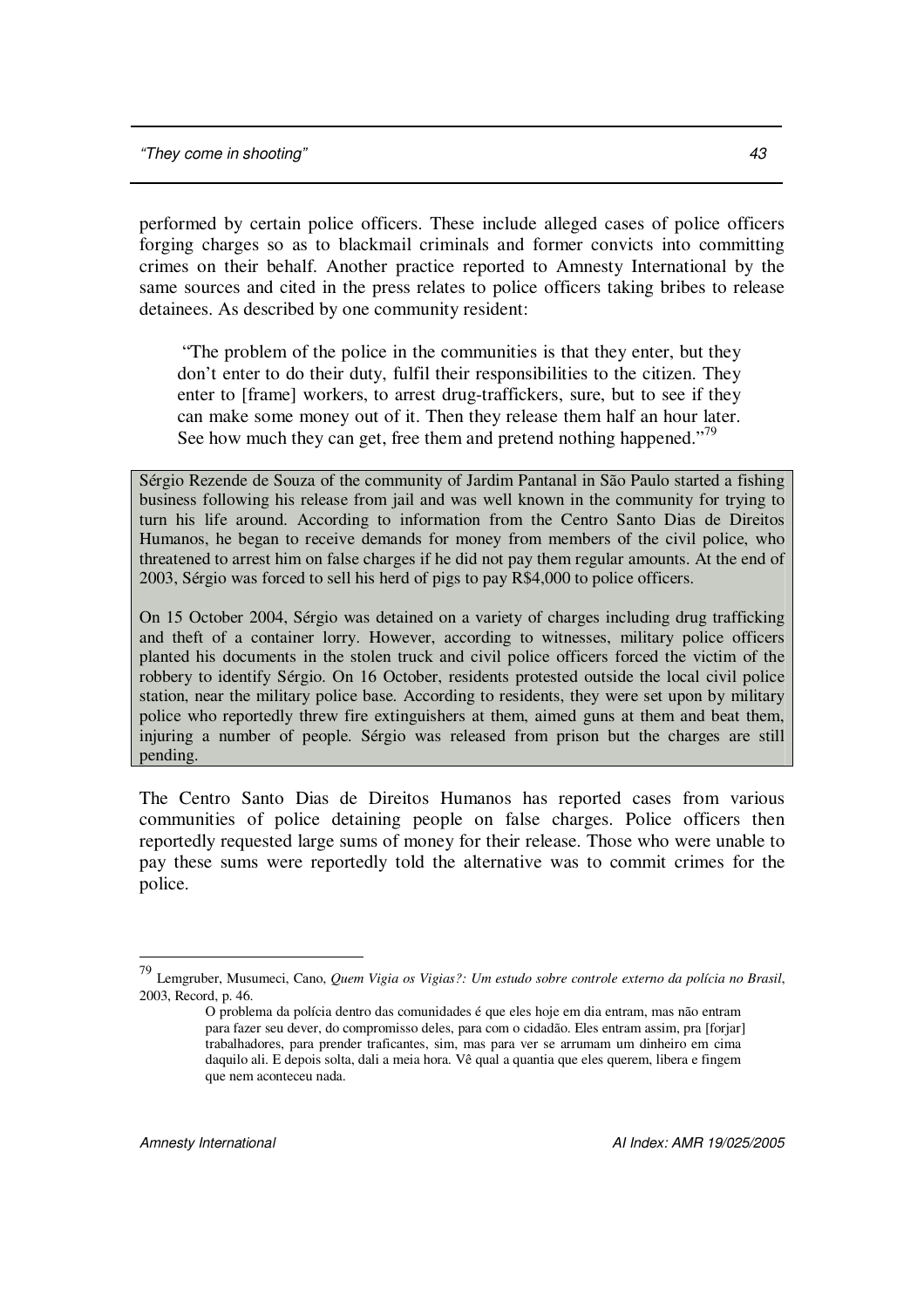The human rights centre in Sapopemba has recorded three cases of people detained on apparently false charges between December 2004 and March 2005. All three were accused of drug trafficking and are currently held in detention, although police being investigated for homicide remain at liberty, underlining the different treatment shown by the judiciary to police officers suspected of human rights violations.

While researching the incidence of torture in Brazil, Amnesty International received consistent complaints that detainees held by the civil police, in local police stations, had been forced to pay money to avoid being tortured often with the intention of obtaining confessions to several crimes. 80 Police also reportedly demanded money to pay for food left by relatives, or to be put into one cell rather than another. Many prisoners who had been sentenced were reportedly told they would have to pay to be transferred into the prison system from local police stations, where they were held contrary to the *lei de execução penal,* or the law governing penal sentences.

Corruption within Brazil's police forces is pervasive. In a study on criminality within police in the state of Bahia, Professor Ana Teresa Lemos-Nelson, of the University of Pernambuco, concludes:

"…the police have institutionalized informal and illegal law through consistent enforcement to protect their illegal routines. The continuation of this procedure is dependent on the continuation of the institution's isolation from the other powers and society. However, this continued isolation has strong detrimental effects on the morale of the police officers and on the respect and compliance they will not be able to command from society."<sup>81</sup>

Police corruption corrodes the relationship between Brazilians and those who are supposed to protect their rights. This is most extreme in the poorest sectors of society, which endure individual acts of corruption on a regular basis. They also suffer increased levels of crime within their communities, due both to the lower levels of police protection from criminal gangs and drug factions and to higher levels of crime committed by the police. Unsurprisingly, they have no faith in state institutions that appear at best powerless or disinterested, at worst complicit.

During Amnesty International's meetings with them, Brazilian state officials have repeatedly stressed that they do not, in any way, tolerate corruption, especially in the police. When Amnesty International delegates have questioned officials as to what

<sup>80</sup> See: Amnesty International, *Brazil: They treat us like animals – torture and ill-treatment in Brazil*, (AI Index: AMR 19/022/2001).

Lemos-Nelson, Ana Tereza, *Police criminality, citizenship and the (un)rule-of-law*, 2003, p. 10.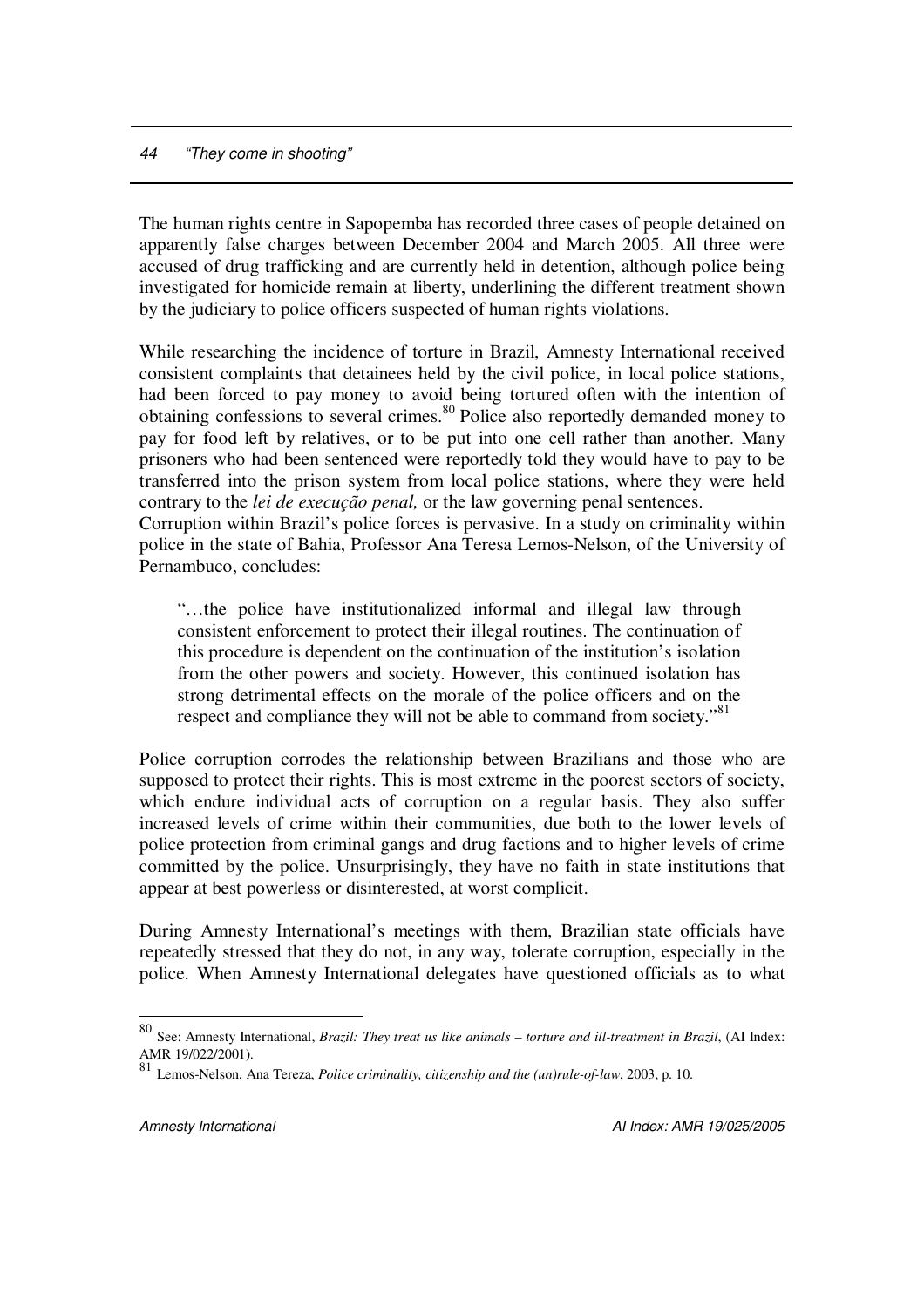steps are taken to suspend police officers suspected of human rights violations, the figures of suspensions and expulsions provided in response often largely represented police suspected of corrupt acts. For example, the São Paulo government informed Amnesty International in July 2003 that it had instituted a system to facilitate the fast expulsion of suspect police officers, while in April 2005 Rio de Janeiro announced its *'Navalha na Carne'* [scalpel in the flesh] campaign to oust corrupt police officers. Police officers suspected of petty acts of robbery and indiscipline appear far more likely to be investigated or suspended than officers responsible for alleged acts of homicide or torture. The latter are often regarded, by their colleagues and superiors, as effective or courageous officers.

Police officers, especially high-ranking police officers, involved in large-scale corruption enjoy the protection of political figures. On more than one occasion, Amnesty International has been informed, even by senior political figures, that incidents of serious corruption within the police have not been investigated or acted upon because such action would be counter to the interests of those in power, both at state and federal level.

Nevertheless, there have been some notable efforts to counter police corruption, often headed by the public prosecutor's office. In the "Cracolândia" case, the organized crime unit of the public prosecutor's office found that members of São Paulo's civil police had been torturing and extorting money from criminals in a renowned drug area in the centre of the city. According to reports, police officers forced prostitutes and drug users to pay between R\$200 and R\$300 a week, and charged R\$1,000 to R\$5,000 to be released from detention.<sup>82</sup>

# **Other criminal activity**

In Rio de Janeiro, Amnesty International was informed by residents of *favelas,* human rights groups working in *favelas* and subsequently by academic experts specialising in violence in *favelas* of police involvement with criminal elements. According to a number of different sources, police were involved in "selling heads"**–** kidnapping and selling drug traffickers from one faction to another. In some areas, this practice had reportedly been extended to the sale of ordinary citizens, not linked to drug gangs.

Police involvement in drugs, gun trafficking and other criminal activity is rarely reported to the authorities by local residents. In certain communities it was known that one military police battalion was affiliated to one drug faction and another to the opposing drug faction. Amnesty International was also informed by Rio de Janeiro's

<sup>82</sup> Folhaonline, "Polícia torturava e extorquia traficantes na 'cracolândia', diz Gaeco", 3 December 2001.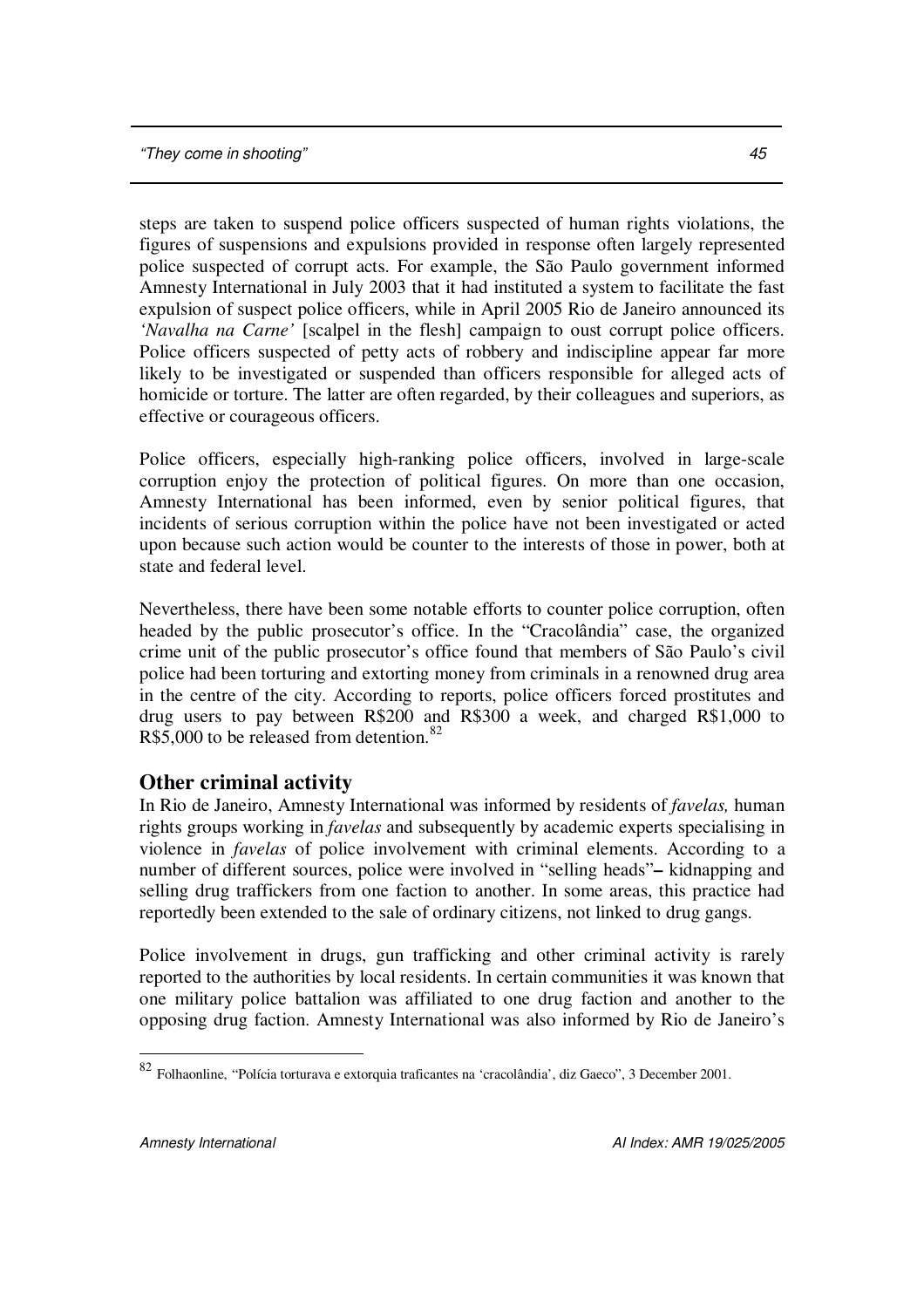State Secretary of Public Security that certain communities would only accept policing from their local military police battalion because that battalion was in the pay of the local drug bosses.

## **'Death-squads'**

"Death squads", groups of active and off-duty police officers involved in killings, continue to proliferate around the country. The then Special Secretariat for Human Rights of the federal government informed Amnesty International in July 2003 that it had identified "death squad" activity in 15 of the country's 27 states, in an investigation prior to the visit of the UN Special Rapporteur on extrajudicial, summary or arbitrary executions.

Early "death squads" were mainly made up of off-duty police officers hired to "eliminate" criminal suspects by small business owners. As such, there appeared to be an attempt by elements within the business community and the middle classes to "control" or "cleanse" unwanted sectors of society, ostensibly "criminal elements" but also invariably those most economically and socially marginalised. Ana Tereza Lemos-Nelson describes the process of "social cleansing" during the 1980s in the following terms:

"In countries with a tradition to classify unemployment as a misdemeanour, the incapacity to prove formal work represents an assumption, on the part of the police, that the individual is suspect of illicit gain and makes him, or her, a valid target for elimination. The profile of clandestine practices on the part of the security agencies, allied to the previous patterns of racial and social discrimination as criteria for suspicion, functioned as a real license to kill. In this context, "social cleansing" appeared as a new form of social control, characterized by the selective and organized physical elimination of members of the most socially, culturally and economically vulnerable sectors of the citizenship."<sup>83</sup>

#### **Death squads in São Paulo state**

In the town of Ribeirão Preto, 107 youths were killed between 1995 and 1998. Most were less than 18 years old. The majority had been recently released from the FEBEM juvenile detention system. According to their families, most had been threatened, beaten or tortured by the police before being killed. Despite clear indications of "death squad" activity, the majority

<sup>83</sup> Op cit, Lemos-Nelson, Ana Tereza, 2003, p. 5.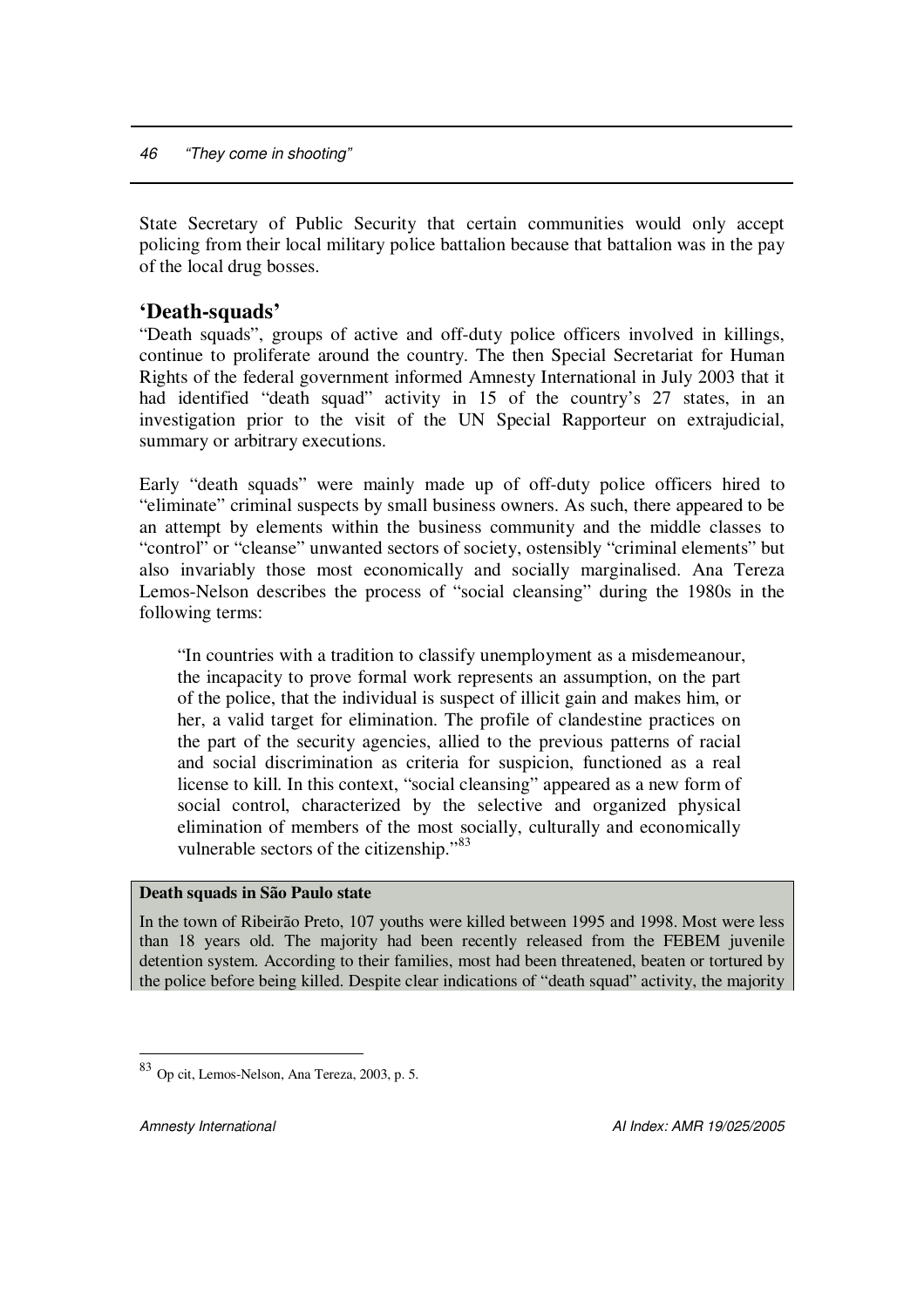of the cases were archived by the judicial system.<sup>84</sup> These cases are now being investigated by the public prosecutor's office.

In 2000, São Paulo's police ombudsmen's office began to receive a similar pattern of reports of killings of juveniles and young men from poor backgrounds from the town of Guarulhos. In July 2004, one of the prosecutors overseeing the investigations told Amnesty International that the pattern of killings seemed to indicate "social cleansing" by several small groups of police, probably working for local shop owners. He described the difficulties of investigating such cases in the face of persistent cover-ups, including planted weapons, false reports of confrontations or "resistance followed by death", and supposed attempts to "rescue" victims who invariably arrived at the hospital dead. A military police officer told a local news programme that he had killed more than 100 people in the town. He described how evidence was tampered with to make it look like a shoot-out or confrontation. He said, "*Muitas vezes, um inocente vira bandido no meio do caminho*" (Often an innocent person becomes a criminal on the way [to the hospital]). 85

The involvement of "death squads" with organized crime has expanded. There are now many investigations into police involvement in arms and drugs trafficking rings, as well as protection rackets and money laundering.

In Espírito Santo, the "*Scuderie Detetive Le Coq*", officially a police benevolent fund, was widely known to be involved in organized crime, as well as "social cleansing" and killing children.

"In Espírito Santo years of corrupt and criminal policing have contributed to extreme levels of violence in the state. The town of Serra, not far outside the state capital Vitória, has grown from a population of 9,000 to 200,000 over the last ten years since the opening of a steel mill there. Last year Serra registered a homicide rate of 97.62 per 100,000, making it the most violent town in Brazil."<sup>86</sup>

<sup>84</sup> Justiça Global, *Execuções Sumárias no Brasil:1997 – 2003*, 2003, p. 126

<sup>85</sup> Ibid p. 127

<sup>86</sup> *Época*, "Do velho oeste ao paraíso", 4 April 2005, pp. 74 – 81.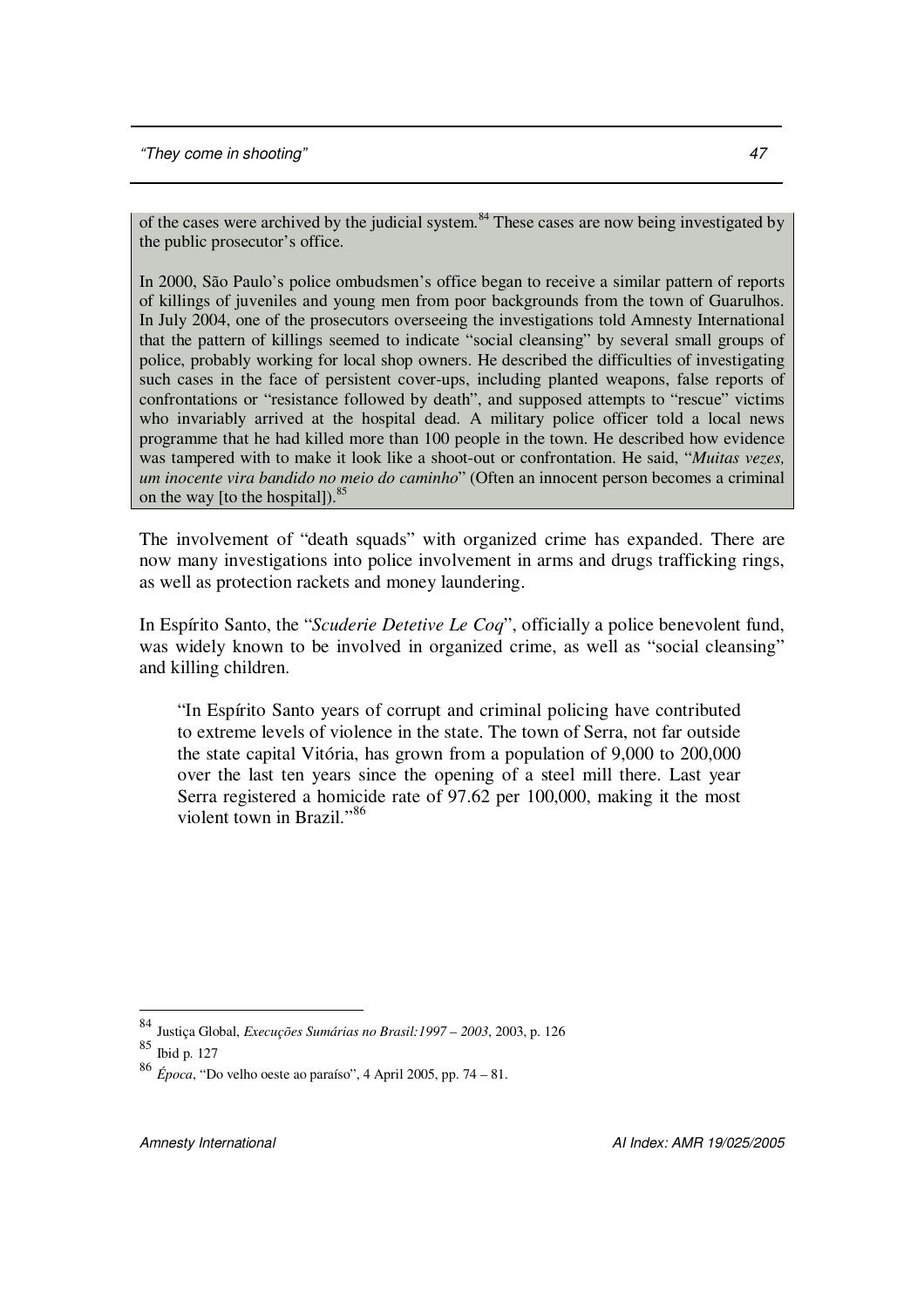# **7. Massacre in the Baixada Fluminense**

*"Eles é que botavam a lei por aqui, mas sempre achamos que só matavam vagabundos. Meu irmão dizia que só morriam os que deviam, mas ele era um trabalhador e agora está morto*." 87 They were the ones that were the "law" around here, but we only thought they killed scum. My brother said that only those that deserved to die died, but he was a worker and now he's dead.

"*Poderia ser apenas mais uma chacina naquele cotidiano de miséria, caso não tivesse como resultado um número mais expressivo de mortos e o claro envolvimento de policiais na sua "autoria."* 88

It could have been just another killing in that daily life of misery, had it not resulted in such a large number of dead and with the clear responsibility of the police.

On the night of 31 March 2005, 29 people were shot and killed in 11 different places by a group believed to consist of members of Rio's military police force. Between 8:30 and 11:00 pm, the group drove unchallenged in at least three cars around the areas of Queimados and Nova Iguaçu in the Baixada Fluminense district, a poor and densely populated area with some four million inhabitants, on the outskirts of Rio de Janeiro.

Eyewitnesses described how members of the group, some of whom wore masks and hoods, fired indiscriminately from their cars on passers-by. They sometimes stopped to get out of their cars and executed victims at close range. The victims were between 13 and 64 years old and included several school children. Media reports focused on the fact that almost all were in regular employment and only two of them had criminal records for minor offences. According to newspaper reports, nine people were killed in front of a single bar in Nova Iguaçu. Similar sources reported that six victims were killed by a single shot to the head, while 13 bullets were recovered from two of the bodies.

A military policeman stands guard outside a bar in Nova Iguaçu where a number of people were killed on 1 April 2005, reportedly by members of the military police. In total 29 people were killed in the Baixada Fluminese, in Rio de Janeiro, in a series of random shootings. The incident has been described as the largest massacre in Rio de Janeiro's history. © REUTERS/O Dia/Ernesto Carrico

<sup>87</sup> Folha de São Paulo "*Achava que so matava vagabundo" diz irmão* 7 April 2005

<sup>88</sup> Mello, Ricardo <sup>e</sup> Pereira, Tatiana Dahmer *<sup>A</sup> Baixada Fluminense, chacinas cotidianas <sup>e</sup> <sup>a</sup> morte da cidadania* Associação Brasileira de ONGs April 2005.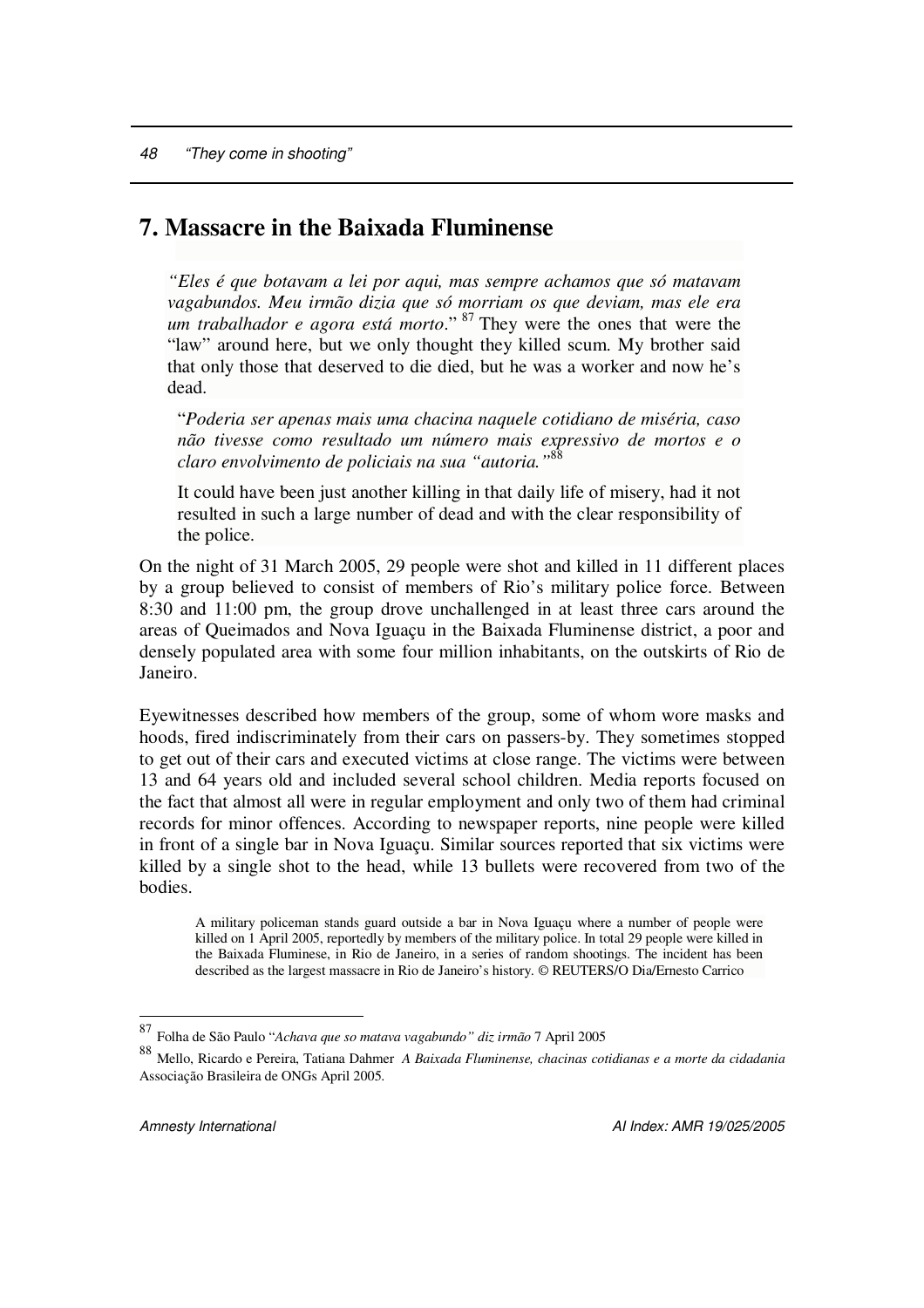## **Official response**

In the midst of an immediate national and international outcry, the authorities in Rio de Janeiro moved swiftly to state publicly that they believed the killings involved military police. The Rio Public Security Secretary, Marcelo Itagiba, stated in the national press that he believed the attack had been carried out in retaliation to attempts to stamp out corruption in the region in the context of the Rio government's *Operação Navalha na Carne*, Operation Scalpel in the Flesh. Two days before the massacre, a group of police officers had been arrested after they were caught on a video camera dumping two bodies outside a local military police headquarters and throwing the decapitated head of one of the victims over a wall.

The Rio state civil police and the federal police launched separate, parallel, investigations into the massacre. Bullets recovered at the crime scene were of the type fired exclusively by official police weapons. An eyewitness claimed to have seen police officers retrieving bullets from the corpses, crime scene evidence. In the days following the massacre, 10 police officers and one former police officer were arrested and were subsequently charged with murder. The civil police investigation has linked at least 15 earlier killings to the massacre suspects, who are also believed to have been involved in a racket involving kidnapping and extortion of lorry drivers.

The investigations were blighted by further violence. On 5 April, José Martins Rodrigues, a 52-year-old builder, was shot dead as he walked along the street 100 metres from the civil police station where the investigation into the massacre was based. Police interpreted the attack as direct provocation. Amnesty International is not aware that anyone has been charged in relation to this killing.

## **Motives**

"*Já encontrei os grupos em operação. Listas dos condenados a morrer eram expostas em padarias. Nas noites da Baixada, ser branco é o equivalente a ter um passaporte. Os negros sempre são suspeitos*." 89

I've already come across the groups in operation. Seen lists of those condemned to die displayed on the walls of bakeries. At night in the Baixada, being white is the equivalent of having a passport. Blacks are always under suspicion.

<sup>89</sup> Dom Mauro Morelli, Bishop of Duque de Caxias Isto é Ed 1852, April 2005.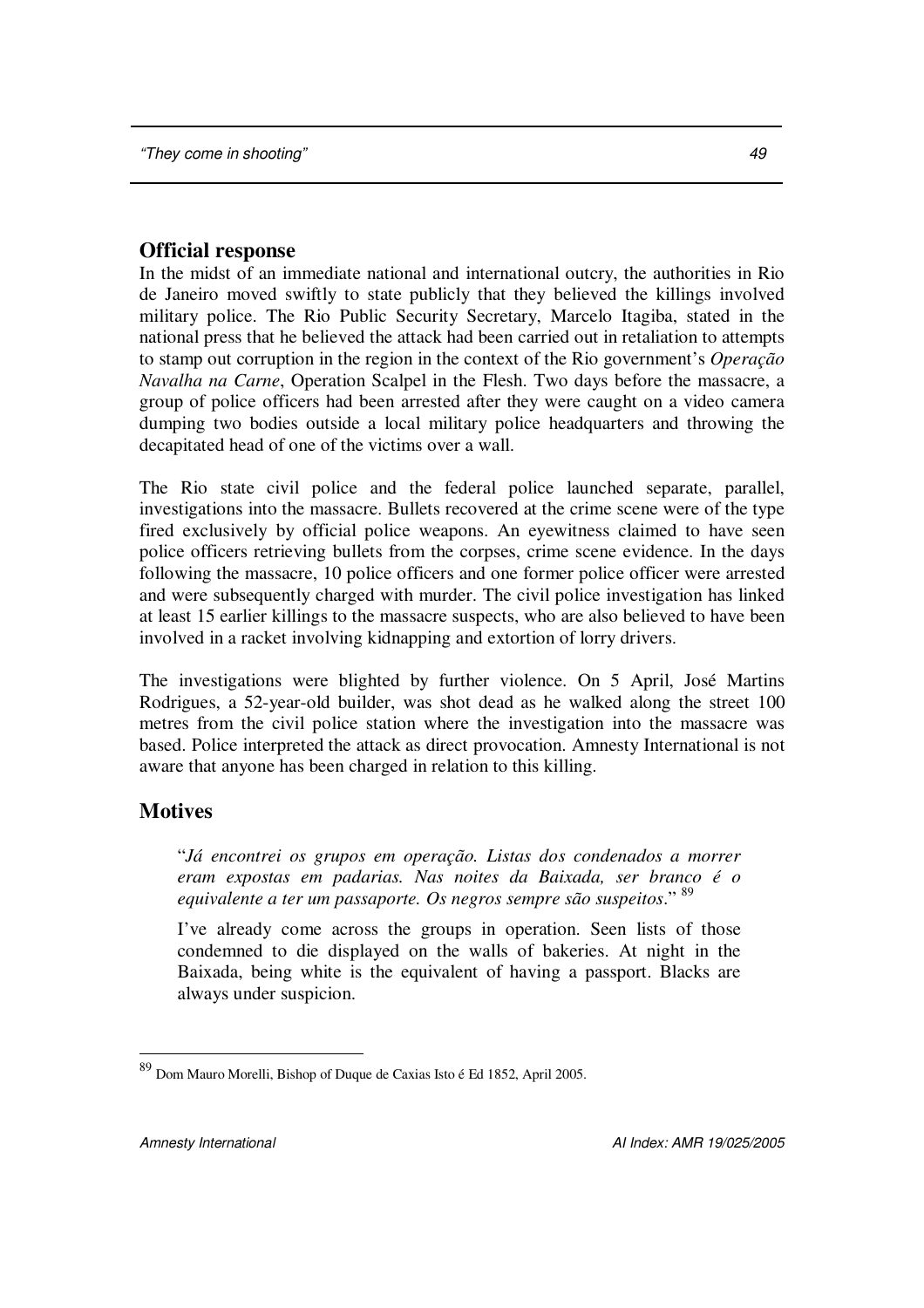"*A chacina foi ação inicial, mas existe orquestração maior e gerenciamento único com o objetivo de atingir a política de segurança adotada para moralizar a Baixada... A Baixada tem uma característica medieval. O que quer a aristocracia local é colocar muros que protejam seus feudos e contar com a proteção exclusiva da polícia*." 90

The massacre was the initial action, but behind it lies a larger plan to target the public security policy adopted to gain control over the Baixada… The Baixada has mediaeval characteristics. What the local aristocracy wants is to put up walls to protect their feudal powers and they expect to count on the exclusive protection of the police.

There are numerous theories as to the motive for the attack. Initially, the authorities suggested that it was a reaction to recent attempts to weed out corrupt police, or the result of a feud between different groups of police involved in illegal private security work. It was later suggested that the killings were an attempt to distract police investigations from higher-ranking figures among "death squads" in the region. The most recent reports have claimed that the killings were the result of a battle for political space between two senior military police officers with political aspirations, one of whom is now retired.

## **'Death squads' in the Baixada Fluminense**

"Death squad" killings are a routine and daily occurrence in the Baixada Fluminense, and that this massacre is only distinguishable from other killings because of the unusually high number of victims. The day-to-day activities of "death squads" go largely unreported.

The power of "death squads" in the Baixada Fluminense has been consolidated over the years through alliances with local politicians who have manipulated the issue of security for their own ends. Convicted "death squad" members have even stood for election. In 2004, the daily newspaper *O Dia* reported that, according to police and public prosecutors, out of 10,000 prospective candidates for councillor in the 2003 local elections, 160 had links with "death squads", while a further 50 had direct links with crime. During the campaign, a former military policeman who had been convicted of participation in "death squad" activity displayed election posters stating "*Só tem um jeito: D'Souza neles*" [There's only one way: let D'Souza get them]. 91

<sup>90</sup> Military Police Colonel Paulo César Lopes in <sup>O</sup> Dia, *Chacina: Um ataque ao poder paralelo* <sup>11</sup> April 2005.

<sup>91</sup> O Dia*,* "*Matadores de olho nas urnas*" 22 April 2004.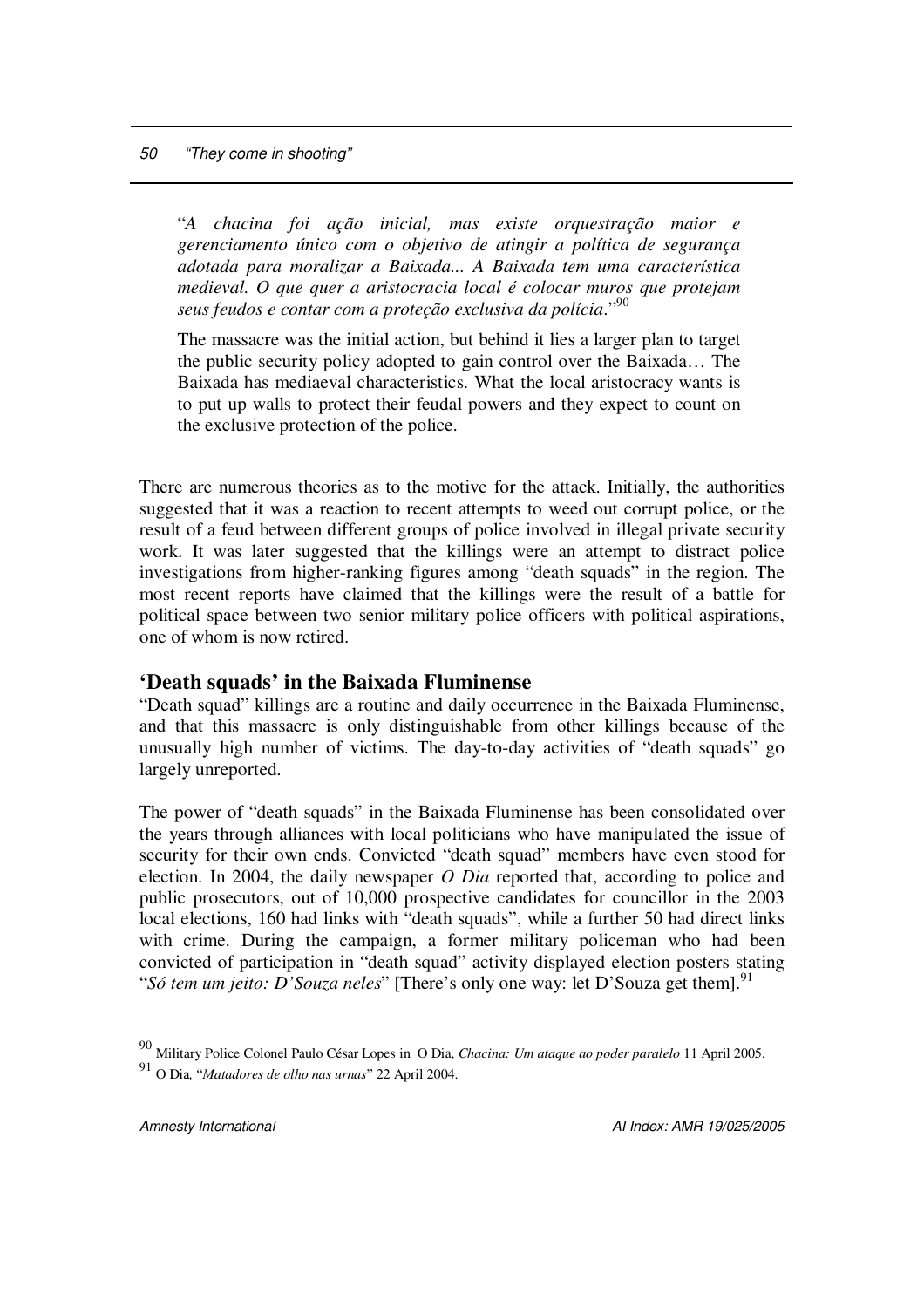Note also that under Brazilian law convicted prisoners with no prior criminal record are allowed to appeal in liberty, thus allowing a convicted person to stand for election, see also footnote 96.

*Amnesty International AI Index: AMR 19/025/2005*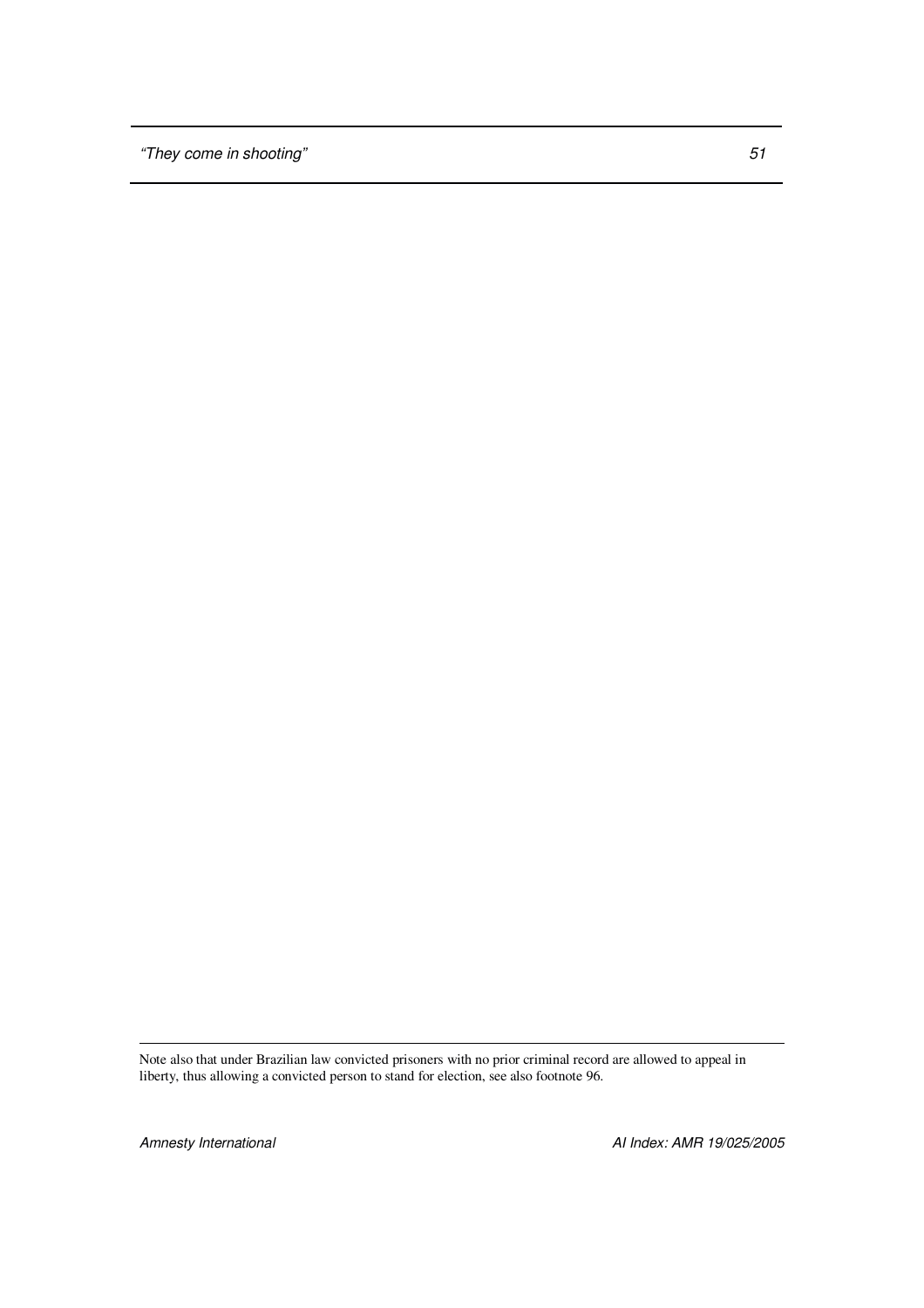# **8. Judicial failings**

### **Inaction**

While some prosecutors and judges have played an important role in investigating, prosecuting and trying police officers accused of human rights violations, many more have been reluctant to challenge or question the police or the state public security apparatus. In many cases, the judiciary supports the perpetuation of human rights violations and social discrimination, by issuing collective search warrants, accepting poor or irregular police investigations or allowing confessions extracted under torture to be used as evidence.

The reluctance of the judiciary to challenge the status quo has reinforced the exclusion of some sectors of society from the protection of the state.

Following his recent visit to Brazil, the UN Special Rapporteur on the independence of judges and lawyers, Mr Leandro Despouy, wrote:

"Lack of access to justice is more of a problem for social groups who suffer from discrimination or marginalization. The Special Rapporteur heard many accounts of court cases involving people from these groups who claimed that the initial violation of their rights had been compounded by their victimization by the judicial system, which reproduces the same discrimination and the same prejudices in the administration of justice."<sup>92</sup>

#### *In camera* **judicial hearings**

Increasingly, cases relating to human rights violations are heard *in camera*, especially when they involve members of the administration or important political figures. This appears to flout legal provisions that cases should not be heard *in camera* if it is not in the public interest.<sup>93</sup> This secrecy prevents relatives and members of the human rights community from following such cases.

<sup>92</sup> Report of the Special Rapporteur on the independence of judges and lawyers, Mr Leonardo Despouy, Addendum, Mission to Brazil. UN Doc. E/CN.4/2005/60/Add.3, 22 February 2005, para 24.

<sup>93</sup> **Constituição Federal Art. 93.:** IX - todos os julgamentos dos órgãos do Poder Judiciário serão públicos, e fundamentadas todas as decisões, sob pena de nulidade, podendo a lei limitar a presença, em determinados atos, às próprias partes e a seus advogados, ou somente a estes, em casos nos quais a preservação do direito à intimidade do interessado no sigilo não prejudique o interesse público à informação;

**Código de Processo Penal** DECRETO-LEI Nº 3.689, DE 3 DE OUTUBRO DE 1941 Art. 20. A autoridade assegurará no inquérito o sigilo necessário à elucidação do fato ou exigido pelo interesse da sociedade.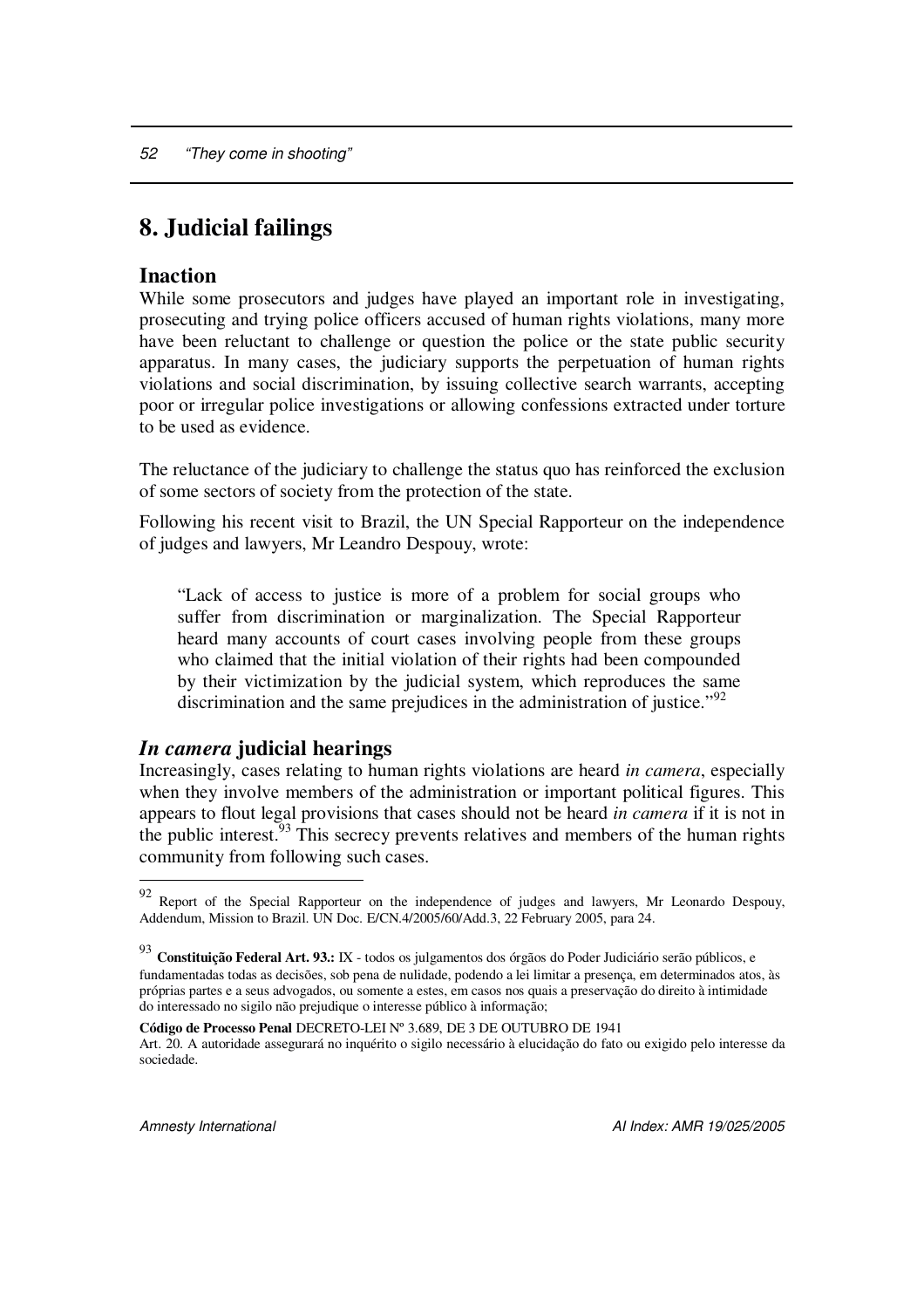Of 12 cases of suspected extrajudicial execution and torture being followed by the Sapopemba human rights centre in São Paulo, four are being conducted *in camera*. All four involve police officers as defendants.

A decision to end the investigation into the possible involvement of São Paulo's State Secretary of Public Security and two judges in the "Castelinho" case , was also taken *in camera,* prohibiting human rights groups from examining its findings.

The case relates to the killing of 12 suspected members of a criminal gang, on 5 March 2002, by members of special units of São Paulo's military police, during an operation codenamed "Castelinho". About 100 officers ambushed a bus carrying the men who were allegedly killed in a shoot-out. None of the police officers was injured. Forensic tests by the state supported the claim that the men had been killed in an exchange of fire. However, an independent forensic investigation ordered by the municipal human rights commission showed that the majority of the 12 alleged gang members were killed by police bullets fired from directly above them. This suggests that the men had been executed by officers in the bus. In December 2003, 53 police officers were charged with murder. The case has not yet come to court.

The "Castelinho" operation received huge media coverage, was hailed as a success in the fight against crime, and was used on television in the 2002 elections as evidence of the state government's tough line against crime. It was reportedly planned by an elite police unit linked directly to the office of the São Paulo State Secretary for Public Security, Saulo de Castro Abreu Filho. The unit, called the GRADI, $94$  was set up in 2000 to investigate "hate crimes" and other crimes of discrimination. In the aftermath of the "Castelinho" killings, it was reported that the GRADI had been torturing and then illegally releasing convicted criminals from prison in order for them to infiltrate criminal groups, and had reportedly planned operations that led to 22 deaths in an eight-month period in 2002. It was widely denounced by human rights defenders as having the operational characteristics of a "death squad".<sup>95</sup>

#### **Slowness**

The failures of the judicial system are further compounded by its extreme slowness. Cases can take years to be completed, especially if there are appeals to higher courts.

Many of the major cases of alleged extrajudicial executions followed by Amnesty International continue to go through the courts years after the crimes have been committed, and often the accused are at liberty while their cases drag on. Following

<sup>94</sup> *Grupo de Repressão e Análise dos Delitos de Intolêrancia*, Groups for the Repression and Analysis of Crimes of Intolerance.

<sup>&</sup>lt;sup>95</sup> Information on this case was widely disseminated in the national media. Further information was passed to Amnesty International by São Paulo's Municipal Commission on Human Rights.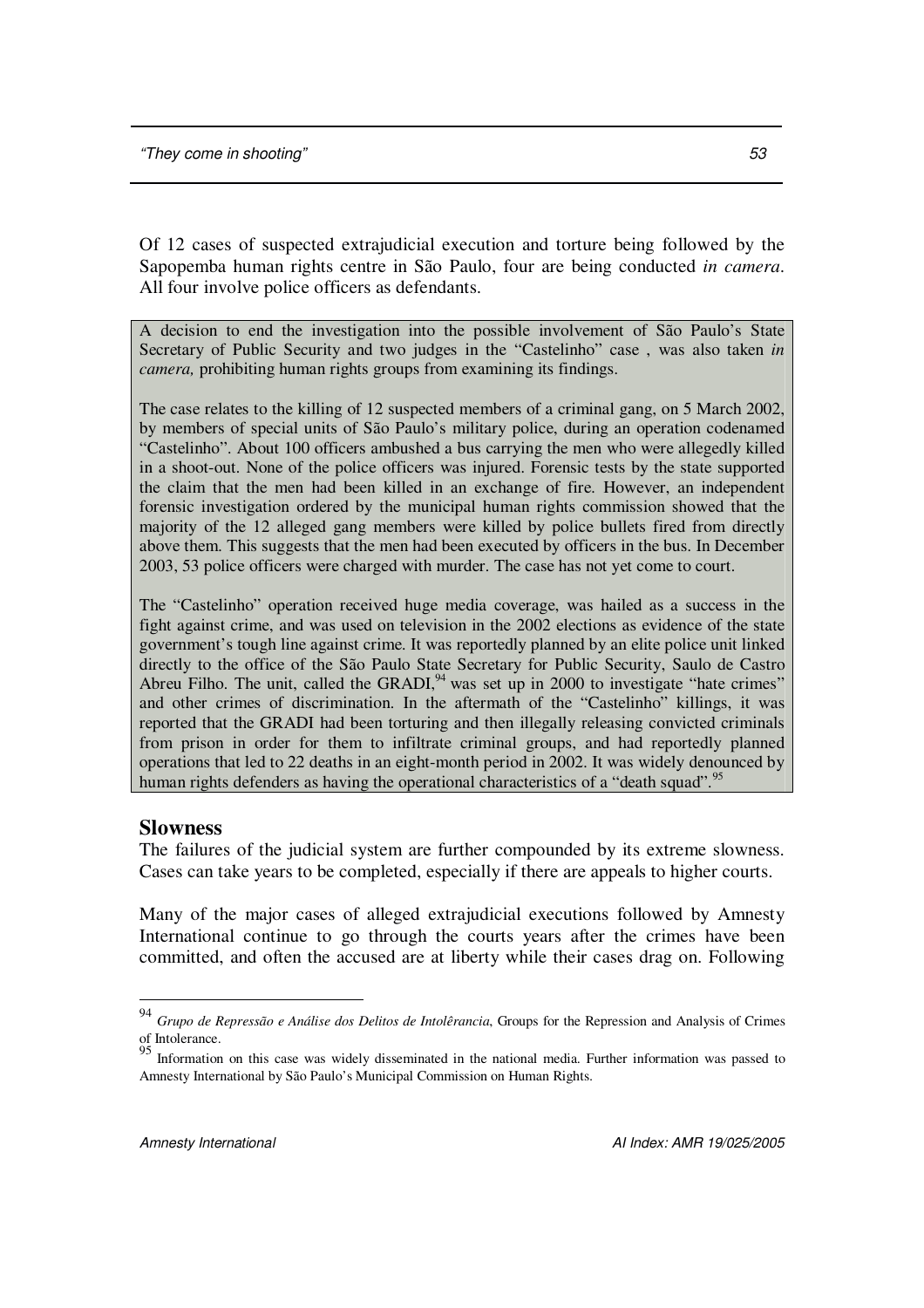the 1992 massacre of 111 prisoners in Carandiru jail, 105 military police officers are still to stand trial, while the commanding officer, sentenced to 632 years in 2002 for leading the operation, is presently serving as a state deputy as he awaits his appeal. The case of the Eldorado de Carajás massacre, when 19 land activists were killed by military police in 1997, was rendered untenable due to flawed police and forensic investigations. This has meant that 153 military police officers are awaiting a possible second trial, while commanding officers who were convicted are at liberty pending their appeals.<sup>96</sup>

Information passed to Amnesty International from the Sapopemba human rights centre in São Paulo confirms this pattern. They are following eight cases of suspected extrajudicial executions committed between 1999 and 2004. Five are still in the investigation stage, one is being appealed by the public prosecutor's office following a judicial decision not to accept the charges, one was archived without charge after a secret investigation, and one is being appealed following a judicial decision by the *Tribunal de Justiça,* (state supreme court), to suspend the investigation**.** In all cases the police officers involved are on active duty.

The judiciary is not immune from the corruption that pervades Brazil's criminal justice system. In October 2003, federal judges and members of the federal police in São Paulo were arrested following an investigation into a ring believed to be selling judicial leniency. In return for money, federal police would reportedly ensure faults in investigations, allowing judges to pass light sentences.

<sup>96</sup> The law, law 5,941, that allows first time offenders of "good character" [*bons antecedentes*], to appeal in liberty was issued in November 1973. Known as the Lei Fleury, it was passed through congress following the detention of Sergio Paranhos Fleury, a police officer during the military dictatorship. In its 1972 report "Report on Allegations of Torture in Brazil", Amnesty International attributes 85 alleged cases of torture to Fleury. While the law is seen by certain legal experts as a protection of the right of innocence until proven guilty, it has undoubtedly contributed to levels of impunity of state officials accused of human rights violations and gross human rights violations who remain in liberty years or even decades after crimes they have been convicted of took place.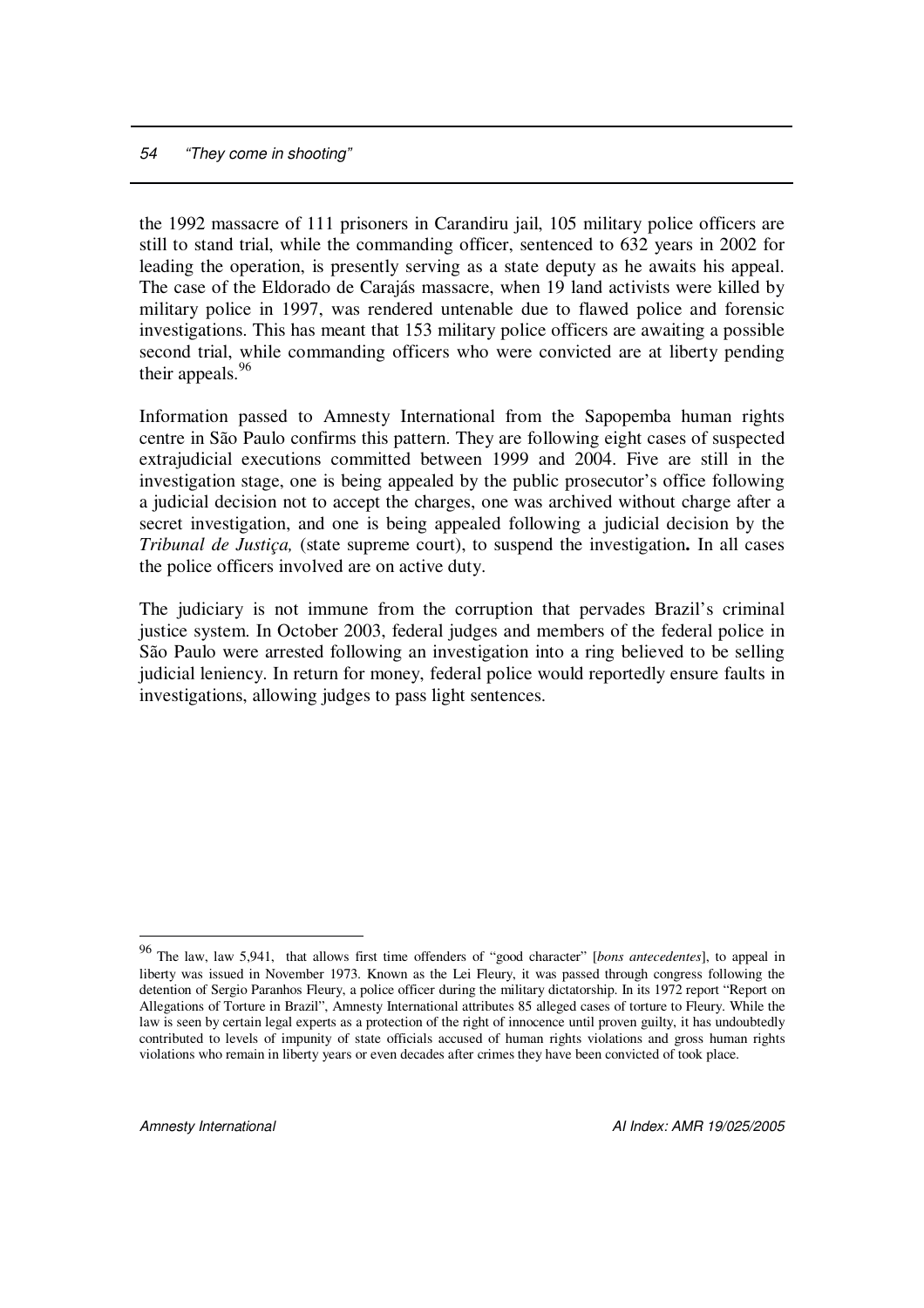# **9. Fighting for human rights**

Brazil boasts a strong and dynamic human rights movement, working on diverse issues across the length and breadth of the country. The human rights community is active in documenting and reporting cases of human rights violations, and in presenting and following them through national and international judicial and legal systems. It is also an important negotiator with government, contributing to legislation on human rights. It has succeeded in gaining greater recognition of Brazil's human rights problems within Brazil and around the world.

# **Defending human rights in socially excluded communities**

Today there are numerous human rights groups in socially excluded communities, giving voice to the need for a rights-based dialogue with the state. During its many visits to Brazil, Amnesty International has met both old and new human rights groups in *favelas* and poorer communities that are addressing the persistent problems of violence, criminality and abuse at the hands of state officials.

These groups work in diverse ways. Their methods include: documenting and denouncing violations; providing judicial assistance and human rights education; creating forums to facilitate strategic and effective dialogue with the authorities; and creating projects to promote conflict resolution and to provide options outside crime for children and adolescents.

The work of these human rights groups can have a direct impact on the situation of the community. Public awareness of their rights, persistent complaints to the authorities, media coverage and strategic dialogue have in some cases succeeded in reducing human rights violations by the police.

In July 2004, Amnesty International visited the community of Parque Novo Mundo, in the north of São Paulo. The community has some state housing, built under the Cingapura housing project of a previous municipal government, but the construction is of poor quality. Around this housing are crowded extremely decrepit temporary shacks. Proper sanitation is largely missing, the roads are precarious and there is a desperate lack of leisure facilities.

In 2004, residents of this community, with the support of the Centro Santo Dias de Direitos Humanos and the *Movimento Nacional de Direitos Humanos* (MNDH) National Movement of Human Rights, organized a series of events to denounce the systematic violations of their human rights by police officers. In front of an audience which included the federal government's then Special Secretary for Human Rights,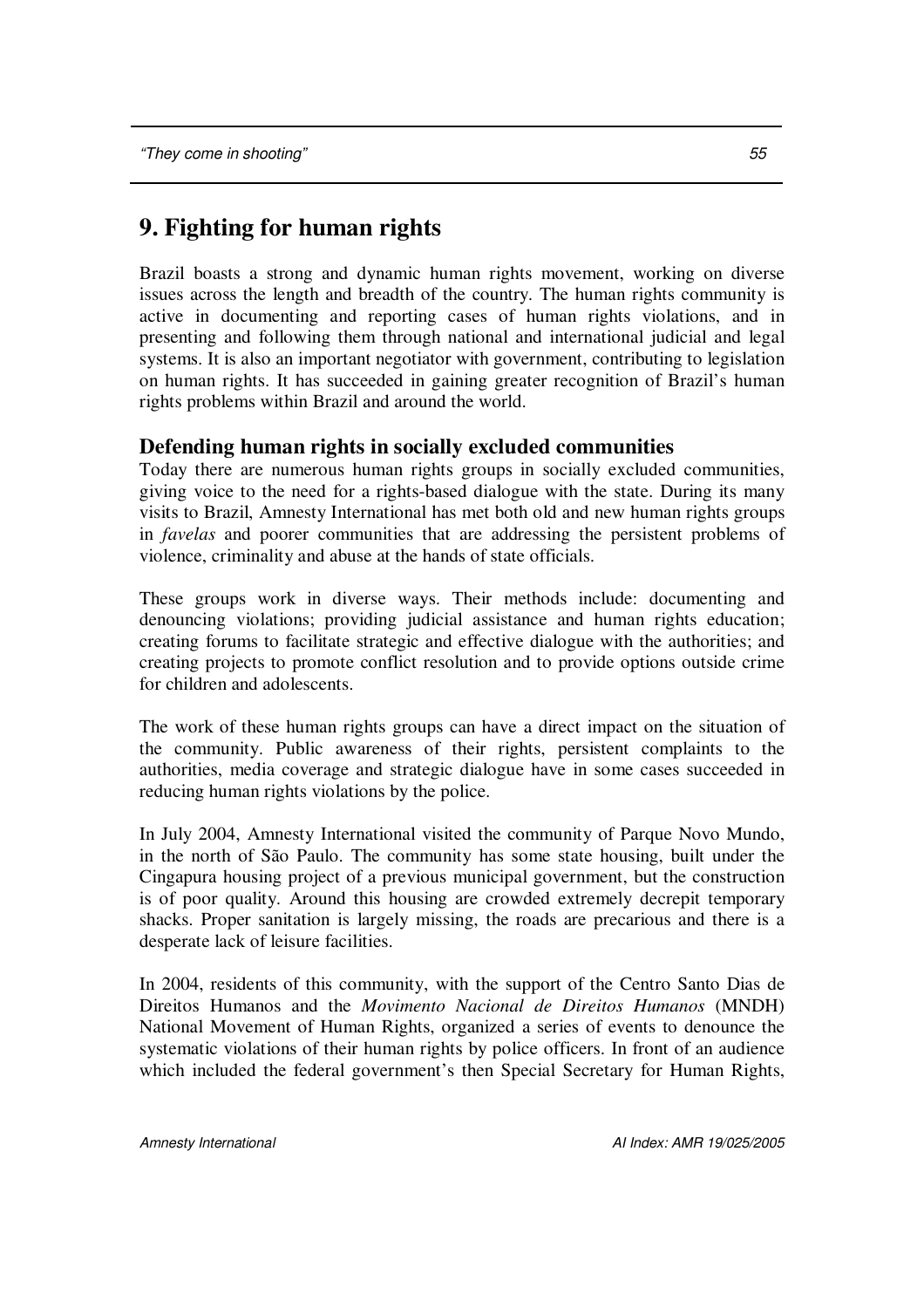Nilmario Miranda, members of the community denounced extrajudicial executions, deaths as a result of excessive use of force, arbitrary arrests, violence and torture, as well as extensive corruption.

On 21 October 2001, Rubens Rodrigues de Lima, a local shop owner and human rights activist, approached two military police officers who were humiliating his young son during a police operation in the "Chácra Fazendinha" residential complex in Parque Novo Mundo. One drew his gun and pointed it at Rubens' head, then shot him in the leg. The officers pushed him to the ground, kicked him and threatened to plant a gun on him and arrest him. He went to hospital, but was taken by civil police officers to the police station where he was ordered to provide police with the names of local drug traffickers. After several members of his family arrived, he was released.

Rubens Rodrigues de Lima reported the case to the police internal investigations unit. Following an investigation, a military court convicted one officer of "light" bodily harm [*lesão corporal de natureza leve*] and suspended him for 30 days. Police, claiming to be acting on information that he is involved in criminal activity, have repeatedly invaded Rubens Rodrigues de Lima's shop. Amnesty International delegates met with Rubens in July 2004 and in April 2005. He informed Amnesty International delegates that he still suffers medical problems with his leg and his lawyers believe that although the courts found in his favour, it will be years before he receives compensation from the state.

When Amnesty International returned to Parque Novo Mundo in April 2005, delegates were told that cases of police violence and abuse had decreased. Community leaders said that after they managed to generate publicity, officials had visited the community and expressed their interest in investigating reported violations promptly. At the time of writing, Amnesty International has no detailed information as to the state of these investigations. Amnesty International noted a continued mistrust of the police among community leaders, but they also recognized that there were some good police officers and that a respectful police force could be part of a broader contribution to human rights.

Despite the achievements of human rights defenders in addressing criminality and violence, the space for those working in human rights continues to be restricted and dangerous. This is especially the case in socially excluded communities.

## **Human rights defenders at risk**

There are still many barriers to the promotion and defence of human rights in Brazil. Defending the rights of socially excluded communities is often dismissed as defending criminals, given the pervasive discrimination in much of Brazil's media and politics. These attitudes are bolstered by those with a vested interest in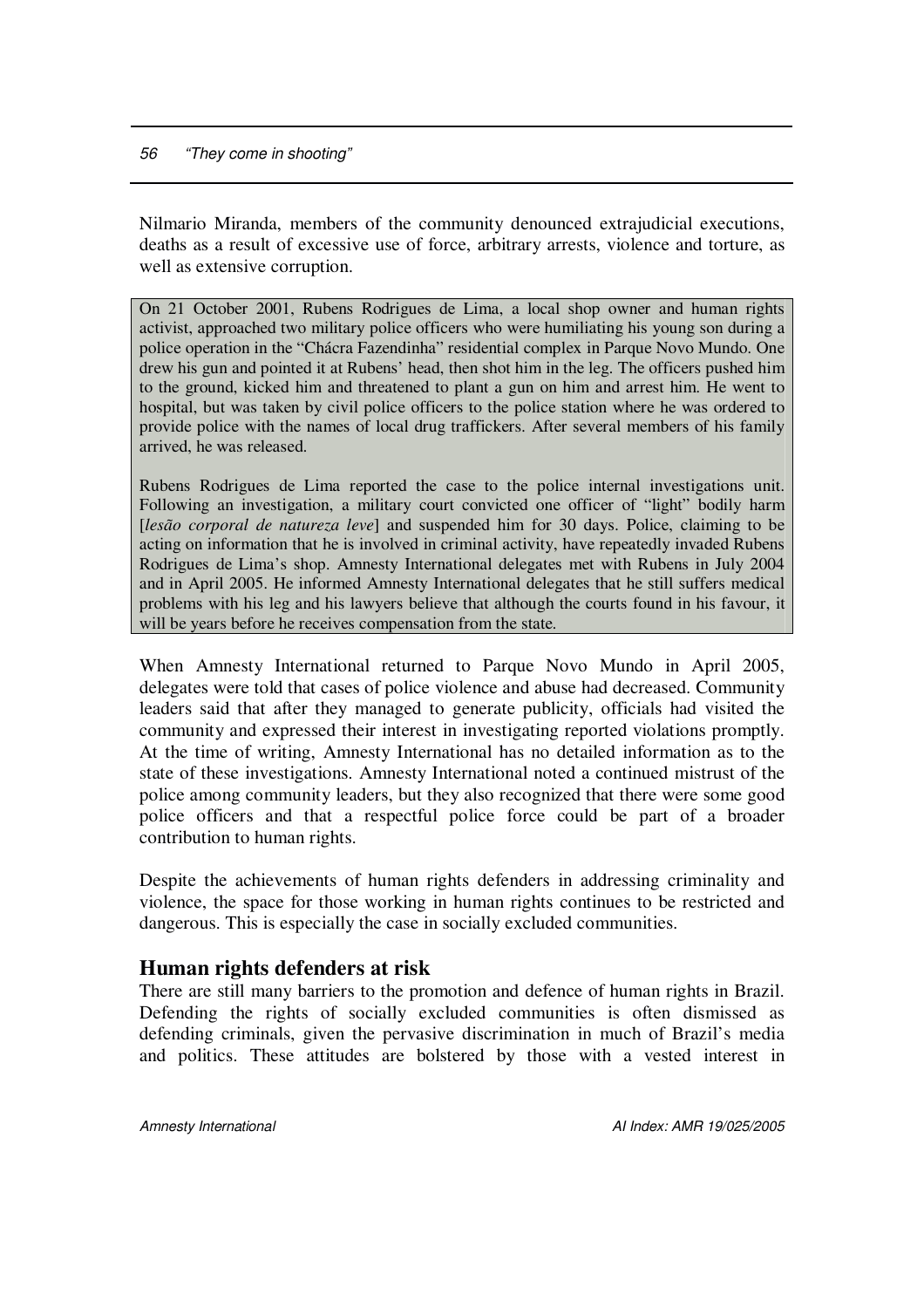maintaining the status quo, and also by many of those who have suffered personally from crime.

Human rights defenders have been at the forefront of defining the changes required to achieve a secure and effective public security system across Brazil, from police reform to the fight against organized crime and corruption. Often they have risked their lives to carry forward their work. They face repeated attempts to intimidate them and discredit their work. Government officials have often failed to defend the activities of human rights defenders following articles in the press which have attacked their work. They have also suffered threatening phone calls, arbitrary criminal charges and defamation law suits.

During a public meeting with members of the communities of Santa Lúcia and Morro do Papagaio, in Belo Horizonte, in July 2004, Amnesty International delegates were surprised when military police officers entered the meeting with guns drawn, allegedly to "find out what is going on". Community leaders and human rights activists immediately approached the police officers and ushered them out. When Amnesty International raised the issue with the Secretary of Public Security, no satisfactory reason for such an intervention was given.

Attacks and threats against human rights defenders are a daily reality. One community leader, Cícero Pinheiro Nascimento, of "Cingapura São João" in Parque Novo Mundo, told Amnesty International that since taking a stance against violent and corrupt policing in his community, he had suffered constant harassment at the hands of the police. He said that his house had been raided several times by the police, often late at night. His children were now terrified if they saw a police officer. He also said that police repeatedly stopped his car, even when he was not driving it, and he had received a number of arbitrary fines. Finally, he said that he had been stopped by a police officer who had taken his photograph and has since been informed that it has been distributed across the police stations of the city he lives in. Cícero is the coordinator of a human rights centre recently inaugurated in Parque Novo Mundo.

In Sapopemba, community human rights activist and lawyer Valdênia de Paulino has received a number of death threats. She has been a major force in the *Centro de Direitos Humanos de Sapopemba* (CDHS), the Sapopemba Human Rights Centre, which has documented and denounced cases of extrajudicial executions, excessive use of force, torture and arbitrary arrest, among other things. The centre's work has reportedly resulted in a notable decline in police abuses in the region, although prosecutions of individual police officers have been extremely slow. As a result of her work, Valdênia de Paulino began to receive death threats, some in the form of phone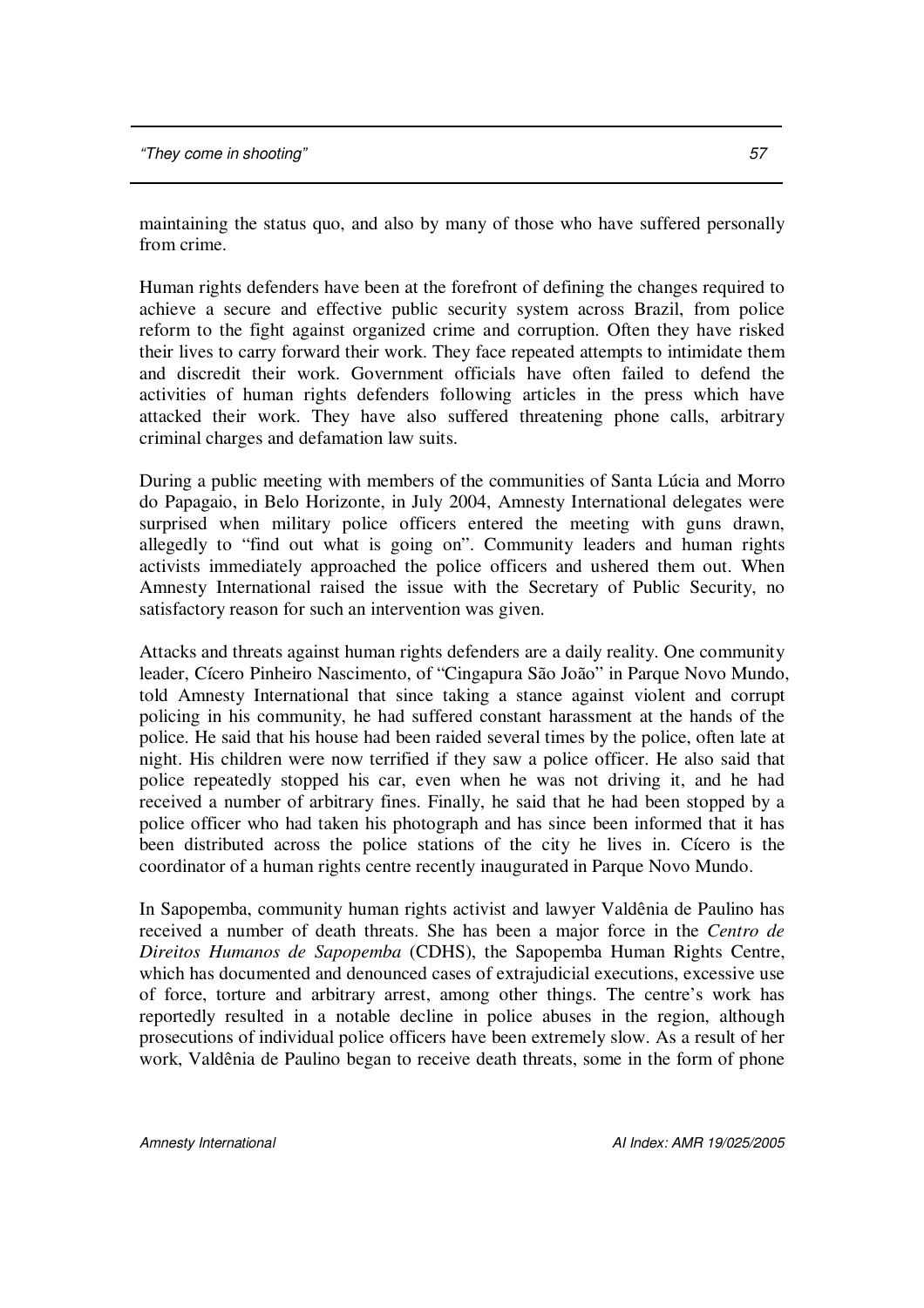messages, some passed through members of her family and friends. The federal government provided her with police protection, but this proved ineffective and she was forced to leave the country for a period during 2004. Since her return, although she continues to work at the human rights centre, Valdênia has been forced to leave the community she grew up in.

In August 2004, Brazil hosted the Third Latin American Consultation on Human Rights Defenders, a regional conference of human rights defenders. During the conference, the Brazilian government launched its National Plan for the Protection of Human Rights Defenders, based on a dialogue between members of civil society and state and federal authorities. It is one of the first governments in the region to prepare such a plan, in line with the recommendations of the UN Declaration on Human Rights Defenders: Declaration on the Right and Responsibility of Individuals, Groups and Organs of Society to Promote and Protect Universally Recognized Human Rights and Fundamental Freedoms. Although human rights groups have questioned the level of political and financial support invested in the proposal, it is an important step in recognizing the work of human rights defenders in Brazil and identifying mechanisms for their protection.

Promoting the language and concepts of human rights in socially excluded communities is essential for long-term change. Too often housing, health and education projects are unsustainable because they lack continued political support. Socially excluded communities need to secure from the state effective services, including public security, to protect their human rights and provide a secure environment that allows them to participate in the development of the country.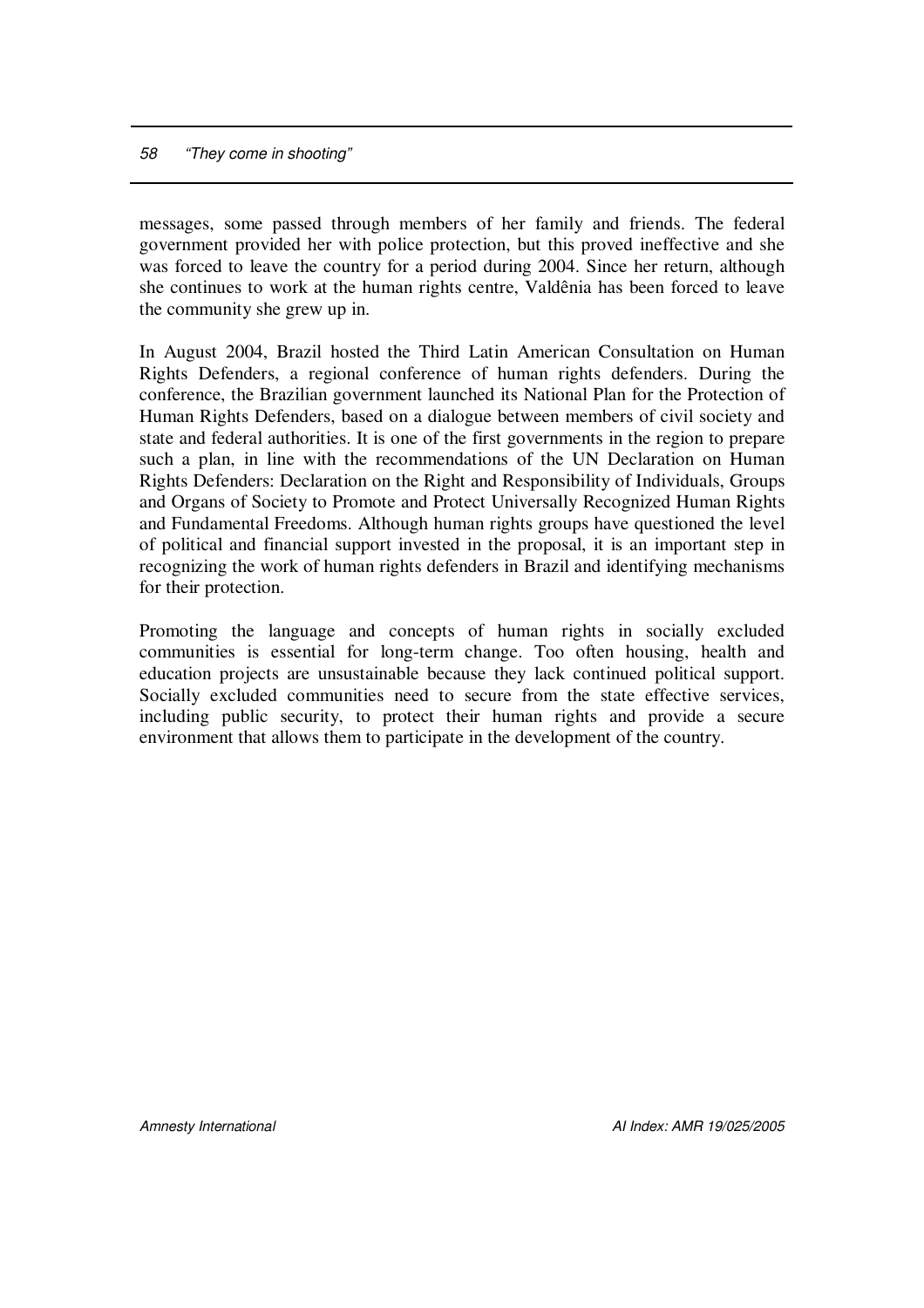# **10. Government policy and human rights-based policing**

Brazilian authorities at federal and state level have a long way to go to fulfil their responsibility to ensure the protection and safety of their citizens. Since the terrorist attacks of the 11 September 2001, discussions about security are often identified with lessening human rights protection. In this environment, the human rights community must address the fact that security and human rights are not mutually exclusive. On the contrary, genuine security depends on respect for human rights. Public security entails protecting people from being killed and from suffering violence in all its forms. It also demands access to clean water and healthy food, and education to allow children progress in life. Security must not be about the protection of some people at the expense of many others.

## **Human rights-based policing**

In Brazil, as in most countries, the responsibility to ensure the protection of "life, liberty and security of person" lies largely with the police.

According to the Universal Declaration of Human Rights (UDHR), among other international human rights standards, 97 everyone shares a responsibility to uphold the UDHR in its entirety. However, a number of its provisions are particularly relevant to policing.<sup>98</sup> Police personnel, as officers of the state (where primary responsibility for the protection and promotion of human rights resides) are, with all other individuals and organs in society, obliged to know and to apply international standards for human rights. Moreover, Article 28 of the UDHR recognizes that a "social order" is a necessary condition for the realization of all other rights.<sup>99</sup> Within the context of ensuring "social order", the effective deployment of a policing service in a manner

98 These include:

<sup>97</sup> See footnote 8

Everyone has the right to life, liberty and security of the person (Article 3);

<sup>•</sup> No one shall be subjected to torture or to cruel, inhuman or degrading treatment or punishment (Article 5);

<sup>•</sup> All are equal before the law and entitled without any discrimination to equal protection of the law (Article 7);

<sup>•</sup> No one shall be subjected to arbitrary arrest and detention (Article 9);

<sup>•</sup> Everyone charged with a penal offence has the right to be presumed innocent until proved guilty according to a law in a public trial at which they have had all the guarantees necessary for their defence (Article 11(1));

<sup>•</sup> No one shall be subjected to arbitrary interference with their privacy (Article 12);

<sup>•</sup> Everyone has the rights to freedom of opinion and expression (Article 19);

<sup>•</sup> Everyone has the right to freedom of peaceful assembly and association (Article 20).

<sup>99</sup> UDHR Article 28: "Everyone is entitled to a social and an international order in which the rights and freedoms set forth in Declaration can be fully realized."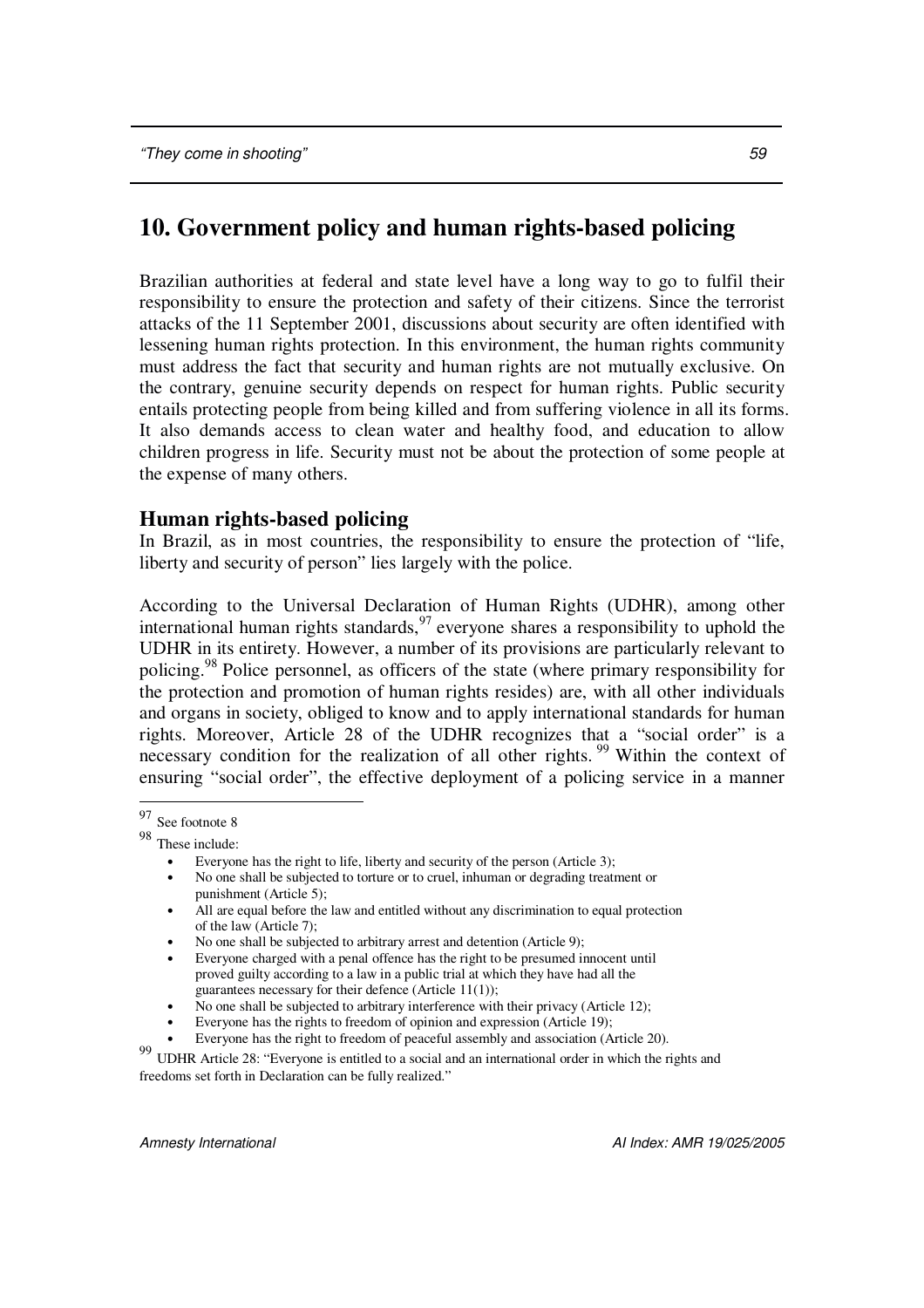that respects human rights is one of the key means by which a sovereign state can fulfil both its international obligations and its obligations to its own citizens.<sup>100</sup> This overarching purpose is reflected in core police functions recognized and carried out by police services around the world, notably:

- o To maintain public tranquillity and law and order in society;
- o To protect and respect the individual's fundamental rights and freedoms;
- o To prevent and combat crime;
- o To detect crime;
- o To provide assistance and service functions to the public.

These human rights principles are clear, but they are breached by the day-to-day practices of many of Brazil's police forces.

Many Brazilian police officers believe that human rights can be an impediment to "effective" policing. According to this perspective, a human rights approach to policing is overly concerned with the rights of criminals rather than the victims of crime. The prevailing police culture treats anti-crime "law enforcement" as more important than human rights principles, and as a result police practice has become seriously tainted by unethical or unlawful conduct.

The failure by the Brazilian authorities to check these practices with codes of conduct, effective supervisory mechanisms and, when necessary, criminal prosecutions, has resulted in a serious deterioration in relations with local neighbourhoods. This has deprived the police of the community support and assistance that are essential for preventing and combating crime.

Brazil's policing cannot be described as either professional or effective. It is widely acknowledged that the police cannot be effective unless they have the consent of the people being policed.<sup>101</sup> This is achieved when society believes that policing is impartial and carried out on behalf of all the community, rather than favouring certain groups within it. A police service will be most effective, and will maintain the confidence, trust and respect of the public, when it is representative of the community and when its practices recognize the human dignity and the rights of all individuals, while providing them with effective protection from wrongdoing.

<sup>100</sup> R. Crawshaw, B. Devlin, and T. Williamson, *Human Rights and Policing: Standards for Good Behaviour and*

a Strategy for Change, Kluwer, 1998.<br><sup>101</sup> Committee for the Administration of Justice, *Human Rights on Duty: Principles for better policing* – *international lessons for Northern Ireland,* 1997.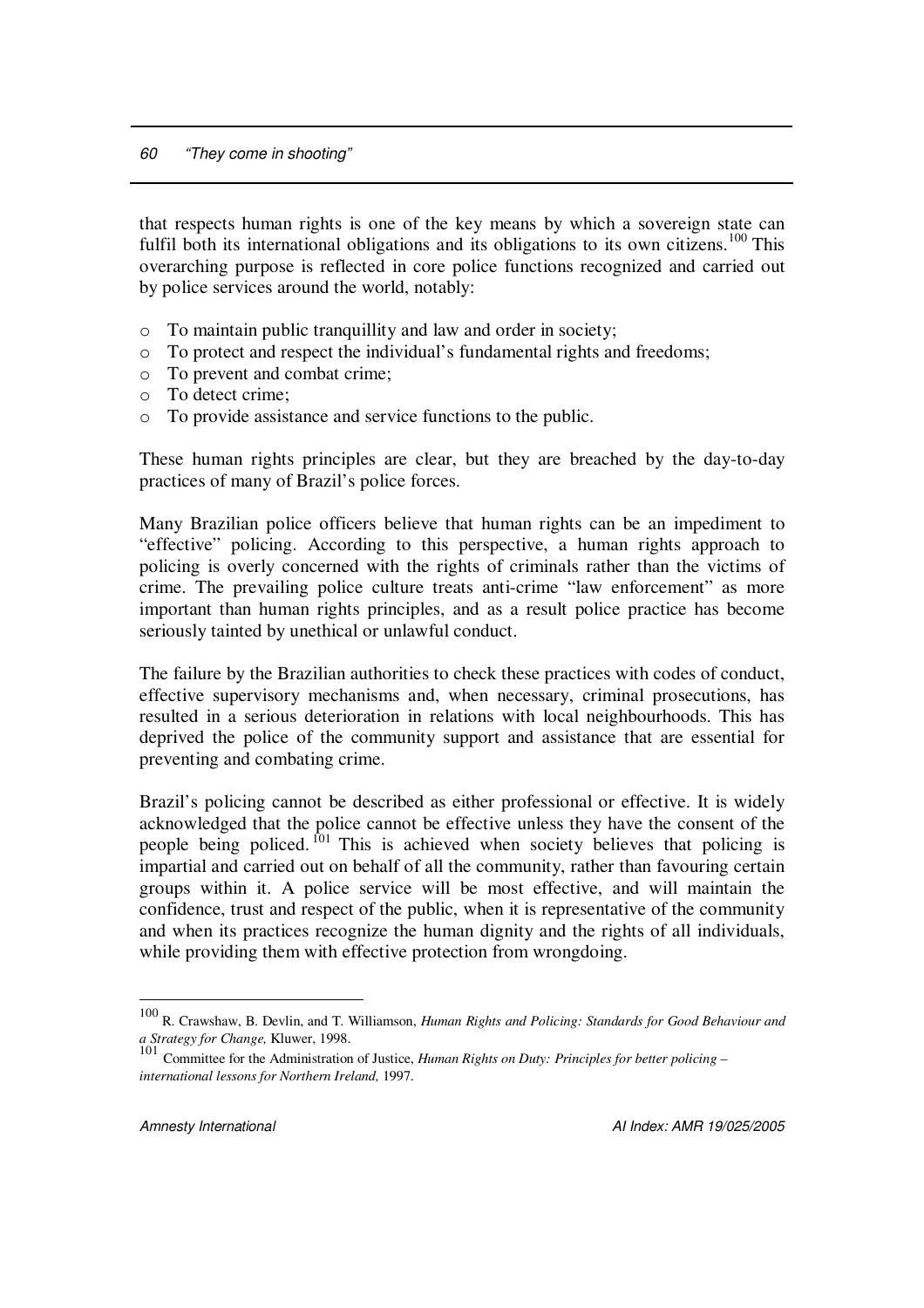The UN, in a continuing effort to assist member states in the development of national police practice consistent with the human rights framework, has developed a series of Principles, Codes and Guidelines related to policing. The Resolution that adopted the UN Code of Conduct for Law Enforcement Officials states that "every law enforcement agency should be representative of and responsive and accountable to the community as a whole".<sup>102</sup> It establishes a fundamental standard on the nature of human rights-based policing, and the relationship police should have with the communities they serve and political system within which they function.

The Commentaries accompanying the eight articles of the Code of Conduct for Law Enforcement Officials, and other international standards, should be assumed as sources of interpretation of these core principles and should inform national processes of reform towards police agencies that are representative, responsive and accountable.

#### **a) Representative**

For a police agency to be representative of a community as a whole, its membership should be representative of the community according to key criteria, including race or ethnic group, gender, language and religion. Minority communities must be adequately represented, and individuals from these groups must be able to pursue their careers fairly and without discrimination. At a minimum, an internal police culture

*Representative policing* ensures that:

*Responsive policing* ensures that:

- Policing objectives are attained both lawfully and humanely;
- Police understand the needs and expectations of the public they serve; and

*Accountable policing* is achieved in three ways:

- Legally: police are accountable to the law, as are all individuals and institutions in States;
- Politically: police are accountable to the public through the democratic and political institutions of government as well as through the police and citizen liaison groups; and
- Economically: police are accountable for the way they use resources allocated to them.

OHCHR Professional Training Series No. 5: Human Rights and Law Enforcement: A Manual on Human Rights Training for the Police, 1997.

<sup>&</sup>lt;sup>102</sup> See resolution 34/169 Code of Conduct for Law Enforcement Officials, adopted by the UN General Assembly on 17 December 1979.

See also the UN Office of the High Commissioner on Human Right's training materials on human rights for police which describe democratic policing principles in the following way:

Police personnel sufficiently represent the community they serve;

<sup>•</sup> Minority groups and women are adequately represented through fair and non-discriminatory recruitment policies in police services; and

The human rights of all people are protected, promoted and respected.

<sup>•</sup> Police are responsive to public needs and expectations, especially in preventing and detecting crime and maintaining public order;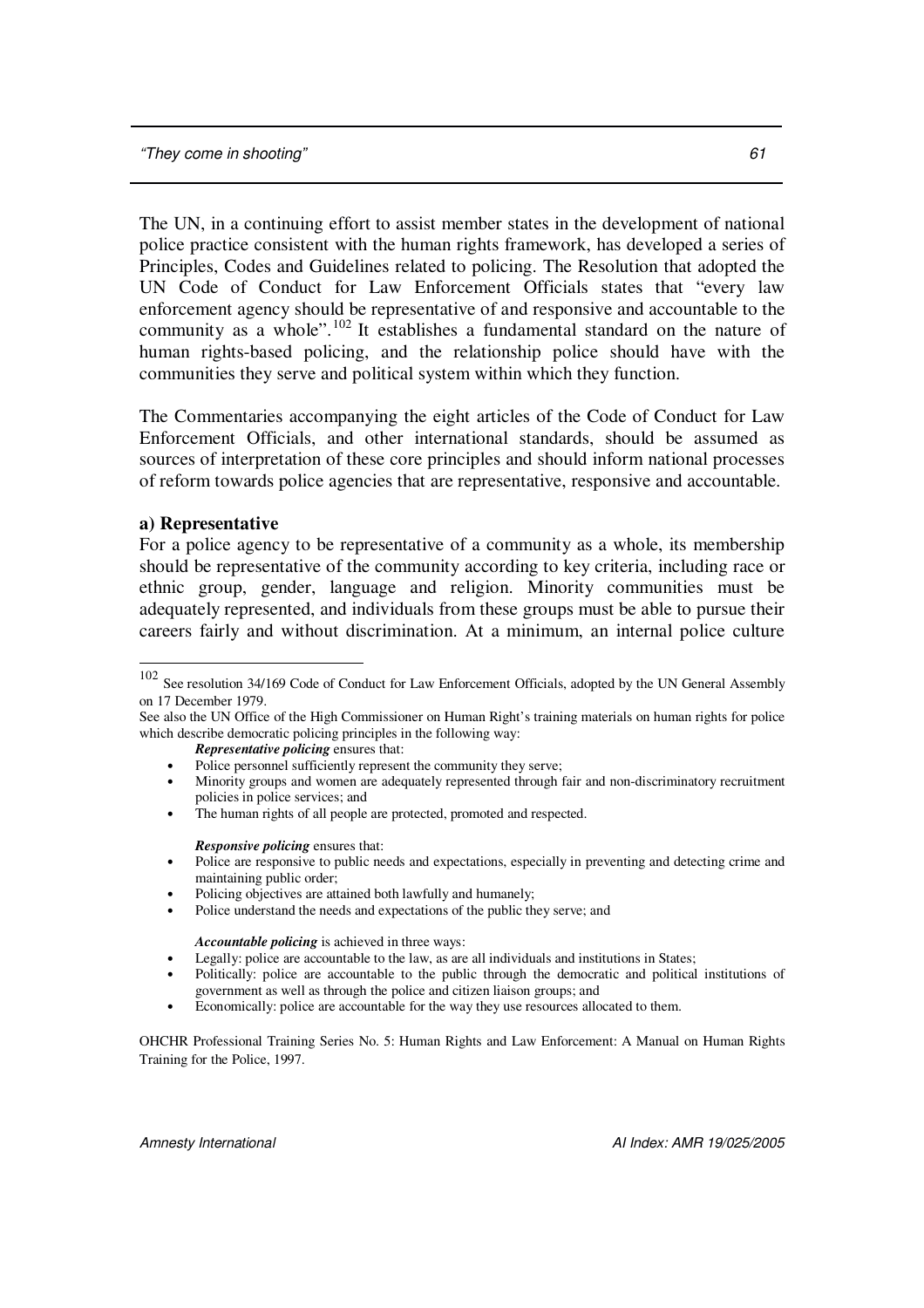should be established that is sensitive to the needs and concerns of minority communities.

#### **b) Responsive**

While democratic systems allow for public concerns to be reflected through an elected legislature and other political institutions that direct and guide the police, a police service striving to be genuinely responsive to the community as a whole requires a leadership and internal culture that is committed to strengthening the consent and cooperation of the community they serve. There must be an awareness of and a willingness to respond to community concerns and expectations of police methods and performance, especially in relation to new dimensions of crime and criminality.<sup>103</sup>

#### **c) Accountable**

The principle of public accountability, as in accountability to the community as a whole, encompasses both legal accountability and concepts of "democratic accountability".

*Legal accountability* requires a transparent legal framework for policing, consistent with international human rights standards, which makes clear what actions (or omissions) of police are considered abuses, and which holds individual officers accountable for those actions or omissions.

Ensuring effective legal accountability requires a framework of independent, yet interlocking oversight mechanisms. They include:

- An independent prosecution service that actively pursues cases involving police. Brazil's prosecutors can play an important role in oversight, investigation and prosecution. Many prosecutors have so far been reluctant to play this role, while attempts to limit prosecutors' powers by the Federal Supreme Court could further hinder this;<sup>104</sup>
- An independent and proactive judiciary should take action against police abuses that come to light in the course of criminal proceedings or other legal processes, including judicial inquiries into deaths. Brazil's judiciary suffers from an

<sup>&</sup>lt;sup>103</sup> Caracas Declaration, of the 6th UN Congress on the Prevention of Crime and the Treatment of Offenders, Caracas, 1980, and Milan Plan of Action, Article 5(h), of the 7th UN Congress on the Prevention of Crime and the Treatment of Offenders, Milan, 1985.

<sup>104</sup> Following an investigation by prosecutors into allegations of corruption against a federal deputy an appeal was sent to the Federal Supreme Court (STF) in August 2004 as to whether prosecutors had the constitutional right to initiate such investigations. Amnesty International wrote to the President of the STF to express its concern that the withdrawal of such powers would undermine investigations into human rights violations. At time of writing, the decision by the Federal Supreme Court was still pending.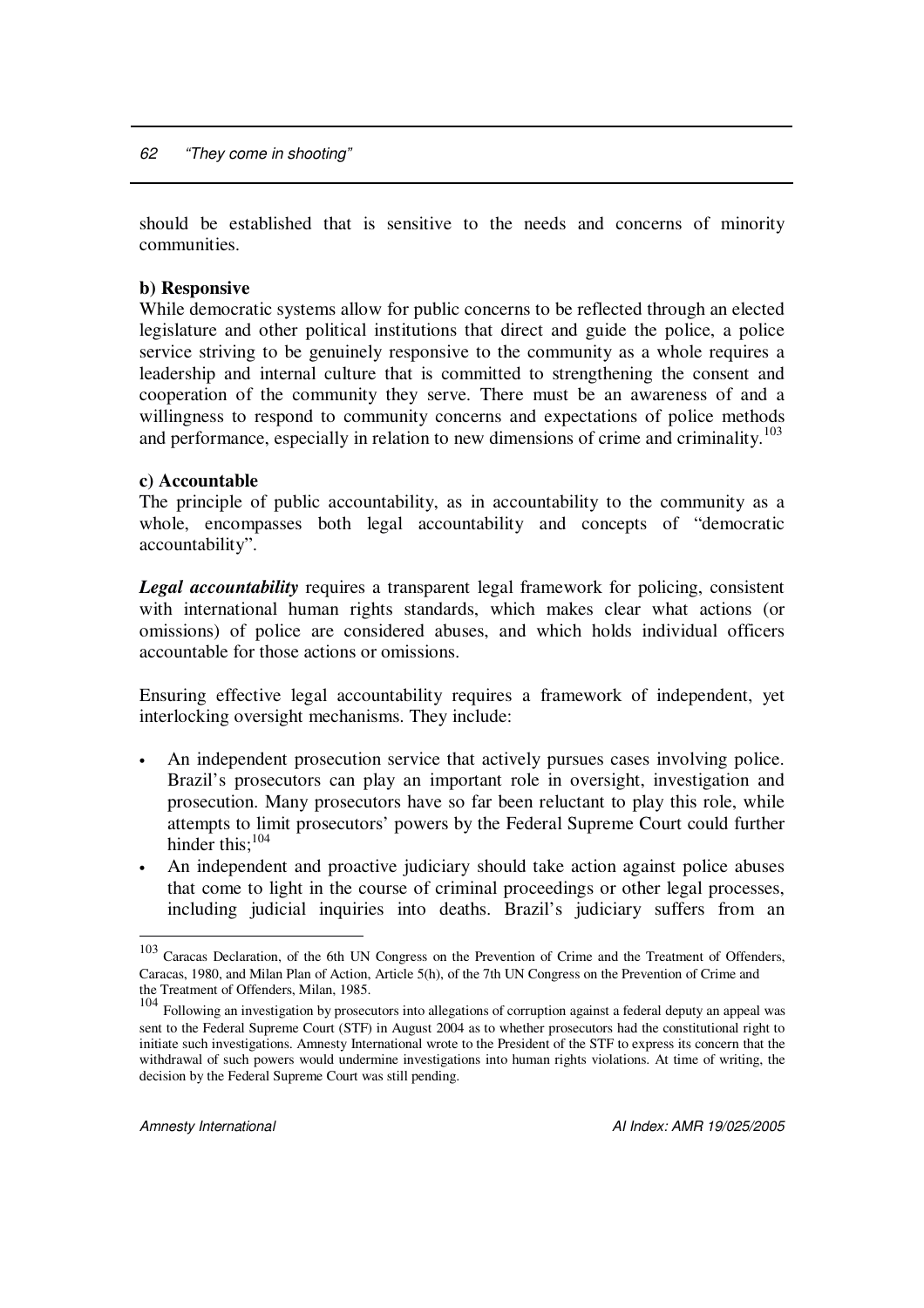extremely cumbersome system and a frequent reluctance to challenge the police on human rights issues;

- An internal police accountability mechanism should fairly and impartially address breaches of police procedures, impose disciplinary measures or propose the initiation of criminal proceedings, and thereby inculcate a culture of professionalism, ethical conduct and respect for human rights throughout the police service. Brazil still lacks an internal investigation system that is seen as impartial and effective;
- An external police oversight mechanism (ombudsman or complaints investigation body) should be empowered to effectively and independently investigate complaints of abuses lodged against police officers and, if necessary, recommend prosecution and remedial action. While limited external oversight exists there is still much to be done to improve it.

"*Democratic accountability*". Public accountability requires that the police must, like any public service, be accountable to a democratic authority. However, a broad understanding of the concept of "democratic accountability" extends beyond traditional notions of police accountability to civil society through elected representatives in the legislature. It also covers aspects of "responsiveness" intrinsic to community policing, and the need, in some cases, for direct civil society participation on Police Commissions (a Police Board or Police Authority). Police Commissions oversee, for example, the setting of key strategic objectives for the service, the appointment of police senior leadership and the monitoring of overall police performance and of public responses to it.

## **National public security policy**

Public security policy in Brazil has long been the preserve of state governments, as the main remit of policing falls under state control. The lack of a national policy on public security has not only impeded coordination between police forces and other federal and state authorities in their fight against crime, but also exacerbated the gap between policing and human rights, with the federal government answering for violations committed by state police forces.

It was under Fernando Henrique Cardoso's government that the first national human rights plan was launched, on 13 May 1996. This was the first consolidated attempt by a federal government to adopt the language of human rights. However, the lack of an initial policy on public security exacerbated the idea that human rights and public security were mutually exclusive.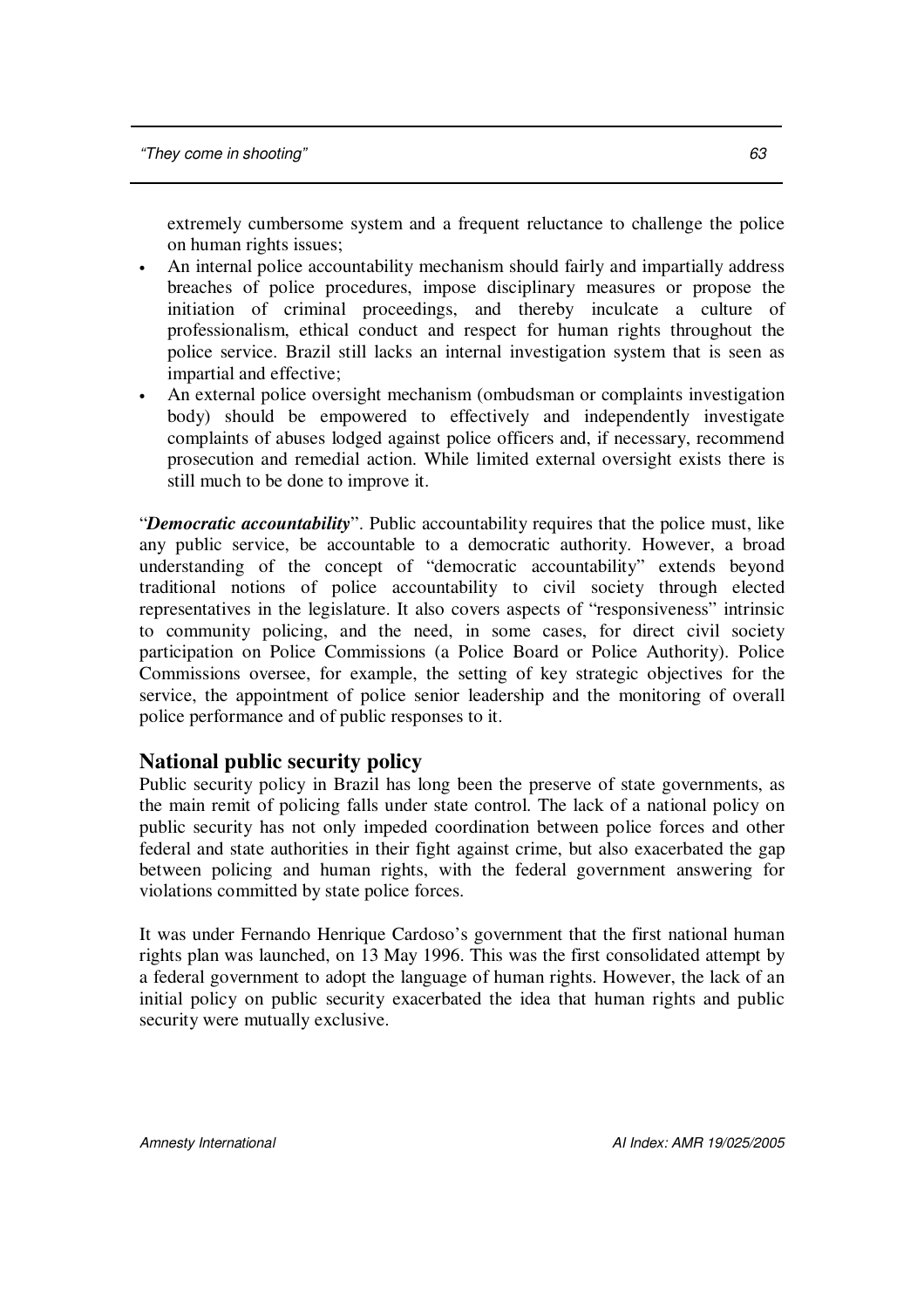It was not until 20 June 2000, a week after the hijack of a bus in the centre of Rio de Janeiro which led to the killing of a hostage and the hijacker, that the government rushed through the launch of its National Public Security Plan, the first ever attempt by a federal government to address the question of public security. The plan, financed by the national public security fund, set out 15 pledges made up of 124 action points divided between state and federal responsibility. The pledges ranged from combating drug trafficking and organized crime to increasing police intelligence systems and improving the prison system. Human rights issues were consigned to specific pledges – they included promises to combat multiple killings and summary executions, and to intensify the implementation of the national human rights plan. They offered little in the way of structured proposals for reform, and there were only three years in which to implement them. Given these limitations, the effect of the plan was largely to distribute centralized funds to the states for the acquisition of arms and vehicles, with some limited investment in small individual projects. By the end of the Cardoso presidency, R\$1 billion had been distributed, largely for such purposes, only a third of the budget originally proposed.<sup>105</sup>

By the end of the Cardoso presidency in 2002, the country faced state and federal police strikes, mass prison riots across the country, and continually mounting urban crime. Benedito Mariano, the first police ombudsman in the country, cited in a study evaluating the presidency of Ferando Henrique Cardoso, stated:

"There is no doubt that human rights policy, with the creation of a human rights secretariat was important…However, it was little for a government that had set security as one of its priorities and that finishes its eighth year without a clear policy for the issue."<sup>106</sup>

#### **The Single Public Security System**

When Luiz Inácio Lula da Silva was elected in 2002, the National Public Security Plan presented as part of his election manifesto stood out as possibly the first serious strategy for public security in Brazil.

To ensure implementation of the proposed reform package in individual states, the government created the *Sistema Único de Segurança Pública* (SUSP), the Single Public Security System. As states signed up to this reform package, and presented

<sup>105</sup> Godoy, Marcelo, "Direitos Humanos e Violência" in Lamounier, Bolívar & Figueiredo, Rubens, São Paulo, 2002. *A era FHC: um balanço* Cultura, p. 440 and *Ministerio da Justiça Segurança Pública deve ter R\$600 milhões para 2003* Brasília 31 October 2002. 106 Op cit. Godoy, Marcelo p. 447.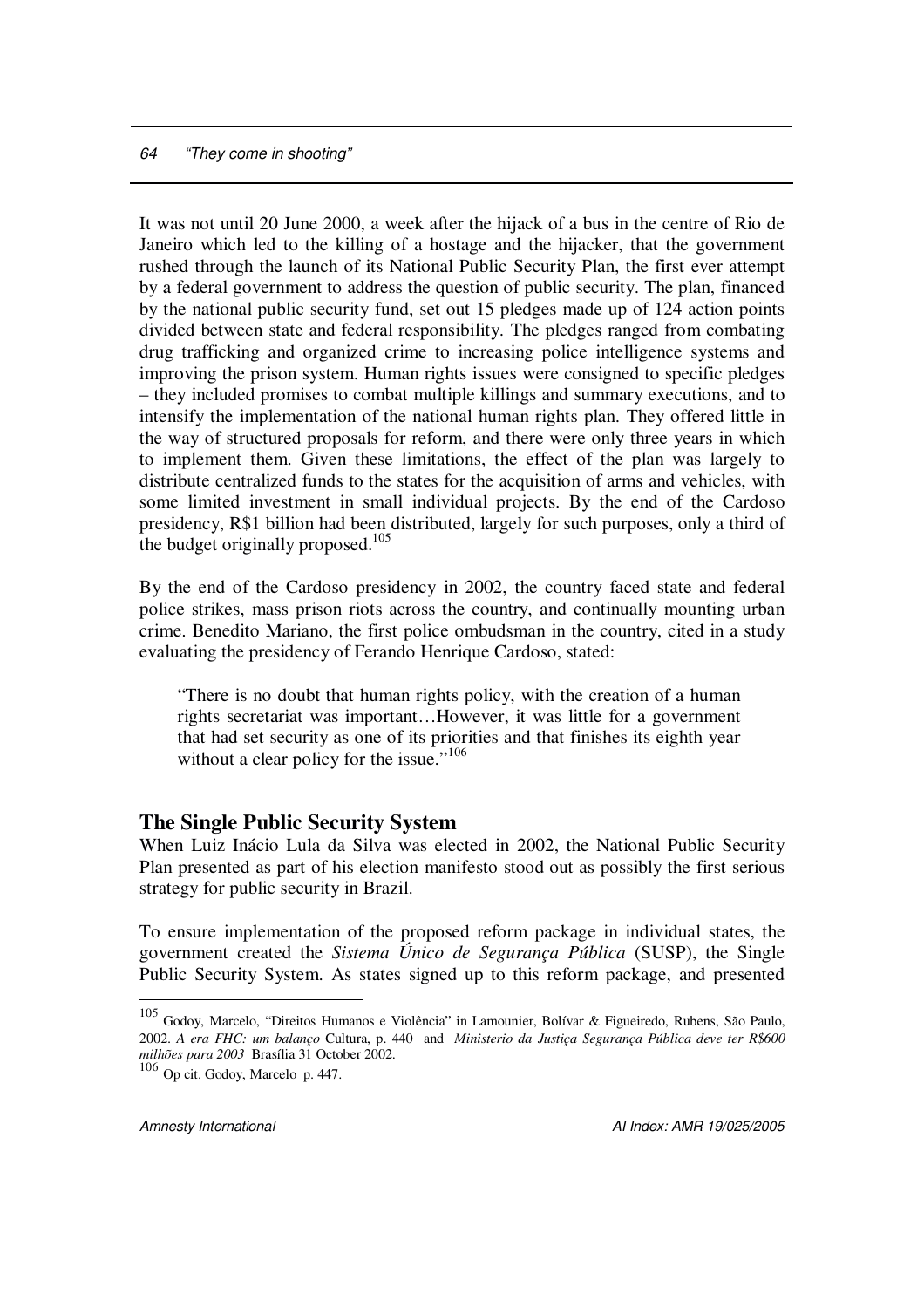their own specific reform plans, they would receive funds from the national public security fund.

The SUSP set out a series of reforms within two programmes:

- o Reform of public security institutions: modernization of institutions; improving efficiency; raising morale; combating corruption; and increasing popular confidence in these bodies;
- o Violence reduction: defining policies to target and combat various forms of crime.

To guide these reforms the SUSP sets out a number of guiding principles:

- o Human rights and police efficiency are compatible and mutually necessary;
- o Preventive social action and police action are complementary and should be combined in public security policy;
- o Police bodies must serve citizens, protecting their rights and liberties and inhibiting and punishing violations;
- o It is the duty of the police to ensure the observance of the law by observing it themselves;
- o Police are human beings, workers and citizens, protected by human rights and the constitutional privileges corresponding to their functions;
- o The criminal justice system should be democratic and just, guided by equity, accessible to all and resistant to violence and discrimination. 107

Virtually for the first time a Brazilian government connected respect for human rights, equal access to justice and combating violent crime. The proposals in the SUSP offered a potentially innovative and serious proposal to reform the country's public security system.

Proposed areas of reform included: addressing the management, training, education and professional structures of police; improving the technology and ability to share information between police forces within states and across the country; proposals to unify the work of federal and state police forces within states to facilitate communication and work; proposals to strengthen both internal and external oversight of the police; programmes for community-based policing and the management of crises and conflicts; proposals to combat gender and domestic violence; and projects for crime prevention as part of integrated social actions promoted in collaboration with other government sectors and civil society.

<sup>107</sup> Ministério da Justiça, Secretaria Nacional de Segurança Pública, "Apresentação dos Planos Estaduais de Segurança".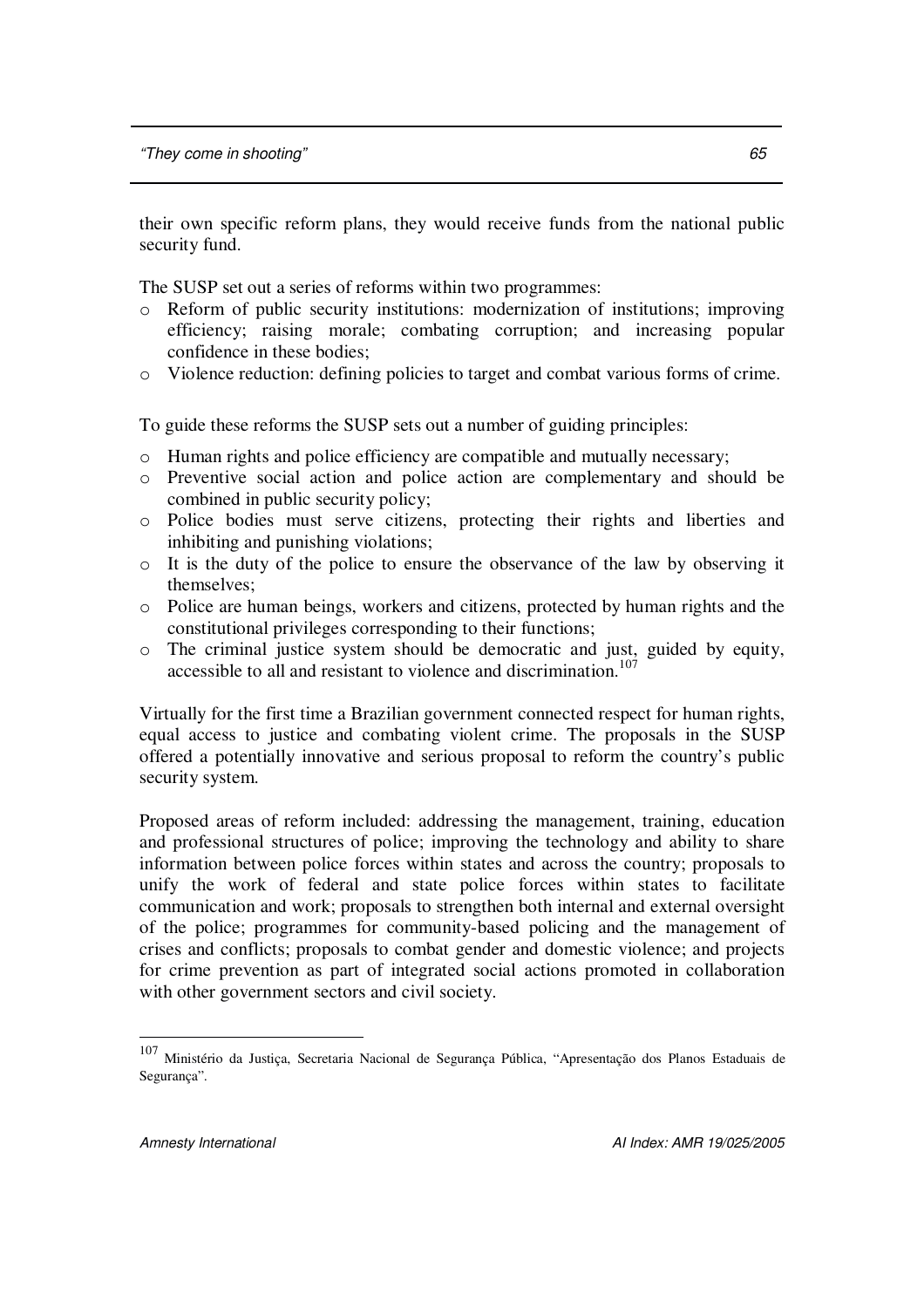### **Disarmament**

A central element of the SUSP was a set of proposals for disarmament, initially through the control of the sale and carrying of guns in Brazil. In December 2003, the government passed into law the Disarmament Statute, law  $N^010$ , 826/03, a major step towards controlling the use of guns in Brazil. The law regulates the registration of guns and limits the right to carry arms essentially to the armed forces and members of the public and private security forces. For the rest of the public to carry guns became a criminal offence. The Disarmament Statute also criminalizes arms trafficking. It limits the number and type of guns that members of the public security forces are allowed to own as part of their work to one, which is provided by the state, although this can be carried both on and off duty. However, members of the security forces wanting to own guns in a private capacity must meet the same requirements as the general public.

There are some weaknesses in the Disarmament Statute. Members of the public must provide evidence of no prior criminal convictions, proof of legal employment and "proof of technical capacity and psychological ability to handle firearms", but members of the security forces are exempt from these regulations. The statute fails to stipulate regulations to ensure effective training, controls and oversight of the use of firearms by state security forces. In relation to private security guards, companies themselves are to ensure the compliance of individual employees.

In July 2004, the government increased its disarmament efforts by launching a national disarmament campaign. The campaign, where members of the public were paid for guns that were handed in, was seen as a success by the government and participating NGOs. Two weeks before its end, in June 2005, 356,139 guns had been collected across the country and destroyed.

Amnesty International was recently informed by Dr Túlio Khan, analysis and planning coordinator of São Paulo's state secretariat for public security, that homicide figures in the state had dropped since 1999. This was reportedly as a result of targeted security measures including programmes to disarm the population and to control the sale of alcohol in areas of concentrated violence. According to official figures, the number of homicides [*homicidio doloso*] fell from 12,818 in 1999 to 8,934 in 2004. 108

<sup>&</sup>lt;sup>108</sup> There was some controversy over the accuracy of the homicide figures in the state of São Paulo. In its report *Violência por armas de fogo no Brasil,* the Núcleo de Estudos da Violência (NEV) of the University of São Paulo challenged the quality of statistics produced by state public security secretariats. The criticism was reiterated in an article in the *Folha de São Paulo* on 18 January 2005 by NEV and representatives of Instituto Brasileiro de Ciências Criminalísticas (IBICICRIM). The article claimed that police regularly misreported crimes, making it difficult to have confidence in official statistics. A representative of São Paulo's public security secretariat dismissed this discrepancy in a meeting with Amnesty International, saying that while there were some mistakes they were statistically negligible.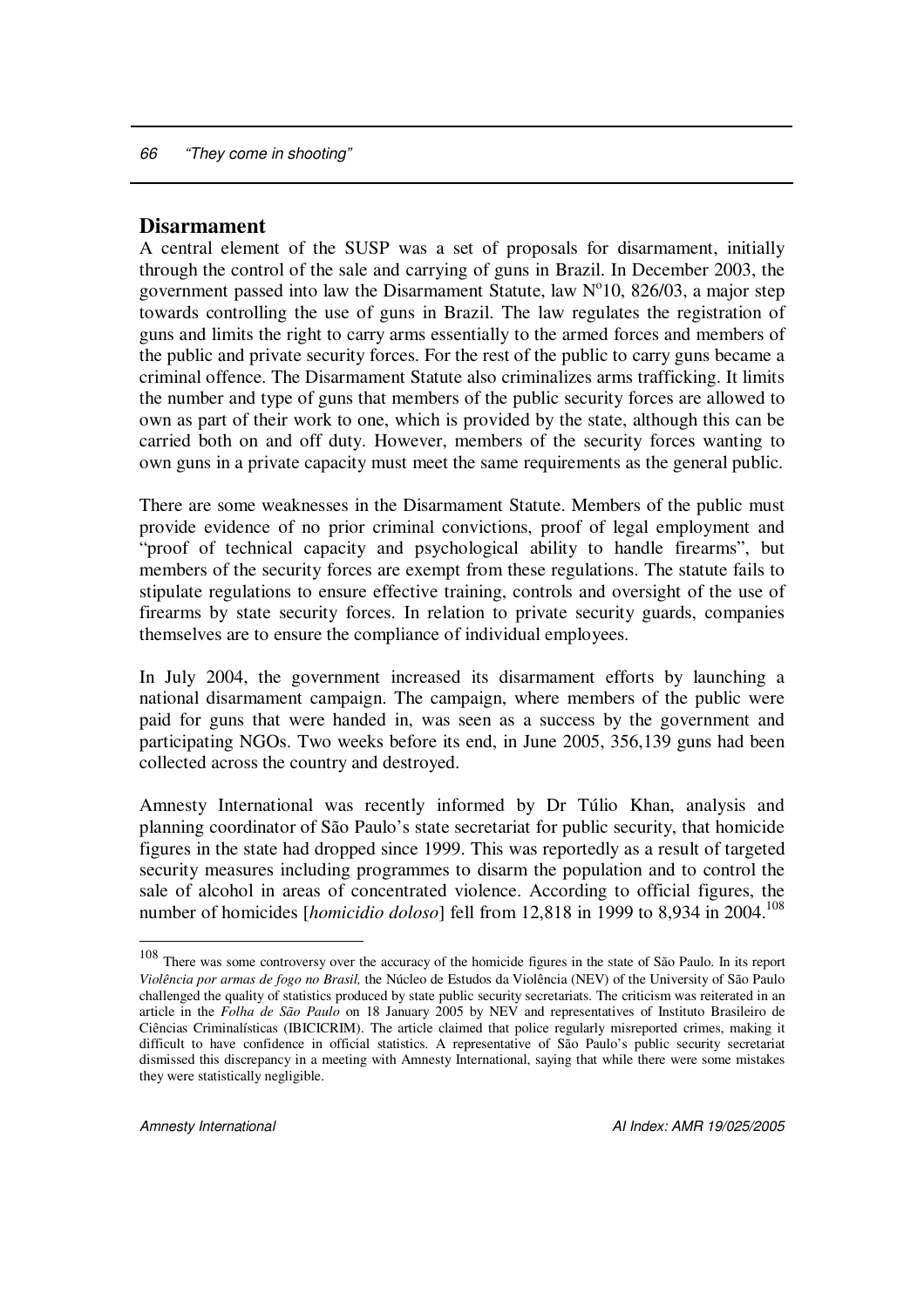Contrary information, passed to Amnesty International by the former president of the State Human Rights Commission as well as the former municipal secretary for employment, attributed this decline to targeted social investment by both the municipal and federal governments. It is notable, though, that during this same period killings by police increased in São Paulo, especially in socially excluded areas.

On 2 September 2005, the government released statistics of the ministry of health which showed that since the introduction of the disarmament statute homicide rates in Brazil had been reduced by 8.2 per cent during 2004. The federal government and local NGOs have attributed this decline to the success of the Disarmament Statute. This was the first such a reduction nationally in 13 years.<sup>109</sup>

The issue of disarmament is not solely a national one. Brazil is the largest manufacturer and exporter of small arms in the region. Similarly, a recent statement by the head of Rio de Janeiro's police intelligence unit claimed that 80% of arms in the *favelas* of Rio de Janeiro are coming from Paraguay, where controls on the sales of guns are much more relaxed. This includes firearms manufactured in Brazil which are exported to Paraguay and then illegally smuggled back into the country.<sup>110</sup>

Amnesty International, Oxfam and IANSA are engaged in a global campaign to establish an international Arms Trade Treaty to prevent the irresponsible transfer of arms that contribute to violations of human rights and humanitarian law.<sup>111</sup> Such a treaty will contribute to the control the brokerage and transfer of guns used for illegal ends or the violation of human rights while it will increase controls on stockpiles of guns held by the authorities ensuring these do not fall into criminal hands.

In November 2003, during a meeting with Amnesty International's Secretary General, President Lula expressed interest in supporting this Control Arms campaign. However, since then, the Brazilian government has taken no steps to support the ATT, even though Brazilian officials have attended meetings on the issue, and Amnesty International has received no replies to its requests for action by the Brazilian government.

<sup>109</sup> Ministério da Saúde, UNESCO, Ministério da Justiça *Vidas Poupadas: Impacto do Desarmamento no Brasil 2004*, 2 September 2005.

<sup>110</sup> EFE "Un 80 porciento de armas en favelas brasileñas es de Paraguay", 8 June 2005

<sup>111</sup> See: Control Arms, *Shattered Lives: the case for tough international arms control*, 2003, Amnesty International, Oxfam and IANSA.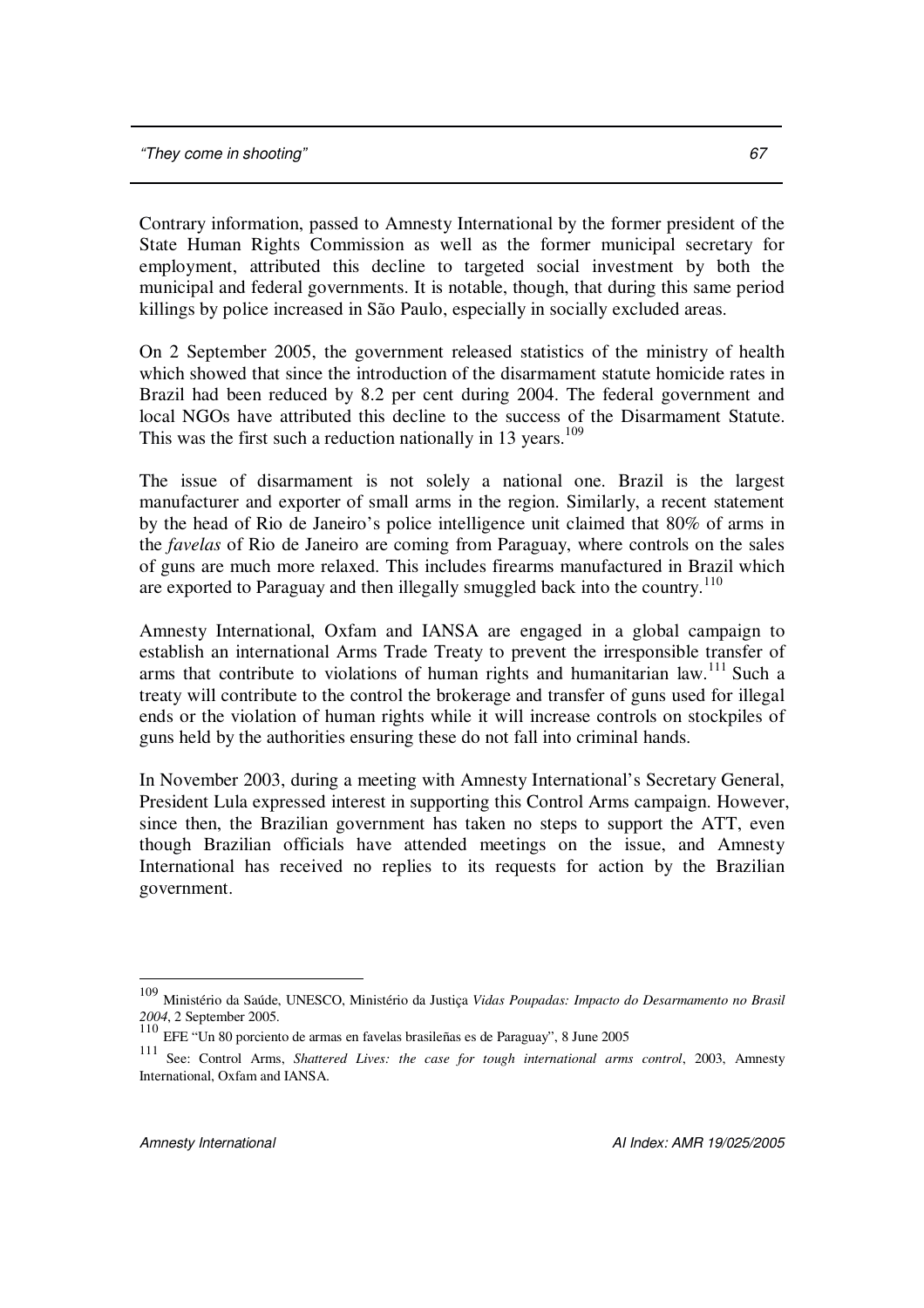As a follow-up to the Disarmament Statute, the government promised a referendum on a total ban on the sale of guns in Brazil. At time of writing the referendum was set for October 2005. The referendum is a potential milestone in the campaign against gun-related violence in the region and has been driven by exceptional campaigns led by NGOs, civil society and grass-roots movements. Amnesty International, as a Nobel Peace Laureate and as a member of the control arms coalition, publicly supported the 'yes' vote, calling for the complete ban of gun sales to civilians.

## **The SUSP as a benchmark for reform**

Three years into President Lula's term, some steps have been taken to combat violence. However, the federal government has given insufficient support and investment to the SUSP and few state governments have proved to be willing or effective in implementing it.

The government has failed to challenge fundamental barriers to profound public security reform. The necessary steps include, but are not limited to: a reassessment of Article 144 of the Constitution, which sets out public security responsibilities, to allow for the reform of the public security system; an increase in the institutional power of the National Public Security Secretariat in the federal government, to give it the political weight to oversee the reform process; and the investment of political and financial resources in the reform process to guarantee its implementation. In April 2005, the government cut the national public security fund's budget from R\$412 million to R\$170 million as a continuation of its policy of tight fiscal control.

#### **Specific areas of concern are:**

**Oversight:** There is still a clear lack of independent oversight of police forces at all levels. At present there is no ombudsman's office for the federal police and only nine states have some form of police ombudsmen's office. Even among these, none fully comply with standards of independence, lacking both the power to take up cases and budgetary security. People in socially excluded communities are often unaware of these bodies, intimidated by their location – in the centre of cities and often in the same building as that of the State Secretariat for Public Security – or sceptical. In addition, ombudsmen's offices that have tried to expand the remit of their work have reportedly been subject to internal restrictions, while attempts have been made to influence the selection process of ombudsmen in some states. $112$ 

<sup>&</sup>lt;sup>112</sup> The European Union has for some time reportedly been working on a project costing several million Euros for the training of police ombudsmen. While such institutional support is clearly welcome, there is concern that such a course will not be effective if intrinsic problems within the ombudsman system are not addressed beforehand and as part of such training.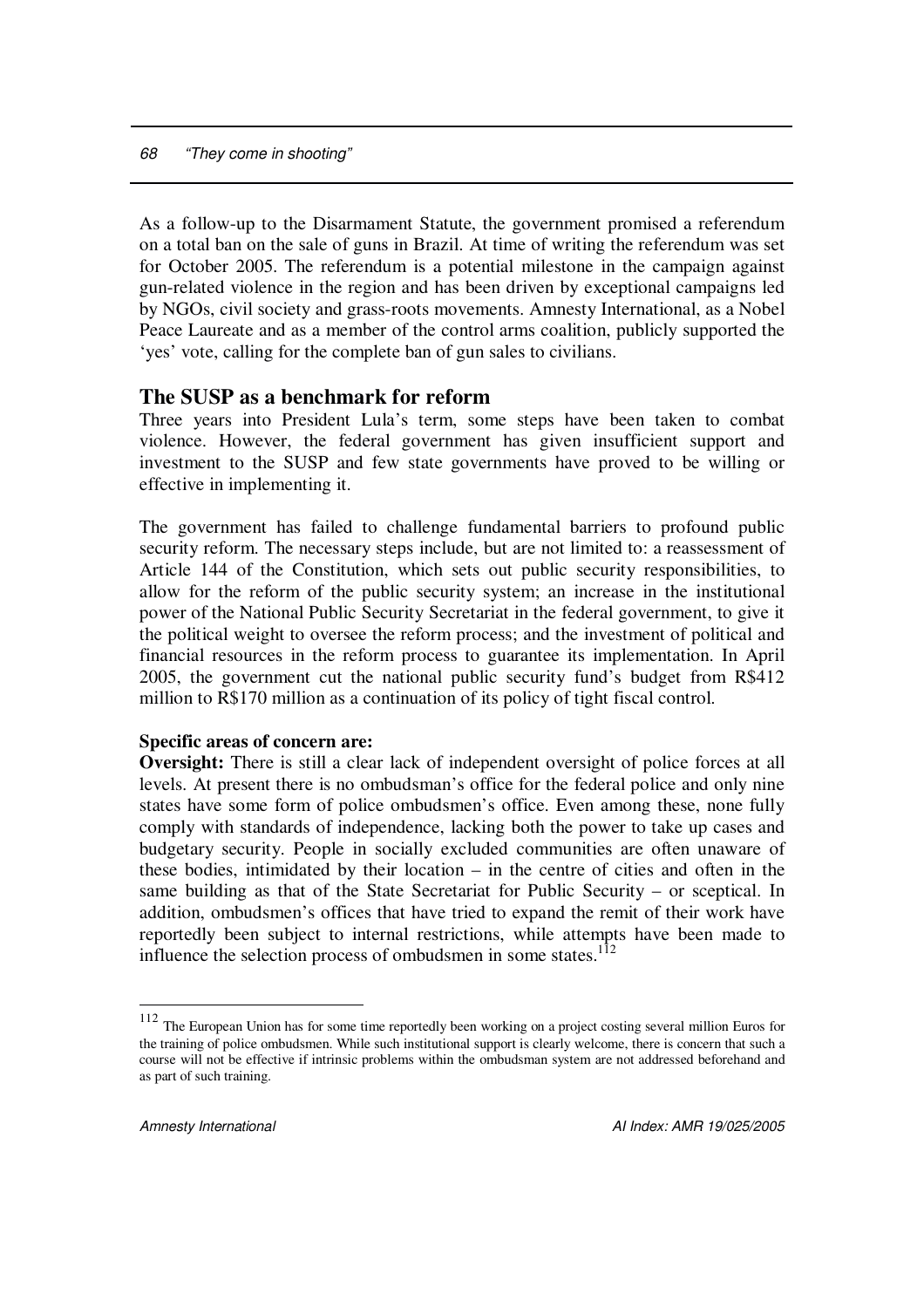**Confrontational policing:** While the SUSP clearly sets out the need to end violent and repressive policing, federal and state government actions have not supported this process. One of the government's principal actions on public security has been to create the National Public Security Force, made up of elite elements of state military police forces, to support state police in the fight against drug factions and criminal gangs. However, the way in which it was established has reinforced ideas of policing socially excluded communities on the basis of confrontation and invasion. Furthermore, the government has established a  $7,000$ -strong military unit  $^{113}$  to "guarantee law and order on the streets". According to the army, as well as intervening in threats to national security, the unit's tasks include: re-taking *favelas* from narco-traffickers; containing prison rebellions; evicting land invaders; and containing public protests and civil unrest. Amnesty International has consistently criticized the use of armed forces in the area of public security for which they are not properly trained and which contribute to increased levels of human rights violations. 114

**Community security:** Amnesty International has been concerned by the lack of apparent support for alternative or community-based security projects from the federal and many state authorities. Despite their achievements, many of these projects have not been sustained as lack of political support undermined the spirit of the project, or changes of administration led to their dismantlement.

The importance of the National Plan for Public Security and the SUSP was that they represented the first serious attempt to propose long term analysis and strategies for public security reform. As such, they stand as a benchmark for this and future governments who are willing and prepared to tackle the extreme levels of violence which plague the lives of so many Brazilians today.

<sup>113</sup> *11 <sup>a</sup> Brigada de Infantaria Leve – Garantia da Lei e da Orderm* (BIL-GLO), 11 th Light Infantry Brigade – Guaranteers of Law and Order, established by President Lula under decree number 5,261.

<sup>114</sup> In an interview with *O Globo* on 3 April 2005, ("Força contra a disordem") Brigade General Antonio Luiz da Costa Burgos stated that in preparation for the activities of the  $11<sup>th</sup>$  Brigade he had studied training manuals of various police forces, particularly those from Turkey, Nigeria, Korea, Germany and Israel. He added that they had also spoken to military police commanders who had overseen the operations at Carandiru and Eldorado dos Carajás, two of Brazil's most notorious massacres. Amnesty International has been informed that numerous legal experts, human rights activists and even members of the Federal Commission of Human Rights have questioned the creation of this force.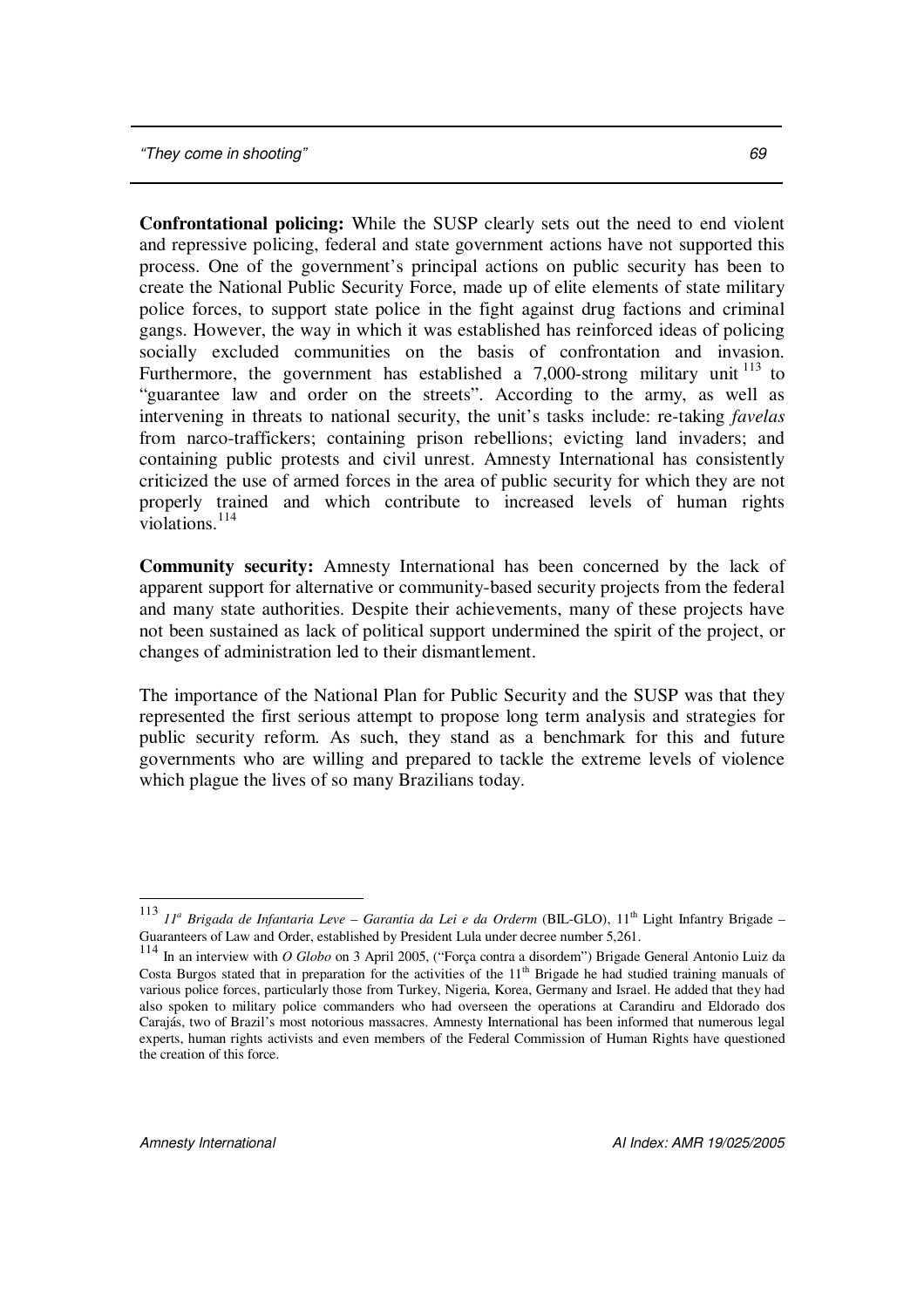## **Providing security at community level**

While Amnesty International has been concerned by the lack of institutional support for alternative and community based security projects, there are important advances in this area which show that they can offer concrete solutions. There are numerous alternative projects, across different states, which have worked in different ways to address the high levels of criminality and prevent violence in *favelas*. Recognizing the mutual distrust between communities and public security forces, they have sought, in different ways, to address the problem of security through the broad protection of rights, bringing together numerous actors and government bodies to work towards a solution.

During its research, Amnesty International was informed of a number of such projects, managing to visit only a few. They include community-based policing projects, policing based on problem solving and multi-sectoral approaches to violence prevention. Among those are the GEPAE policing project in the communities of Cantagalo and Pavão-Pavãozinho in Rio de Janeiro; the "Fica Vivo" project in Minas Gerais and the former municipal policing project in São Paulo. While not all these projects have been sustained, their initial successes, either through reductions in homicides or through community acceptance, seem to offer serious alternatives.

Members of Minas Gerais military police working with the Afro-Reggae group on the *Juventude e Policia* [youth and police] project. The project, coordinated with the *Centro de Estudos de Segurança e Cidadania* (CESEC), Center for Studies on Public Security and Citizenship, has used culture as a means of breaking the barriers between young people in *favelas* and the military police in Minas Gerais. © Ierê Ferreira / Afro-Reggae

In an article in daily newspaper, O Globo, two experts on public security issues, Julita Lemgruber, former police ombudswoman of Rio de Janeiro, and Ignacio Cano, described how the municipal government of Diadema, in the ABC industrial belt of São Paulo managed to reduce one of the highest national homicide rates by 47% in four years. Working closely with the judiciary, the public prosecutors office as well as the municipal guard and the military police, they identified violence hot-spots and targeted them, with policies such as controlling licensing hours of bars. Similarly, they targeted social investment projects in education, health, employment and sports directed at vulnerable youth groups. All these indicate that a targeted plan for violence prevention and reduction can be effective.

In Jardim Ângela, in the south of São Paulo, the "*Fórum Em Defesa da Vida*" (the forum in defence of life) has initiated a programme which includes regular meetings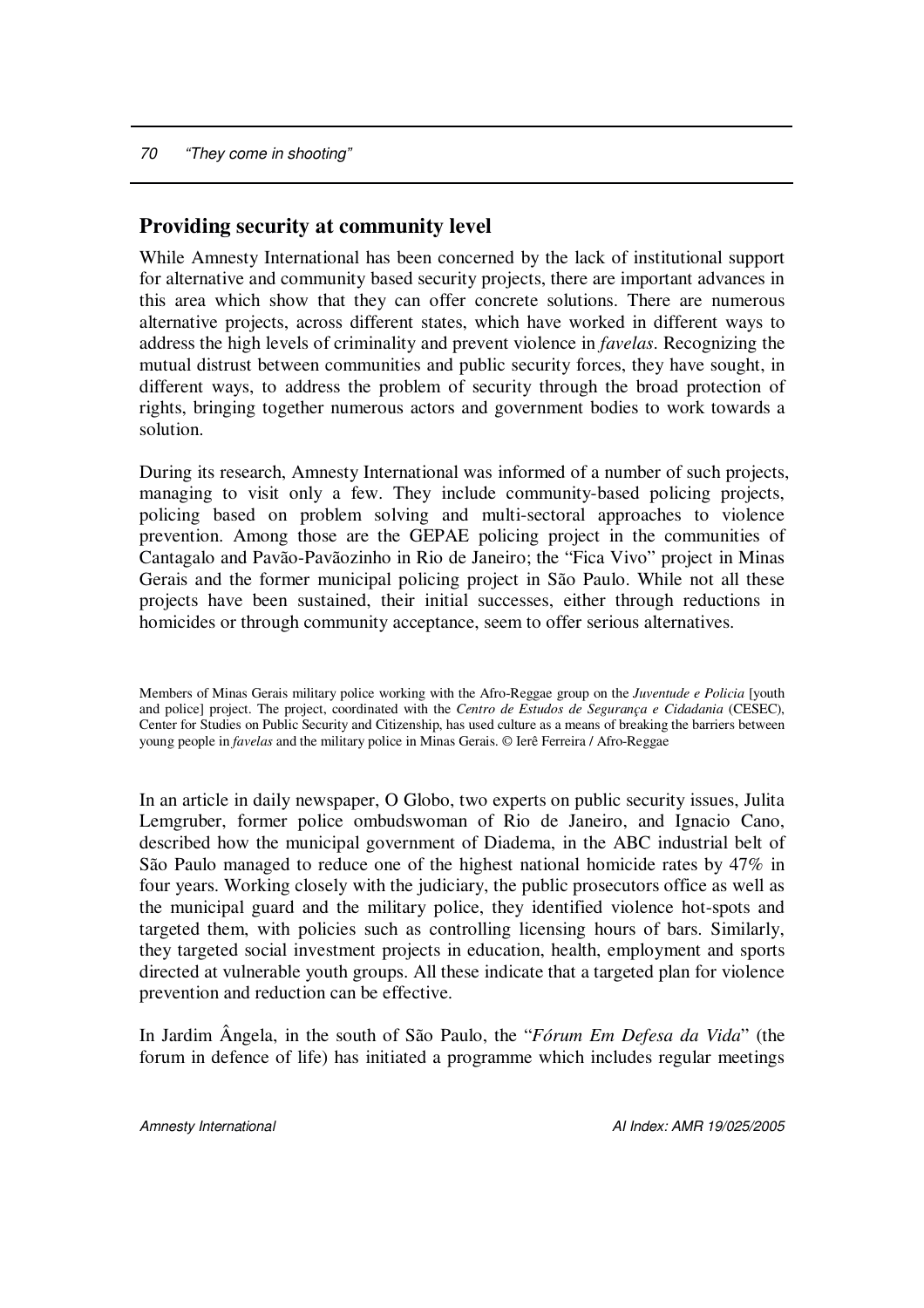of community representatives, social movements and members of the local church working closely with the authorities, including a community-based police project, to increase security in the community. Through this they have developed numerous social projects which have contributed to the reduction in levels of violence. Jardim Ângela, previously one of the most violent areas in the whole of Brazil, registered a decline in its homicide rate of 73.3 per cent between 1999 and 2004 according to a study by the Fundação SEADE.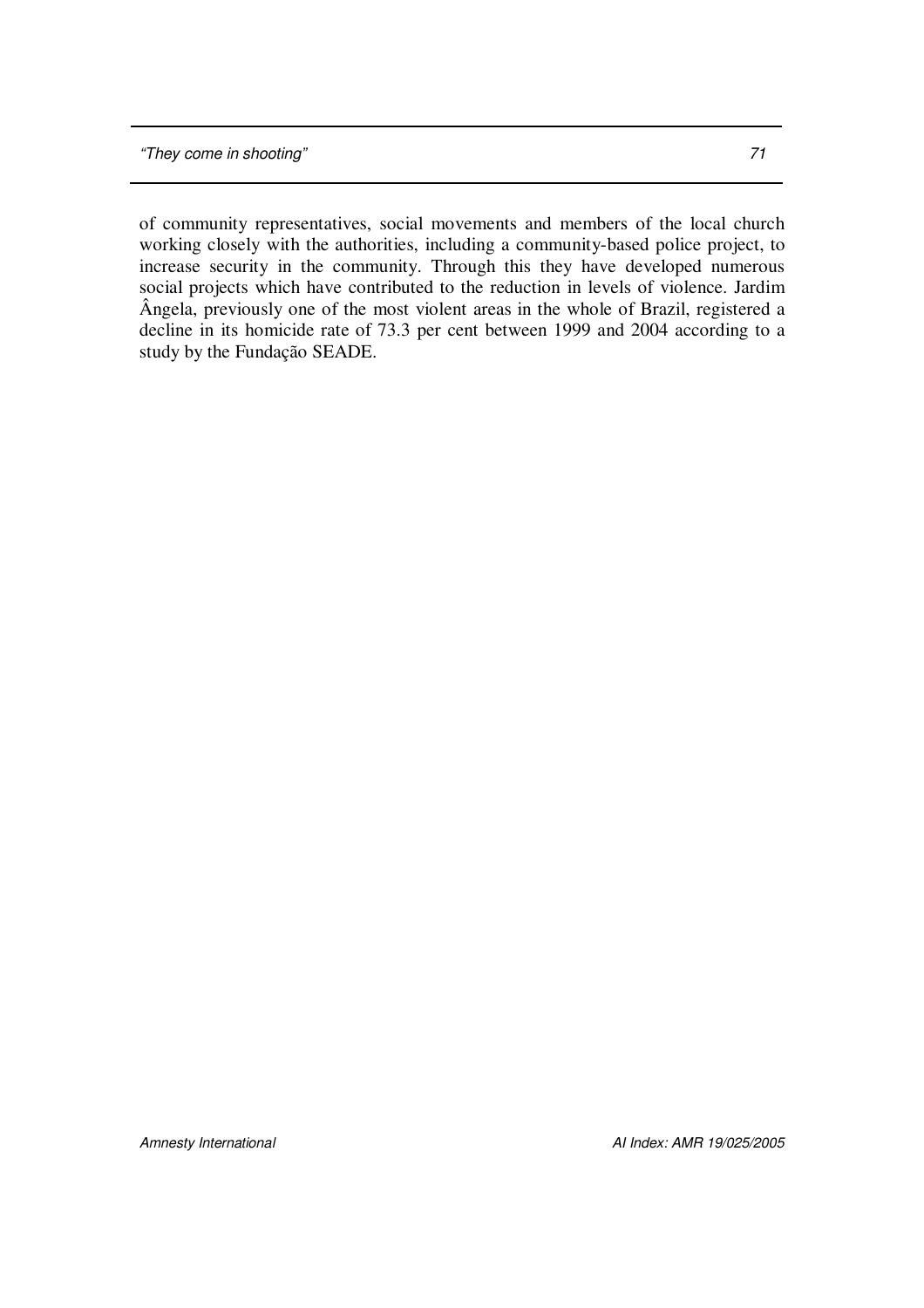# **11. Conclusion**

Successive Brazilian governments have betrayed Brazil's socially excluded population. By consistently failing to address profound problems in the area of public security and protect the population's fundamental human rights, they have condemned millions of people to decades of violence. Police officers who have perpetrated human rights violations have largely committed their crimes with impunity. They have also succeeded in undermining the work of those police officers who have sought to uphold the law and protect the security and human rights of all citizens.

The promise of public security reform based on human rights principles, made by the government of President Lula, has served to set an important benchmark for genuine change. By offering both a detailed analysis of the problem and mechanisms for state and federal governments to implement reform, it has provided a tool to redress the years of neglect. However, political expediency has undermined the process of reform. While federal and state governments have made progress on disarmament, disarmament alone is not enough to resolve the epidemic levels of violence.

For too long, Brazil's socially excluded communities have been denied fundamental protection by the state, consigning them to a life of socio-economic deprivation, compounded by criminal and state brutality. The Brazilian government should challenge public misconceptions about crime and address the fact that violent and corrupt policing have not provided greater security but have in fact undermined it. Repressive measures have been justified in the name of combating crime, but they have contributed to further exclusion, alienation and violence. Long-term security cannot be based on measures that protect some people but exclude and repress others.

A genuine, sustainable reduction in violence requires the Brazilian government to set out a long-term, multi-sector plan to address the social and economic neglect which underlies violence and to guarantee protection of basic human rights. Effective and long term public security reform must be part of this process, to ensure human rightsbased policing for all the population.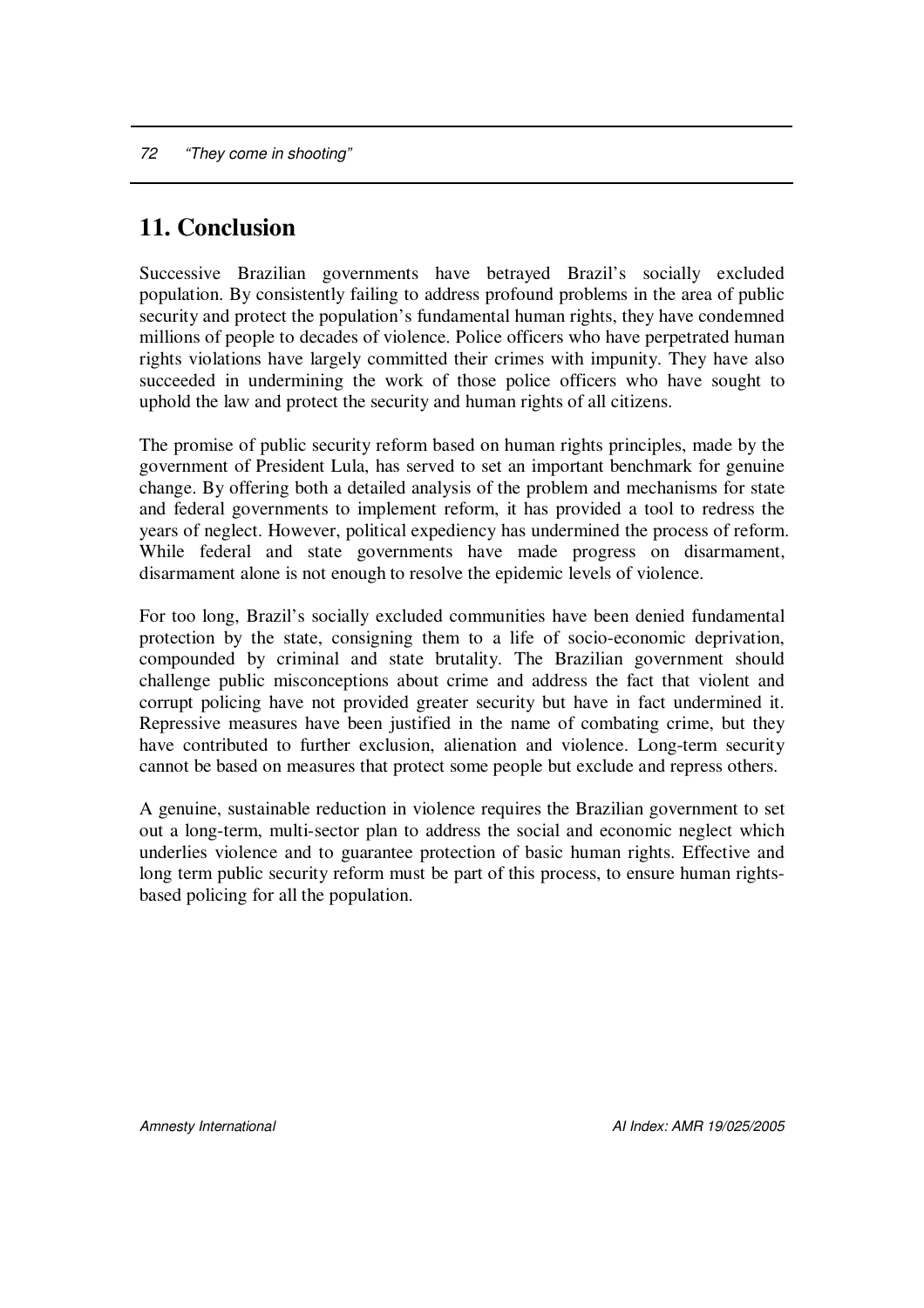# **Recommendations**

## **A National Action Plan to reduce and prevent criminal violence**

The Brazilian federal and state authorities should create, implement and monitor a National Action Plan to reduce and prevent criminal violence, focussing on the prevention of homicides. <sup>115</sup> As shown, homicides predominantly affect poor communities and as such have not been a priority of policy makers. This plan should involve the participation of all areas of government. This should include, but not be limited to, federal, state and municipal authorities responsible for, health, education, housing and employment as well as law enforcement.

It should be targeted to areas of most need and least state protection, and it should be subject to wide consultation. Civil society must be involved in the development and implementation of such a plan as well as being a key stakeholder in it. This plan should have clear timeline and monitoring mechanisms. It must also include:

# **1. Introduction of human-rights based policing**

The plan must include public security reforms to create human rights-based policing, founded on international human rights standards, for all sectors of society, taking into consideration those stipulated in the National Public Security Plan of the federal government. To this end, municipal, state and federal governments should:

- Protect the human rights of police officers, allowing them to carry out their jobs effectively and safely. This should include, but not be limited to: the right to reasonable working hours, rest periods and paid holidays; right to enforceable health and safety regulations; right to remunerations sufficient to give a decent standard of living; the freedom of association and the right to a fair trial.
- Create a statutory Code of Ethics applicable to all police forces based on human rights standards, in particular the UN Code of Conduct for Law Enforcement Officials and the UN Basic Principles on the Use of Force and Firearms by Law Enforcement Officials.
- Establish procedural codes, in compliance with the statutory Code of Ethics and based on human rights standards, related to the key functions of the police, including arrest and detention, public order, and criminal investigation.

<sup>&</sup>lt;sup>115</sup> These should be in line with the recommendations of the World Health Organization in their report on violence and health. World Health Organization, *World Report on Violence and Health* 2002, Genva (see appendix)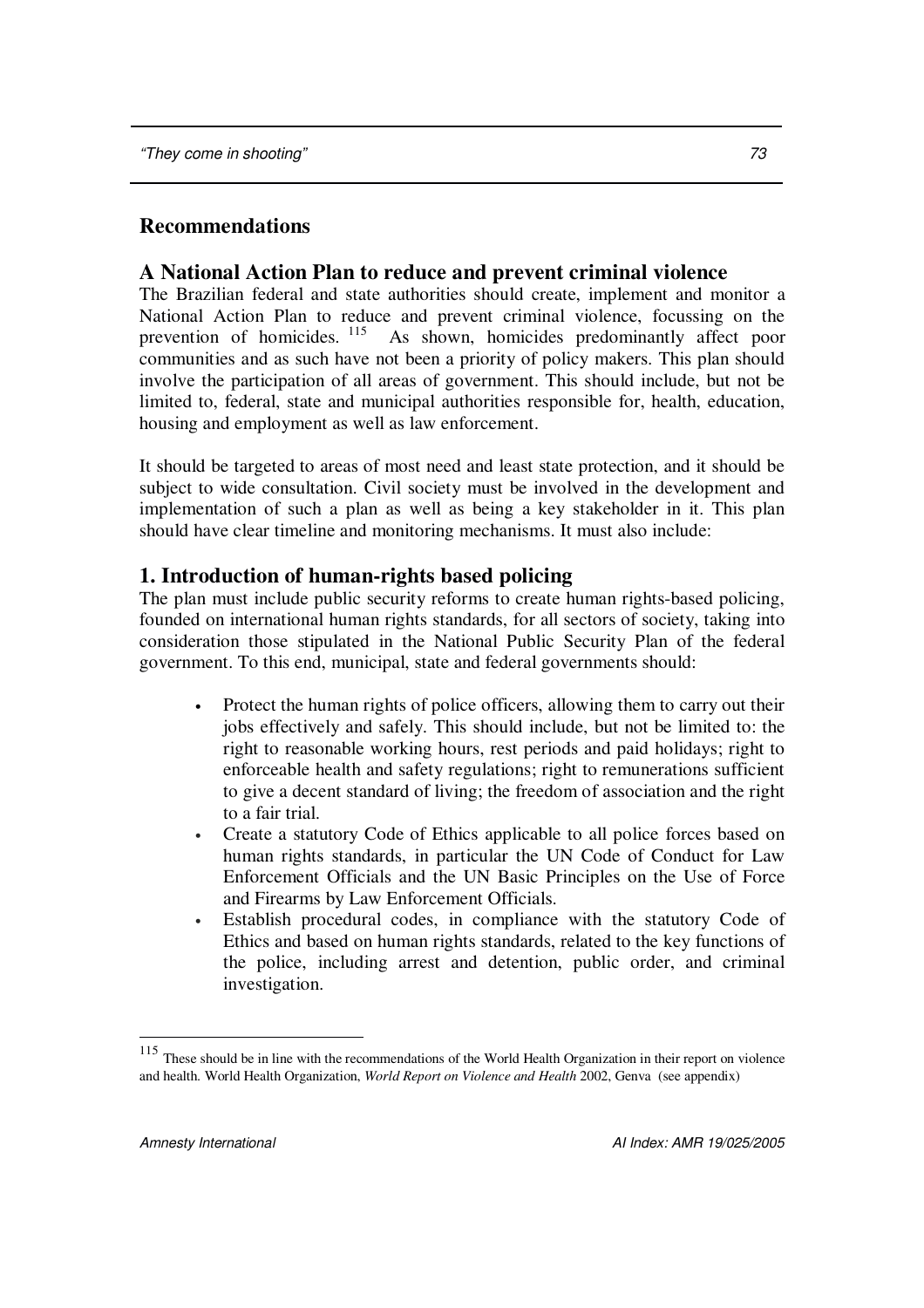- Improve data collection and provide analyses of patterns of violence; tailor effective human rights-based policing to these analyses.
- Identify, assess and promote good practice community security projects, which combine community-based policing projects with input from other sectors of the state. Ensure their survival and replication across the country, use them as a basis for training other police officers.
- Create community councils, concentrating initially on socially excluded communities, with representatives of the state police forces, public prosecution services and public defenders' services. These councils should provide a secure space for input into policing strategy and decision-making as well as an open forum for complaints and concerns.
- Make the transfer of funds from the federal fund for public security to states dependent on meeting key human rights benchmarks, such as a decline in police killings and torture.
- Oversee the introduction at federal and state level of fully independent and properly empowered internal and external oversight bodies to monitor the activities of both the state and federal police.

## **2. A concerted programme to reduce and prevent police killings**

The Brazilian government should establish and implement a concerted programme to reduce the number of police killings. Federal and state governments should:

- Promote, publish and incorporate in law and practice UN standards for law enforcement officials including the UN Code of Conduct for Law Enforcement Officials and the UN Basic Principles on the Use of Force and Firearms by Law Enforcement Officials.
- Retrain the police in the legitimate use of force and alternatives to the use of firearms according to international standards including the UN Code of Conduct for Law Enforcement Officers and the UN Basic Principles on the Use of Force and Firearms by Law Enforcement Officals.
- Establish strict laws and regulations consistent with international human rights standards to control the development and deployment of non-lethal or "less than lethal" weapons. Amnesty International recognises the importance of developing non-lethal or "less than lethal" force options to decrease the risk of death or injury inherent in the use of firearms or other impact weapons by law enforcement officers. It is essential, though, that such weapons are only used in appropriate situations and all officials are appropriately trained in the legitimate use of such equipment.
- Create an external investigation mechanism, dealing specifically with complaints involving the police, empowered, depending on the nature and seriousness of the complaint, to chose whether to supervise or to manage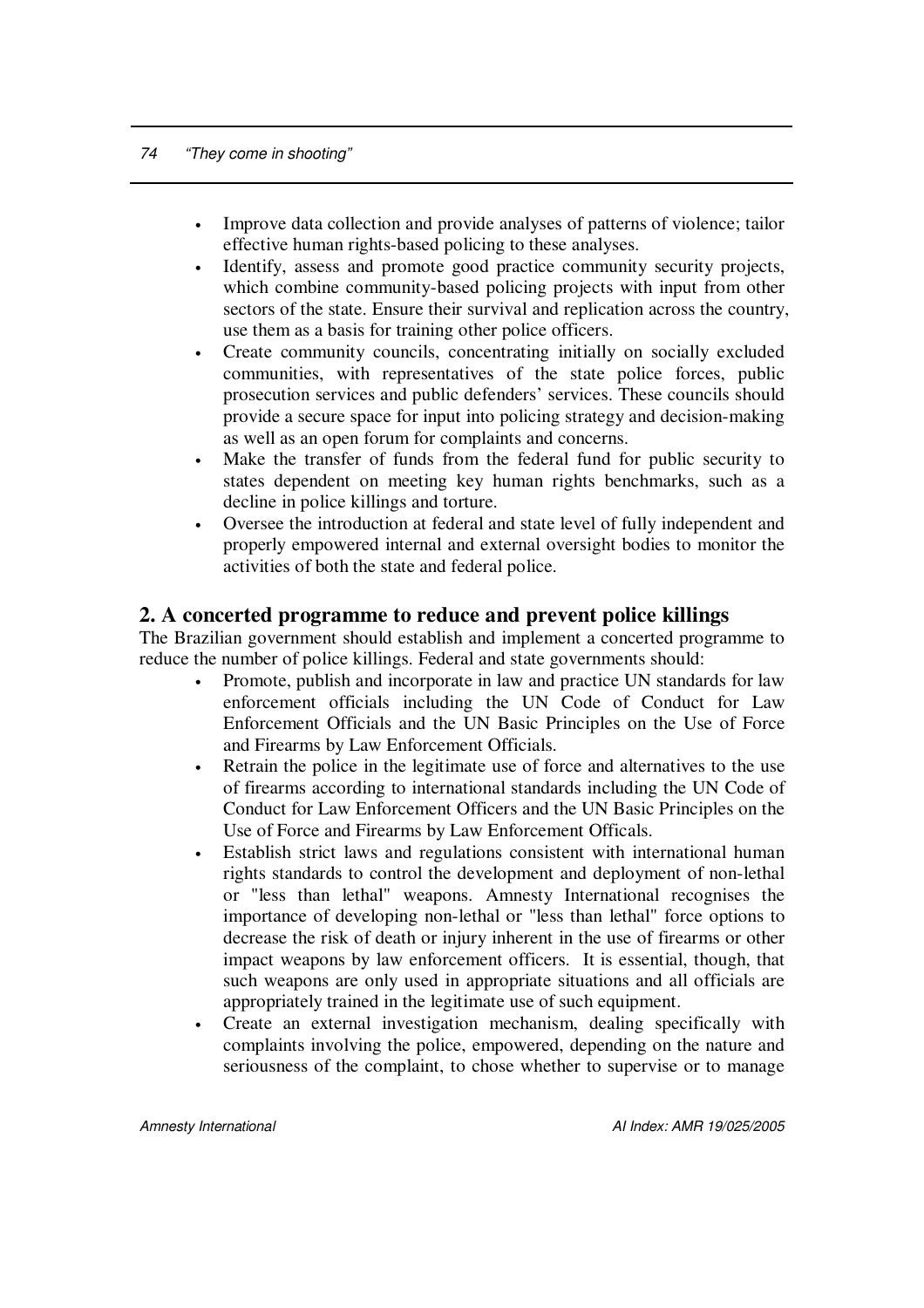investigations conducted by police investigation officers, or to carry out investigations using its own independent investigators;

- End the use of the designation "resistance followed by death" for victims of police interventions, to be replaced by a register of cases of police lethality. Independent investigation should be held into the case of every death suspected to be at the hands of public security forces.
- Suspend police officers under investigation for illegal or excessive use of force.
- Ensure full protection for all witnesses involved in cases where police officers are under investigation for illegal or excessive use of force.
- Publicly recognize and reward police officers, battalions and police stations that avoid use of force without compromising effectiveness.

# **3. Control Arms**

The Brazilian federal government has made important advances in setting in motion mechanisms for the control of carrying of guns as well as proposals to control the sale of guns. Amnesty International calls on the federal government to:

- Participate in the international process to promote the principles of an Arms Trade Treaty based on international human rights and humanitarian law, in accordance with the recommendations of Oxfam, IANSA and Amnesty International's Control Arms campaign.
- Remove and destroy illegal and surplus arms that could contribute to violations of international human rights and humanitarian law and reinforce efforts to curb the illegal trade and transfer in arms.

## **4. The role of other governments**

Foreign governments and inter-governmental organizations should:

- Support and promote the creation and implementation of a National Action Plan to reduce and prevent criminal violence, which is in accordance with international human rights standards and based on broad consultation within government and with civil society.
- Ensure that human rights or public security related projects supported by them fit in with the goals of such a National Action Plan.
- Participate in the process to promote the principles of an Arms Trade Treaty based on international human rights and humanitarian law in accordance with recommendations of Oxfam, IANSA and Amnesty International's Control Arms campaign.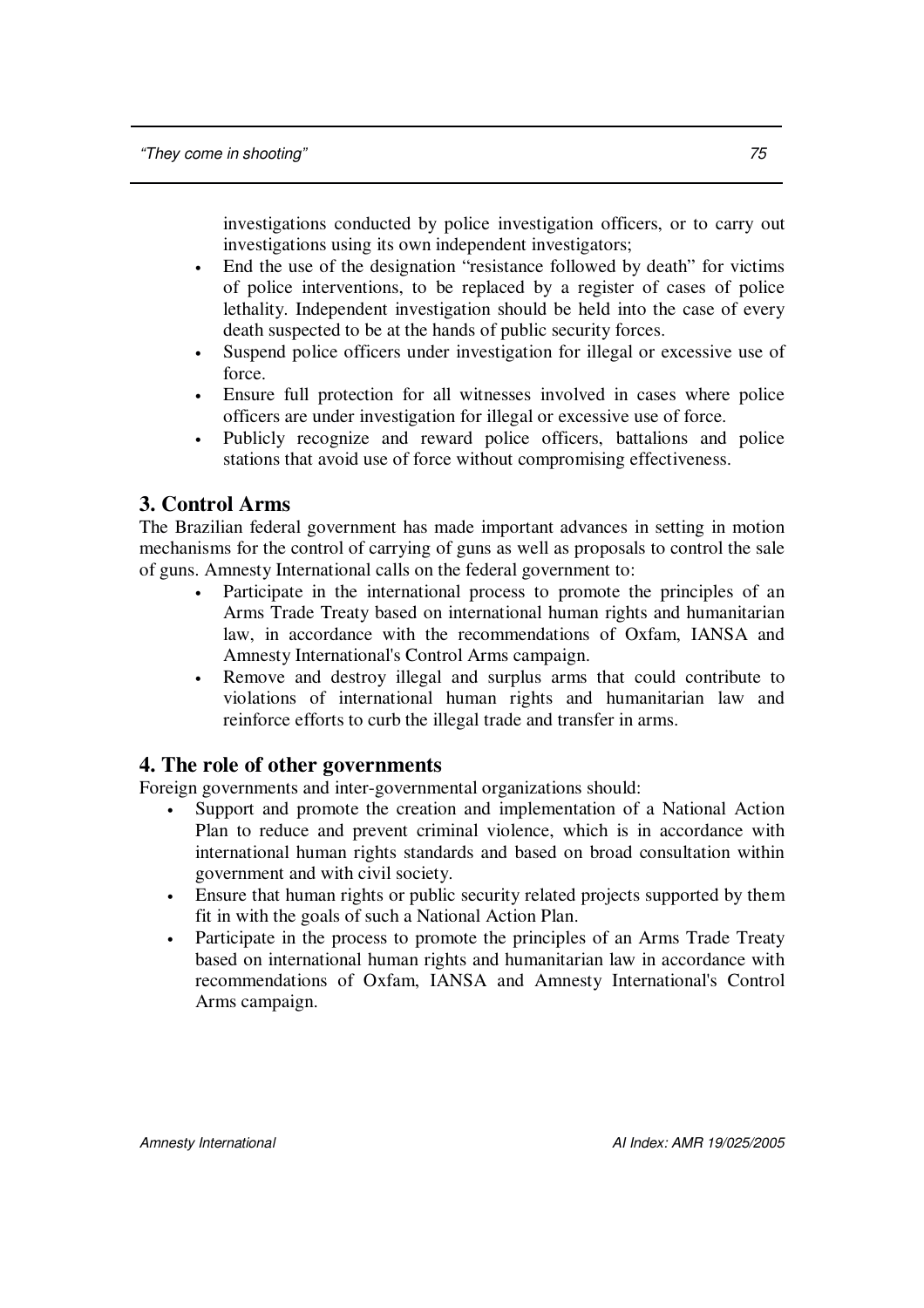# **Appendix 1.**

### **World Report on Violence and Health 2002 World Health Organization**

#### **Summary of Recommendations:**

The following recommendations aim to mobilize action in response to violence. All recommendations need to be addressed by a range of sectors and stakeholders if they are to achieve their objectives.

These recommendations must obviously be applied with flexibility and with proper understanding of local conditions and capacities. Countries currently experiencing collective violence, or with scarce financial and human resources, will find it difficult or impossible to apply some of the national and local recommendations on their own. Under such circumstances, they may be able to work with international organizations or non-governmental organizations operating within their borders that are able to support or implement some of the recommendations.

**Recommendation 1.** Create, implement and monitor a national action plan for violence prevention.

**Recommendation 2.** Enhance capacity for collecting data on violence.

**Recommendation 3.** Define priorities for, and support research on, the causes, consequences, costs and prevention of violence.

**Recommendation 4.** Promote primary prevention responses.

**Recommendation 5.** Strengthen responses for victims of violence.

**Recommendation 6.** Integrate violence prevention into social and educational policies, and thereby promote gender and social equality.

**Recommendation 7.** Increase collaboration and exchange of information on violence prevention.

*Amnesty International AI Index: AMR 19/025/2005*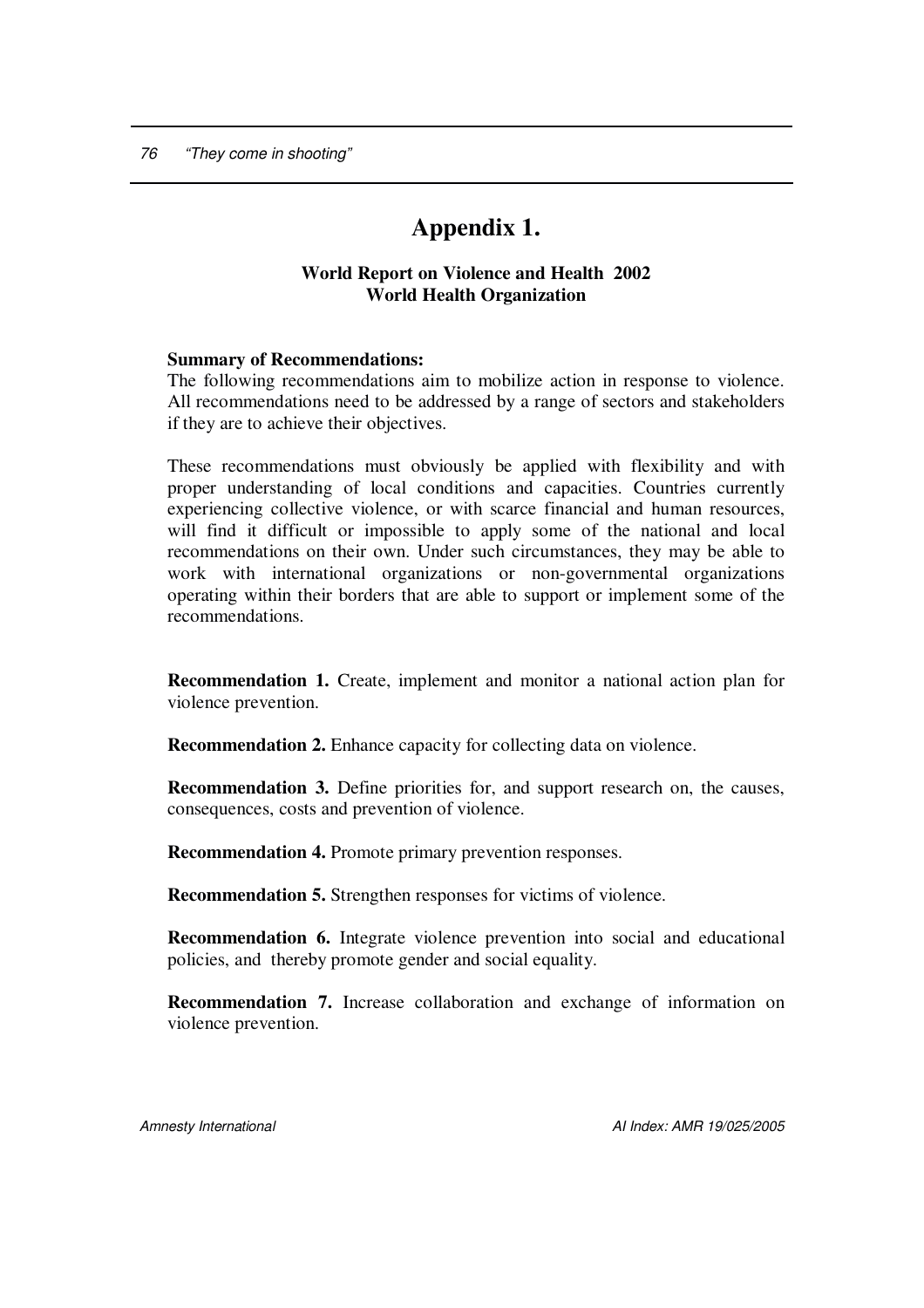**Recommendation 8.** Promote and monitor adherence to international treaties, laws and other mechanisms to protect human rights.

**Recommendation 9.** Seek practical, internationally agreed responses to the global drugs trade and the global arms trade.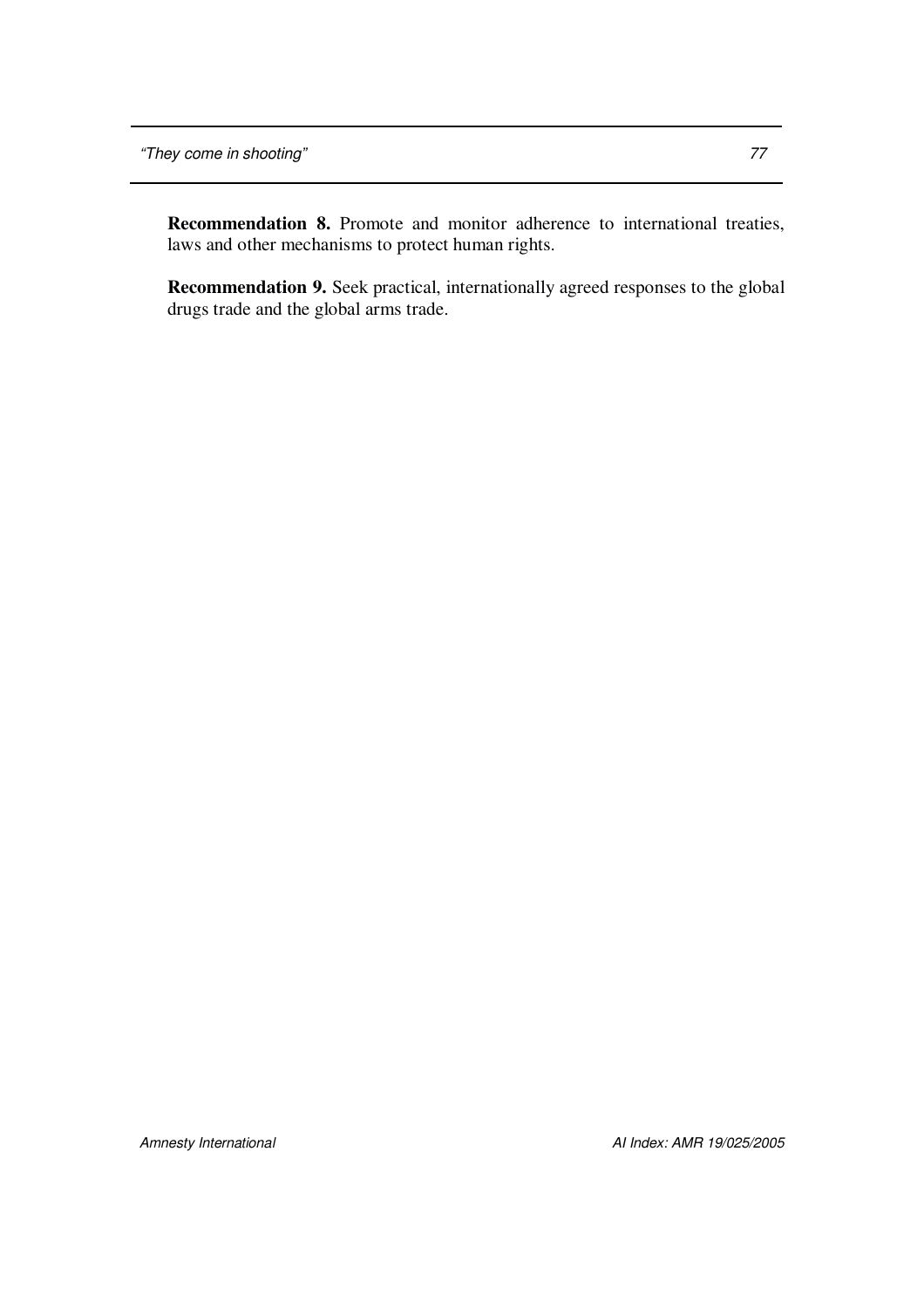## **Appendix 2**

Firearm-related mortality rates by neighbourhood (per 100,000 inhabitants) in the municipality of Rio de Janeiro. Source: Dowdney, LT, "Children of the Drug Trade: A Case Study of Organised Armed Violence in Rio de Janeiro", Viva Rio / ISER, 7 Letras, Rio de Janeiro,2003